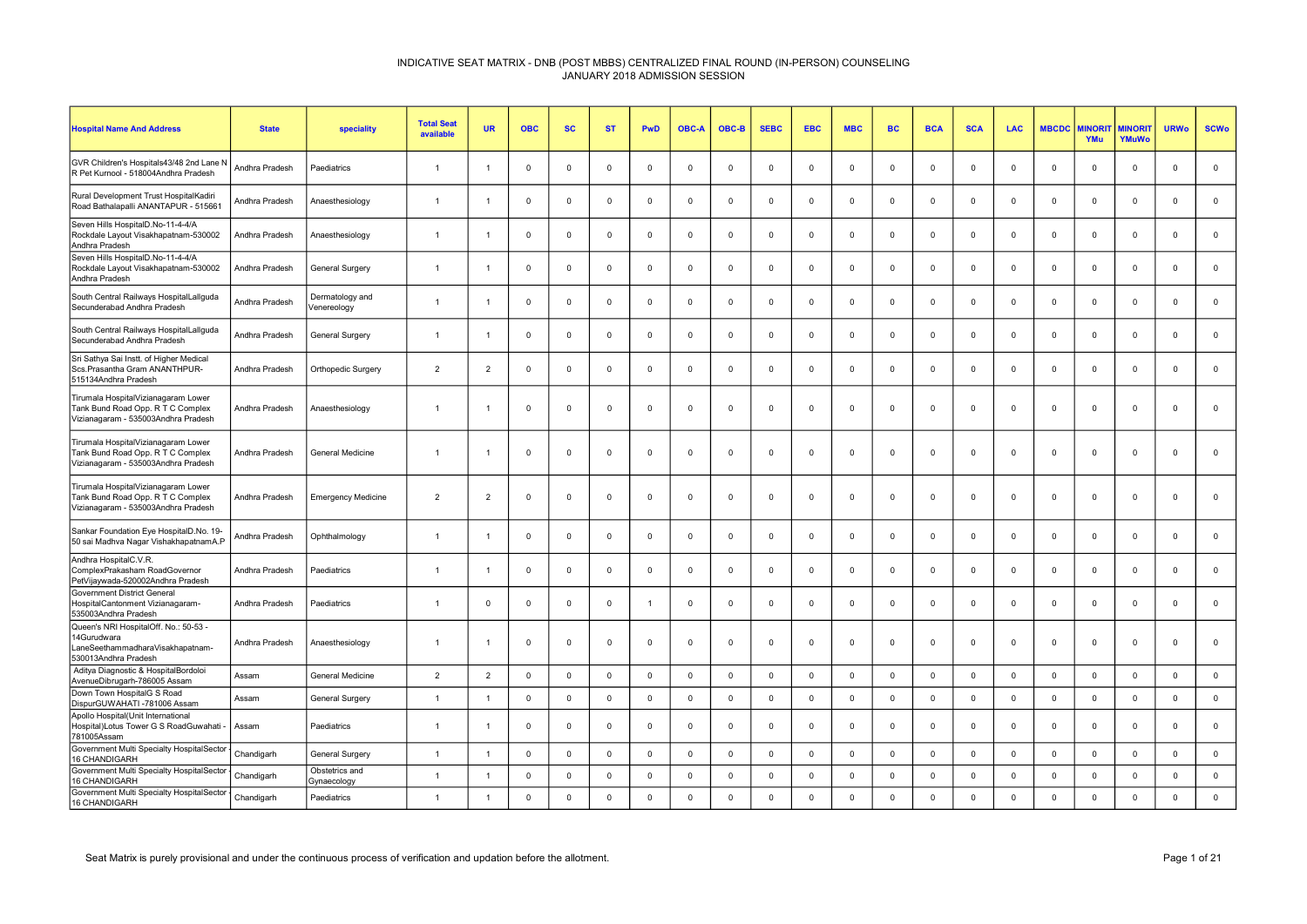| <b>Hospital Name And Address</b>                                                                                       | <b>State</b> | speciality                                         | <b>Total Seat</b><br>available | <b>UR</b>      | <b>OBC</b>     | <b>SC</b>    | <b>ST</b>   | <b>PwD</b>     | <b>OBC-A</b> | OBC-B       | <b>SEBC</b> | <b>EBC</b>     | <b>MBC</b>  | <b>BC</b>   | <b>BCA</b>  | <b>SCA</b>  | <b>LAC</b>   | <b>MBCDC</b>   | <b><i>INORI</i></b><br>YMu | <b>MINORIT</b><br>YMuWo | <b>URWo</b>    | <b>SCWo</b>  |
|------------------------------------------------------------------------------------------------------------------------|--------------|----------------------------------------------------|--------------------------------|----------------|----------------|--------------|-------------|----------------|--------------|-------------|-------------|----------------|-------------|-------------|-------------|-------------|--------------|----------------|----------------------------|-------------------------|----------------|--------------|
| Apollo Hospitals Village Lingiadih Seepat<br>Road Bilaspur: 495006Chhattisgarh                                         | Chhattisgarh | Anaesthesiology                                    | $\mathbf{1}$                   |                | $\mathbf 0$    | $\mathbf 0$  | $\mathbf 0$ | $\mathbf 0$    | $\mathbf 0$  | $\mathbf 0$ | $\mathbf 0$ | $\mathbf 0$    | $\mathbf 0$ | $\mathbf 0$ | $\mathbf 0$ | $\mathbf 0$ | $\mathbf 0$  | $\overline{0}$ | $\mathbf 0$                | $\mathbf 0$             | $\mathbf 0$    | $\mathbf 0$  |
| J.L.N. Main Hosp. & Res. CentreBhilai<br>Steel Plant BHILAI-01Chhatisgarh                                              | Chhattisgarh | Anaesthesiology                                    | $\overline{1}$                 | $\overline{1}$ | $\mathbf 0$    | $\mathbf 0$  | $\mathbf 0$ | $\mathbb O$    | $\mathbf 0$  | $\mathbf 0$ | $\mathbf 0$ | $\overline{0}$ | $\mathbf 0$ | $\mathbf 0$ | $\mathbf 0$ | $\mathbf 0$ | $\mathbf 0$  | $\mathbf 0$    | $\mathbf 0$                | $\mathsf 0$             | $\mathbf 0$    | $\mathbf 0$  |
| J.L.N. Main Hosp. & Res. CentreBhilai<br>Steel Plant BHILAI-01Chhatisgarh                                              | Chhattisgarh | Orthopedic Surgery                                 | $\overline{1}$                 |                | $\overline{0}$ | $\mathbf 0$  | $\mathbf 0$ | $\mathsf 0$    | $\mathbf 0$  | $\mathbf 0$ | $\mathbf 0$ | $\Omega$       | $\mathsf 0$ | $\mathbf 0$ | $\mathbf 0$ | $\mathbf 0$ | $\mathbf{0}$ | $\mathbf 0$    | $\mathbf 0$                | $\mathbf 0$             | $\mathbf 0$    | $\mathbf 0$  |
| J.L.N. Main Hosp. & Res. CentreBhilai<br>Steel Plant BHILAI-01Chhatisgarh                                              | Chhattisgarh | <b>Respiratory Diseases</b>                        | $\overline{1}$                 | -1             | $\mathbf 0$    | $\mathbf 0$  | $\mathbf 0$ | $\mathbf 0$    | $\mathbf 0$  | $\mathbf 0$ | $\mathbf 0$ | $\mathbf 0$    | $\mathbf 0$ | $\mathbf 0$ | $\mathbf 0$ | $\mathbf 0$ | $\mathbf 0$  | $\mathbf 0$    | $\mathbf 0$                | $\mathbf 0$             | $\mathbf 0$    | $\mathbf 0$  |
| Govt. Medical College (Maharani<br>Hospital)JagadalpurChattishgarh                                                     | Chhattisgarh | Obstetrics and<br>Gynaecology                      | $\overline{2}$                 | -1             | $\overline{1}$ | $\mathbf 0$  | $^{\circ}$  | $\mathsf 0$    | $\mathbf 0$  | $\mathbf 0$ | $\mathbf 0$ | $\mathbf 0$    | $\mathbf 0$ | $\mathbf 0$ | $\mathbf 0$ | $\mathbf 0$ | $\mathbf 0$  | $\mathbf 0$    | $\mathbf 0$                | $\mathsf 0$             | $\mathbf 0$    | $\mathbf 0$  |
| Ramkrishna Care HospitalAurobindo<br>EnclaveN. H. 43Dhamtari RoadPachpedhi<br>NakaRaipur-492001Chhattisgarh            | Chhattisgarh | <b>Respiratory Diseases</b>                        | $\overline{1}$                 |                | $\Omega$       | $\mathbf{0}$ | $\mathbf 0$ | $\overline{0}$ | $\Omega$     | $\mathbf 0$ | $\mathbf 0$ | $\Omega$       | $^{\circ}$  | $^{\circ}$  | $\Omega$    | $\Omega$    | $^{\circ}$   | $\Omega$       | $\Omega$                   | $\mathbf{0}$            | $\Omega$       | $\mathbf 0$  |
| Shri Balaji Institute of Medical SceinceEkta<br>Chowk Dubey ColonyMowaRaipur-<br>492001Chhattisgarh                    | Chhattisgarh | <b>General Medicine</b>                            | $\overline{1}$                 |                | $\Omega$       | $\Omega$     | $\mathbf 0$ | $\overline{0}$ | $\Omega$     | $\mathbf 0$ | $\mathbf 0$ | $\Omega$       | $^{\circ}$  | $\mathbf 0$ | $\mathbf 0$ | $\Omega$    | $\mathbf{0}$ | $\Omega$       | $\Omega$                   | $\mathbf{0}$            | $\Omega$       | $\mathbf 0$  |
| MMI Narayana Multispecialty Hospital(Unit<br>of Narayana Hrudayalaya Ltd.) Dhamtari<br>Road LalpurRaipur               | Chhattisgarh | Anaesthesiology                                    | $\overline{1}$                 |                | $\Omega$       | $\mathbf{0}$ | $\Omega$    | $\Omega$       | $\Omega$     | $\mathbf 0$ | $\Omega$    | $\Omega$       | $\mathbf 0$ | $\Omega$    | $\Omega$    | $\Omega$    | $\mathbf 0$  | $\Omega$       | $\Omega$                   | $\mathbf{0}$            | $\Omega$       | $\mathbf{0}$ |
| Batra Hospital and Medical Research<br>Centre1 Tuglakabad Institutional Area<br>Mehrauli Badarpu Road New Delhi-110062 | Delhi        | General Medicine                                   | $\overline{1}$                 |                | $\overline{0}$ | $\mathbf{0}$ | $\mathbf 0$ | $\overline{0}$ | $\Omega$     | $\mathbf 0$ | $\mathbf 0$ | $\Omega$       | $\mathbf 0$ | $\mathbf 0$ | $\Omega$    | $\Omega$    | $\mathbf{0}$ | $\Omega$       | $\Omega$                   | $\mathbf{0}$            | $\overline{0}$ | $\Omega$     |
| Batra Hospital and Medical Research<br>Centre1 Tuglakabad Institutional Area<br>Mehrauli Badarpu Road New Delhi-110062 | Delhi        | General Surgery                                    | $\overline{1}$                 |                | $\mathbf 0$    | $\mathbf 0$  | $\mathbf 0$ | $\mathbf 0$    | $\mathbf 0$  | $\mathbf 0$ | $\mathbf 0$ | $\Omega$       | $\mathbf 0$ | $\mathbf 0$ | $\mathbf 0$ | $\Omega$    | $\Omega$     | $\mathbf 0$    | $\mathbf 0$                | $\mathbf 0$             | $\Omega$       | $\mathsf 0$  |
| Deen Dayal Upadhyay HospitalHari Nagar<br>New Delhi-64                                                                 | Delhi        | Obstetrics and<br>Gynaecology                      | $\overline{2}$                 | $\overline{1}$ | $\overline{1}$ | $\mathbf 0$  | $\mathbf 0$ | $\mathsf 0$    | 0            | $\mathbf 0$ | $\mathbf 0$ | $\mathbf 0$    | $\mathbf 0$ | $\mathbf 0$ | $\mathbf 0$ | $\mathbf 0$ | $\mathbf 0$  | $\mathbf 0$    | $\mathbf 0$                | $\mathsf 0$             | $\mathsf 0$    | $\mathsf 0$  |
| Deen Dayal Upadhyay HospitalHari Nagar<br>New Delhi-64                                                                 | Delhi        | Ophthalmology                                      | $\overline{1}$                 |                | $\mathbf 0$    | $\mathbf 0$  | $\mathbf 0$ | $\mathbf 0$    | $\mathbf 0$  | $\mathbf 0$ | $\mathbf 0$ | $\mathbf 0$    | $\mathbf 0$ | $\mathbf 0$ | $\mathbf 0$ | $\mathbf 0$ | $\mathbf 0$  | 0              | $\mathbf 0$                | $\mathbf 0$             | $\mathbf 0$    | $\mathbf 0$  |
| Deen Dayal Upadhyay HospitalHari Nagar<br>New Delhi-64                                                                 | Delhi        | ENT                                                | $\overline{1}$                 | $\Omega$       | $\mathbf{1}$   | $\mathbf 0$  | $\mathbf 0$ | $\mathsf 0$    | $\mathbf 0$  | $\mathbf 0$ | $\mathbf 0$ | $\mathbf 0$    | $\mathbf 0$ | $\mathbf 0$ | $\mathbf 0$ | $\mathbf 0$ | $\mathbf 0$  | $\mathbf 0$    | $\mathbf 0$                | $\mathbf 0$             | $\mathbf 0$    | $\mathsf 0$  |
| Dr. Baba Saheb Ambedkar HospitalSector-<br>06Rohini New Delhi                                                          | Delhi        | General Medicine                                   | $\overline{1}$                 | $\mathbf 0$    | $\overline{1}$ | $\mathbf 0$  | $\mathbf 0$ | $\mathsf 0$    | $\mathbf 0$  | $\mathbf 0$ | $\mathsf 0$ | $\mathbf 0$    | $\mathsf 0$ | $\mathbf 0$ | $\mathbf 0$ | $\mathbf 0$ | $\mathbf 0$  | $\mathbf 0$    | $\mathbf 0$                | $\mathsf 0$             | $\mathsf 0$    | $\mathbf 0$  |
| Fortis Escorts Heart InstituteOkhla<br>RoadNew Delhi-25                                                                | Delhi        | Cardio Thoracic Surgery<br>(Direct 6 Years Course) | $\overline{2}$                 | $\overline{2}$ | $\Omega$       | $\mathbf 0$  | $\Omega$    | $\mathbf 0$    | $\Omega$     | $\mathbf 0$ | $\Omega$    | $\Omega$       | $\mathbf 0$ | $\Omega$    | $\mathbf 0$ | $\Omega$    | $\Omega$     | $\Omega$       | $\Omega$                   | $\mathbf{0}$            | $\Omega$       | $\mathbf 0$  |
| Hindu Rao HospitalSubzi Mandi<br>MalkaganjDelhi-110007                                                                 | Delhi        | Dermatology and<br>Venereology                     | $\overline{1}$                 | $\Omega$       | $\overline{1}$ | $\mathbf 0$  | $\mathbf 0$ | $\mathsf 0$    | $\mathbf 0$  | $\mathbf 0$ | $\mathsf 0$ | $\Omega$       | $\mathsf 0$ | $\mathbf 0$ | $\mathsf 0$ | $\Omega$    | $\mathbf{0}$ | $\overline{0}$ | $\mathbf 0$                | $\mathbf{0}$            | $\mathsf 0$    | $\mathbf 0$  |
| Hindu Rao HospitalSubzi Mandi<br>MalkaganjDelhi-110007                                                                 | Delhi        | Ophthalmology                                      | $\overline{1}$                 | -1             | $\mathbf 0$    | $\mathbf 0$  | $\mathbf 0$ | $\mathsf 0$    | $\mathbf 0$  | $\mathbf 0$ | $\mathbf 0$ | $\overline{0}$ | $\mathbf 0$ | $\mathbf 0$ | $\mathbf 0$ | $\Omega$    | $\mathbf{0}$ | $\mathbf 0$    | $\mathbf{0}$               | $\mathbf{0}$            | $\mathbf 0$    | $\mathbf 0$  |
| Hindu Rao HospitalSubzi Mandi<br>MalkaganjDelhi-110007                                                                 | Delhi        | Pathology                                          | $\overline{1}$                 | $\overline{1}$ | $\mathbf 0$    | $\mathbf 0$  | $\mathbf 0$ | $\mathsf 0$    | $\mathbf 0$  | $\mathbf 0$ | $\mathsf 0$ | $\Omega$       | $\mathsf 0$ | $\mathsf 0$ | $\mathsf 0$ | $\mathbf 0$ | $\mathbf 0$  | $\mathbf 0$    | $\mathbf 0$                | $\mathbf{0}$            | $\mathbf 0$    | $\mathbf 0$  |
| Holy Family HospitalOkhla New Delhi-25                                                                                 | Delhi        | General Medicine                                   | 2                              | $\overline{2}$ | $\Omega$       | $\mathbf 0$  | $\mathbf 0$ | $\mathbf 0$    | $\Omega$     | $\mathbf 0$ | $\mathbf 0$ | $\Omega$       | $\mathbf 0$ | $\mathbf 0$ | $\Omega$    | $\Omega$    | $\Omega$     | $\Omega$       | $\Omega$                   | $\mathbf{0}$            | $\mathbf 0$    | $\mathbf{0}$ |
| Holy Family HospitalOkhla New Delhi-25                                                                                 | Delhi        | Obstetrics and<br>Gynaecology                      | 2                              | $\overline{2}$ | $\mathbf{0}$   | $\mathbf 0$  | $\mathbf 0$ | $\mathbf 0$    | $\Omega$     | $\mathbf 0$ | $\mathbf 0$ | $\Omega$       | $\mathbf 0$ | $\mathbf 0$ | $\mathbf 0$ | $\Omega$    | $\mathbf{0}$ | $\Omega$       | $\Omega$                   | $\mathbf{0}$            | $\mathbf 0$    | $\mathbf 0$  |
| Holy Family HospitalOkhla New Delhi-25                                                                                 | Delhi        | Paediatrics                                        | $\overline{2}$                 | $\overline{2}$ | $\mathbf 0$    | $\mathsf 0$  | $\mathbf 0$ | $\mathbf 0$    | $\mathbf 0$  | $\mathbf 0$ | $\mathsf 0$ | $\Omega$       | $\mathbf 0$ | $\mathsf 0$ | $\mathbf 0$ | $\mathbf 0$ | $\mathbf 0$  | $\mathbf 0$    | $\mathsf 0$                | $\mathbf{0}$            | $\mathsf 0$    | $\mathbf 0$  |
| Indraprastha Apollo HospitalDelhi Mathura<br>RoadSarita Vihar New Delhi - 110076                                       | Delhi        | General Medicine                                   | $\overline{1}$                 |                | $\overline{0}$ | $\mathbf 0$  | $\mathbf 0$ | $\mathsf 0$    | $\Omega$     | $\mathbf 0$ | $\mathbf 0$ | $\Omega$       | $\mathbf 0$ | $\mathbf 0$ | $\mathbf 0$ | $\Omega$    | $\Omega$     | $\Omega$       | $\Omega$                   | $\mathbf{0}$            | $\Omega$       | $\mathbf 0$  |
| Indraprastha Apollo HospitalDelhi Mathura<br>RoadSarita Vihar New Delhi - 110076                                       | Delhi        | Radio Diagnosis                                    | $\overline{1}$                 |                | $\Omega$       | $\mathbf{0}$ | $\Omega$    | $\Omega$       | $\Omega$     | $\mathbf 0$ | $\Omega$    | $\Omega$       | $\mathbf 0$ | $\Omega$    | $\Omega$    | $\Omega$    | $\Omega$     | $\Omega$       | $\Omega$                   | $\Omega$                | $\Omega$       | $\Omega$     |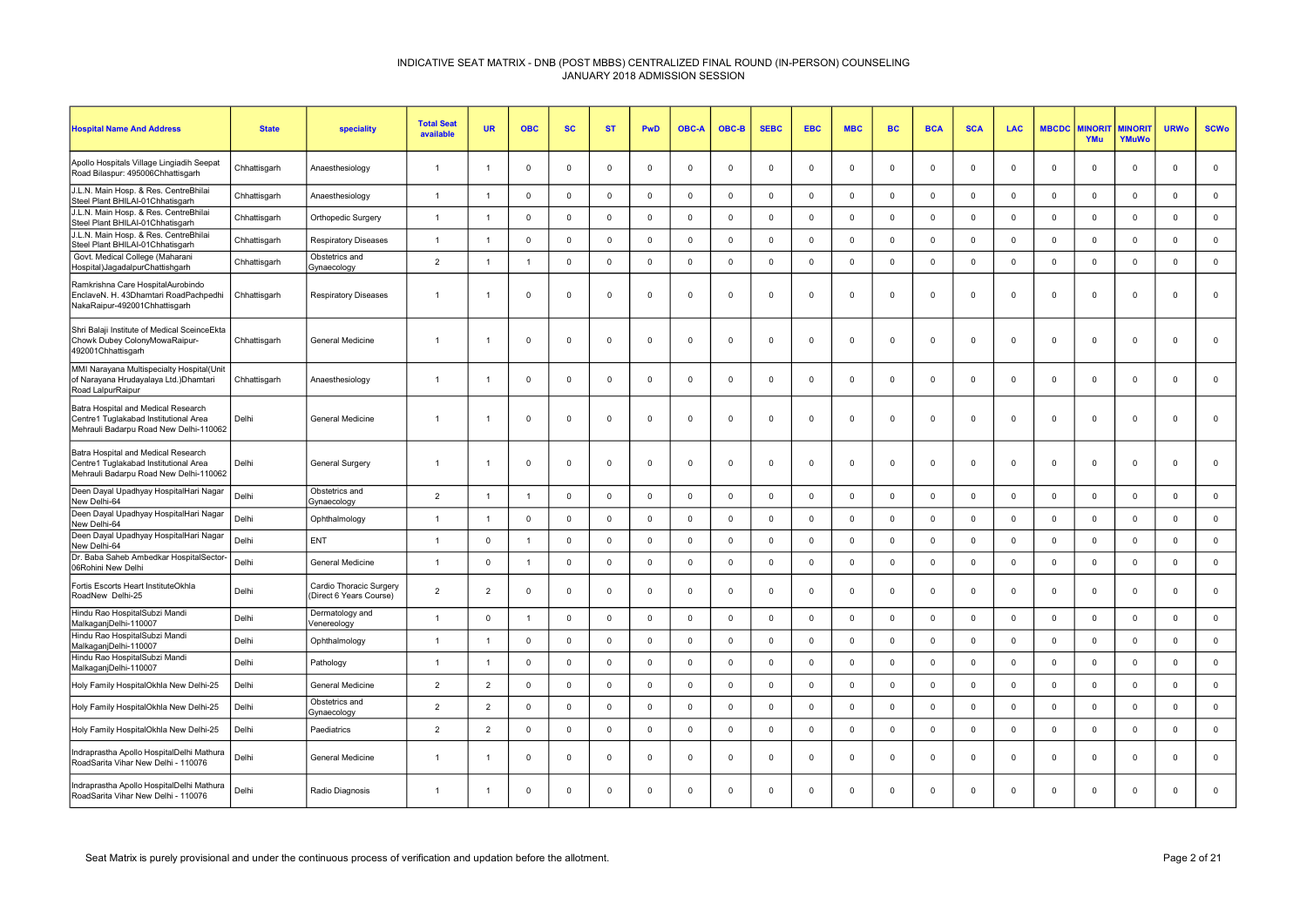| <b>Hospital Name And Address</b>                                                                                                                            | <b>State</b> | speciality                                                                  | <b>Total Seat</b><br>available | <b>UR</b>      | <b>OBC</b>     | <b>SC</b>   | <b>ST</b>      | <b>PwD</b>   | <b>OBC-A</b>   | OBC-B        | <b>SEBC</b> | <b>EBC</b>     | <b>MBC</b>          | <b>BC</b>    | <b>BCA</b>     | <b>SCA</b>  | <b>LAC</b>   | <b>MBCDC</b> | <b>MINORI</b><br><b>YMu</b> | <b>MINORIT</b><br>YMuWo | <b>URWo</b>  | <b>SCWo</b>    |
|-------------------------------------------------------------------------------------------------------------------------------------------------------------|--------------|-----------------------------------------------------------------------------|--------------------------------|----------------|----------------|-------------|----------------|--------------|----------------|--------------|-------------|----------------|---------------------|--------------|----------------|-------------|--------------|--------------|-----------------------------|-------------------------|--------------|----------------|
| Indraprastha Apollo HospitalDelhi Mathura<br>RoadSarita Vihar New Delhi - 110076                                                                            | Delhi        | <b>Respiratory Diseases</b>                                                 | $\overline{1}$                 | -1             | $\overline{0}$ | $\Omega$    | $\mathbf 0$    | $\mathbf 0$  | $\Omega$       | $\mathbf 0$  | $\Omega$    | $\Omega$       | $\mathbf 0$         | $\Omega$     | $\overline{0}$ | 0           | $\mathbf 0$  | $\Omega$     | $\Omega$                    | $\mathbf 0$             | $\mathbf 0$  | $\mathbf 0$    |
| Jaipur Golden Hospital2 Institutional Area<br>Sector 3Rohini New Delhi-85                                                                                   | Delhi        | Family Medicine                                                             | $\overline{1}$                 | $\overline{1}$ | $\overline{0}$ | $\mathbf 0$ | $\mathbf 0$    | $\mathsf 0$  | $\mathbf 0$    | $\mathbf{0}$ | $\mathbf 0$ | $\Omega$       | $\mathsf{O}\xspace$ | $\Omega$     | $\mathsf 0$    | $\Omega$    | $\mathbf{0}$ | $\mathsf 0$  | $\Omega$                    | $\mathbf 0$             | $\mathbf 0$  | $\mathbf 0$    |
| Jaipur Golden Hospital2 Institutional Area<br>Sector 3Rohini New Delhi-85                                                                                   | Delhi        | Obstetrics and<br>Gynaecology                                               | $\overline{1}$                 | $\overline{1}$ | $\Omega$       | $\Omega$    | $\mathbf 0$    | $\mathbf 0$  | $\Omega$       | $\mathbf{0}$ | $\mathbf 0$ | $\Omega$       | $\mathbf{0}$        | $\Omega$     | $\Omega$       | $\Omega$    | $\Omega$     | $\Omega$     | $\Omega$                    | $\mathbf 0$             | $\mathbf{0}$ | $\mathbf 0$    |
| Kalra Hospital & "Shri Ram" Cardiothoracic<br>& Neuro-Sciences Centre A-5 & 6 Kirti<br>Nagar New Delhi-110015                                               | Delhi        | General Medicine                                                            | $\overline{1}$                 | -1             | $\overline{0}$ | $\Omega$    | $\mathbf 0$    | $\mathbf{0}$ | $\Omega$       | $\mathbf{0}$ | $\Omega$    | $\Omega$       | $\Omega$            | $\Omega$     | $\Omega$       | $\Omega$    | $\mathbf{0}$ | $\Omega$     | $\Omega$                    | $\mathbf 0$             | $\mathbf{0}$ | $\mathbf 0$    |
| National Institute of Tuberculosis and<br>Respiratory Diseases(Formerly Known as<br>R.S. Instt. of T.B. & Allied Scs)Sri<br>Aurobindo MargNew Delhi - 30    | Delhi        | Microbiology                                                                | $\overline{1}$                 | -1             | $\mathbf 0$    | 0           | $\mathbf 0$    | $\mathbf 0$  | $\mathbf 0$    | $\mathbf 0$  | $\Omega$    | $\mathbf 0$    | $\mathbf 0$         | $\Omega$     | $\mathbf 0$    | $^{\circ}$  | $\mathbf 0$  | $\mathbf 0$  | $\mathbf 0$                 | $\mathbf 0$             | $^{\circ}$   | $\mathbf 0$    |
| National Institute of Tuberculosis and<br>Respiratory Diseases (Formerly Known as<br>L.R.S. Instt. of T.B. & Allied Scs)Sri<br>Aurobindo MargNew Delhi - 30 | Delhi        | <b>Respiratory Diseases</b>                                                 | $\overline{1}$                 | $\mathbf 0$    | $\mathbf 0$    | 0           | $\overline{1}$ | $\mathbf 0$  | 0              | $\mathbf 0$  | $\mathbf 0$ | $\Omega$       | $\mathbf 0$         | $\mathbf 0$  | $\overline{0}$ | 0           | $\mathbf 0$  | $\mathbf 0$  | $\mathbf 0$                 | $\mathbf 0$             | $\mathbf 0$  | $\mathbf 0$    |
| Mata Chanan Devi HospitalC-1 Janakpuri<br>New Delhi - 58                                                                                                    | Delhi        | General Medicine                                                            | $\overline{1}$                 | $\overline{1}$ | $\overline{0}$ | $\Omega$    | $^{\circ}$     | $\mathbf 0$  | $\Omega$       | $\mathbf{0}$ | $^{\circ}$  | $\Omega$       | $\mathbf 0$         | $\Omega$     | $\mathbf 0$    | $\Omega$    | $\Omega$     | $\Omega$     | $\Omega$                    | $\mathbf 0$             | $\mathbf 0$  | $\mathsf 0$    |
| Max Super Specialty Hospital1 Press<br>Enclave RoadSaket New Delhi-110017                                                                                   | Delhi        | Family Medicine                                                             | $\overline{1}$                 | -1             | $\Omega$       | $\Omega$    | $^{\circ}$     | $\mathbf 0$  | $\Omega$       | $\Omega$     | $^{\circ}$  | $\Omega$       | $\mathbf{0}$        | $\Omega$     | $\Omega$       | $\Omega$    | $\Omega$     | $\Omega$     | $\Omega$                    | $\mathbf 0$             | $\mathbf 0$  | $\mathsf 0$    |
| Mohan Eye Hospital11/B Ganga Ram<br>Hospital MargNew Delhi-60                                                                                               | Delhi        | Ophthalmology                                                               | $\overline{1}$                 | $\overline{1}$ | $\overline{0}$ | $\mathbf 0$ | $\mathbf 0$    | $\mathbf 0$  | $\Omega$       | $\mathbf 0$  | $^{\circ}$  | $\Omega$       | $\mathsf 0$         | $\Omega$     | $\mathbf 0$    | $\Omega$    | $\mathbf 0$  | $\Omega$     | $\Omega$                    | $\mathbf{0}$            | $\mathbf 0$  | $\mathbf 0$    |
| National Heart Institute49 Community<br>Centre East of KailashNew Delhi-65                                                                                  | Delhi        | Cardio Thoracic Surgery<br>(Direct 6 Years Course)                          | $\overline{2}$                 | $\mathcal{P}$  | $\Omega$       | $\Omega$    | $^{\circ}$     | $\mathbf{0}$ | $\Omega$       | $\mathbf{0}$ | $\Omega$    | $\Omega$       | $\mathbf{0}$        | $\Omega$     | $\Omega$       | $\Omega$    | $\Omega$     | $\Omega$     | $\Omega$                    | $\mathbf 0$             | $\Omega$     | $\mathbf 0$    |
| Northern Railway Central HospitalNear<br>Connaught Place New Delhi-1                                                                                        | Delhi        | Anaesthesiology                                                             | $\overline{1}$                 | $\mathbf 0$    | $\mathbf 0$    | 1           | $\mathbf 0$    | $\mathbf 0$  | $\mathbf 0$    | $\mathbf 0$  | $\mathbf 0$ | $^{\circ}$     | $\mathbf 0$         | $\Omega$     | $\mathbf 0$    | $\mathbf 0$ | $\mathbf 0$  | $\mathbf 0$  | $\mathbf 0$                 | $\mathbf 0$             | $\mathbf 0$  | $\overline{0}$ |
| Northern Railway Central HospitalNear<br>Connaught Place New Delhi-1                                                                                        | Delhi        | Obstetrics and<br>Gynaecology                                               | $\overline{1}$                 | $\mathbf 0$    | $\mathbf 0$    | 1           | $\mathbf 0$    | $\mathbf 0$  | $\mathbf 0$    | $\mathbf 0$  | $\mathbf 0$ | $\overline{0}$ | $\mathbf 0$         | $\mathbf 0$  | $\mathbf 0$    | $^{\circ}$  | $\Omega$     | $\mathbf 0$  | $\mathbf 0$                 | $\mathbf 0$             | $\mathbf 0$  | $\pmb{0}$      |
| Northern Railway Central HospitalNear<br>Connaught Place New Delhi-1                                                                                        | Delhi        | Orthopedic Surgery                                                          | $\overline{1}$                 | $\overline{1}$ | $\overline{0}$ | $\mathbf 0$ | $\mathbf 0$    | $\mathbf 0$  | $\mathbf 0$    | $\mathbf 0$  | $^{\circ}$  | $\Omega$       | $\mathbf 0$         | $\Omega$     | $\mathbf 0$    | $\mathbf 0$ | $\mathbf 0$  | $\Omega$     | $\Omega$                    | $\mathbf 0$             | $\mathbf 0$  | $\mathsf 0$    |
| Northern Railway Central HospitalNear<br>Connaught Place New Delhi-1                                                                                        | Delhi        | Paediatrics                                                                 | $\overline{1}$                 | $\Omega$       | $\overline{1}$ | $\Omega$    | $^{\circ}$     | $\mathbf 0$  | $\Omega$       | $\mathbf{0}$ | $^{\circ}$  | $\Omega$       | $\mathbf{0}$        | $\Omega$     | $\Omega$       | $\Omega$    | $\Omega$     | $\Omega$     | $\Omega$                    | $^{\circ}$              | $\mathbf 0$  | $\mathbf 0$    |
| Northern Railway Central HospitalNear<br>Connaught Place New Delhi-1                                                                                        | Delhi        | Pathology                                                                   | $\overline{1}$                 | $\mathbf 0$    | $\overline{1}$ | $\mathbf 0$ | $\mathbf 0$    | $\mathsf 0$  | $\overline{0}$ | $\mathsf 0$  | $^{\circ}$  | $\mathbf 0$    | $\mathsf 0$         | $\mathbf 0$  | $\mathbf 0$    | $\mathbf 0$ | $\mathbf 0$  | $\mathbf 0$  | $\mathbf 0$                 | $\mathbf 0$             | $\mathbf 0$  | $\mathbf 0$    |
| Rajiv Gandhi Cancer Institute and<br>Research CentreSec-5 Rohini New Delhi-<br>110085Delhi                                                                  | Delhi        | Anaesthesiology                                                             | $\overline{1}$                 | $\overline{1}$ | $\overline{0}$ | $\mathbf 0$ | $\mathbf 0$    | $\mathsf 0$  | $\Omega$       | $\mathbf 0$  | $\Omega$    | $\Omega$       | $\mathbf 0$         | $\Omega$     | $\mathbf 0$    | $\Omega$    | $\Omega$     | $\Omega$     | $\Omega$                    | $\mathbf 0$             | $\mathbf{0}$ | $\mathsf 0$    |
| Shri Balaji Action Medical Institute FC-34 A-<br>4 Paschim Vihar New Delhi - 110063                                                                         | Delhi        | Immunohematology and<br><b>Transfusion Medicine</b>                         | $\overline{1}$                 | $\overline{1}$ | $\overline{0}$ | $\Omega$    | $\mathbf 0$    | $\mathbf{0}$ | $\Omega$       | $\mathbf{0}$ | $\Omega$    | $\Omega$       | $\mathbf{0}$        | $\Omega$     | $\Omega$       | $\Omega$    | $\Omega$     | $\Omega$     | $\Omega$                    | $\mathbf 0$             | $\Omega$     | $\mathbf{0}$   |
| Sir Ganga Ram HospitalRajinder Nagar<br>New Delhi-60                                                                                                        | Delhi        | Family Medicine                                                             | $\overline{1}$                 |                | $\mathbf 0$    | $\mathbf 0$ | $\mathbf 0$    | $\mathbf 0$  | $\mathbf 0$    | $\mathbf 0$  | $^{\circ}$  | $\overline{0}$ | $\mathbf 0$         | $\Omega$     | $\mathbf 0$    | $\mathbf 0$ | $\mathbf 0$  | $\mathbf 0$  | $\mathbf 0$                 | $\mathbf 0$             | $\mathbf 0$  | $\mathbf 0$    |
| Sir Ganga Ram HospitalRajinder Nagar<br>New Delhi-60                                                                                                        | Delhi        | <b>Health Administration</b><br><b>Including Hospital</b><br>Administration | $\overline{1}$                 | $\overline{1}$ | $\mathbf 0$    | 0           | $\mathbf 0$    | $\mathbf 0$  | $\Omega$       | $\mathbf 0$  | $\Omega$    | $^{\circ}$     | $\mathbf 0$         | $\Omega$     | $\overline{0}$ | 0           | $\Omega$     | $\mathbf 0$  | $\Omega$                    | $\mathbf 0$             | $\Omega$     | $\mathbf 0$    |
| Sir Ganga Ram HospitalRajinder Nagar<br>New Delhi-60                                                                                                        | Delhi        | Nuclear Medicine                                                            | $\overline{1}$                 | $\overline{1}$ | $\overline{0}$ | $\mathbf 0$ | $\mathbf 0$    | $\mathbf 0$  | $\mathbf 0$    | $\mathbf 0$  | $\mathbf 0$ | $\mathbf 0$    | $\mathbf 0$         | $\Omega$     | $\mathsf 0$    | $\mathbf 0$ | $\mathbf 0$  | $\mathbf 0$  | $\Omega$                    | $\mathbf 0$             | $\mathbf 0$  | $\mathbf 0$    |
| Sir Ganga Ram HospitalRajinder Nagar<br>New Delhi-60                                                                                                        | Delhi        | Orthopedic Surgery                                                          | $\overline{1}$                 | $\overline{1}$ | $\overline{0}$ | $\mathbf 0$ | $\mathbf 0$    | $\mathsf 0$  | $\mathbf 0$    | $\mathsf 0$  | $\mathbf 0$ | $\overline{0}$ | $\mathbf 0$         | $\mathbf{0}$ | $\mathsf 0$    | $\mathbf 0$ | $\Omega$     | $\mathsf 0$  | $\Omega$                    | $\mathbf 0$             | $\mathbf 0$  | $\mathsf 0$    |
| Sir Ganga Ram HospitalRajinder Nagar<br>New Delhi-60                                                                                                        | Delhi        | ENT                                                                         | $\overline{2}$                 | $\overline{2}$ | $\overline{0}$ | $\mathbf 0$ | $^{\circ}$     | $\mathbf 0$  | $\Omega$       | $\mathbf{0}$ | $^{\circ}$  | $\Omega$       | $\mathbf 0$         | $\Omega$     | $\mathsf 0$    | $\Omega$    | $\Omega$     | $\Omega$     | $\Omega$                    | $\mathbf 0$             | $\mathbf 0$  | $\mathsf 0$    |
| St. Stephen's HospitalTees Hazari New<br>Delhi-7                                                                                                            | Delhi        | General Medicine                                                            | $\overline{1}$                 | $\overline{1}$ | $\Omega$       | $\Omega$    | $^{\circ}$     | $\mathbf 0$  | $\Omega$       | $\mathbf 0$  | $\Omega$    | $\Omega$       | $\mathbf 0$         | $\Omega$     | $\Omega$       | $\Omega$    | $\Omega$     | $\Omega$     | $\Omega$                    | $\mathbf{0}$            | $\mathbf 0$  | $\mathsf 0$    |
| St. Stephen's HospitalTees Hazari New<br>Delhi-7                                                                                                            | Delhi        | General Surgery                                                             | $\overline{1}$                 |                | $\Omega$       | $\Omega$    | $\mathbf 0$    | $\mathbf 0$  | $\Omega$       | $\Omega$     | $\Omega$    | $\Omega$       | $\mathbf{0}$        | $\Omega$     | $\Omega$       | $\Omega$    | $\Omega$     | $\Omega$     | $\Omega$                    | $\mathbf 0$             | $\mathbf{0}$ | $\Omega$       |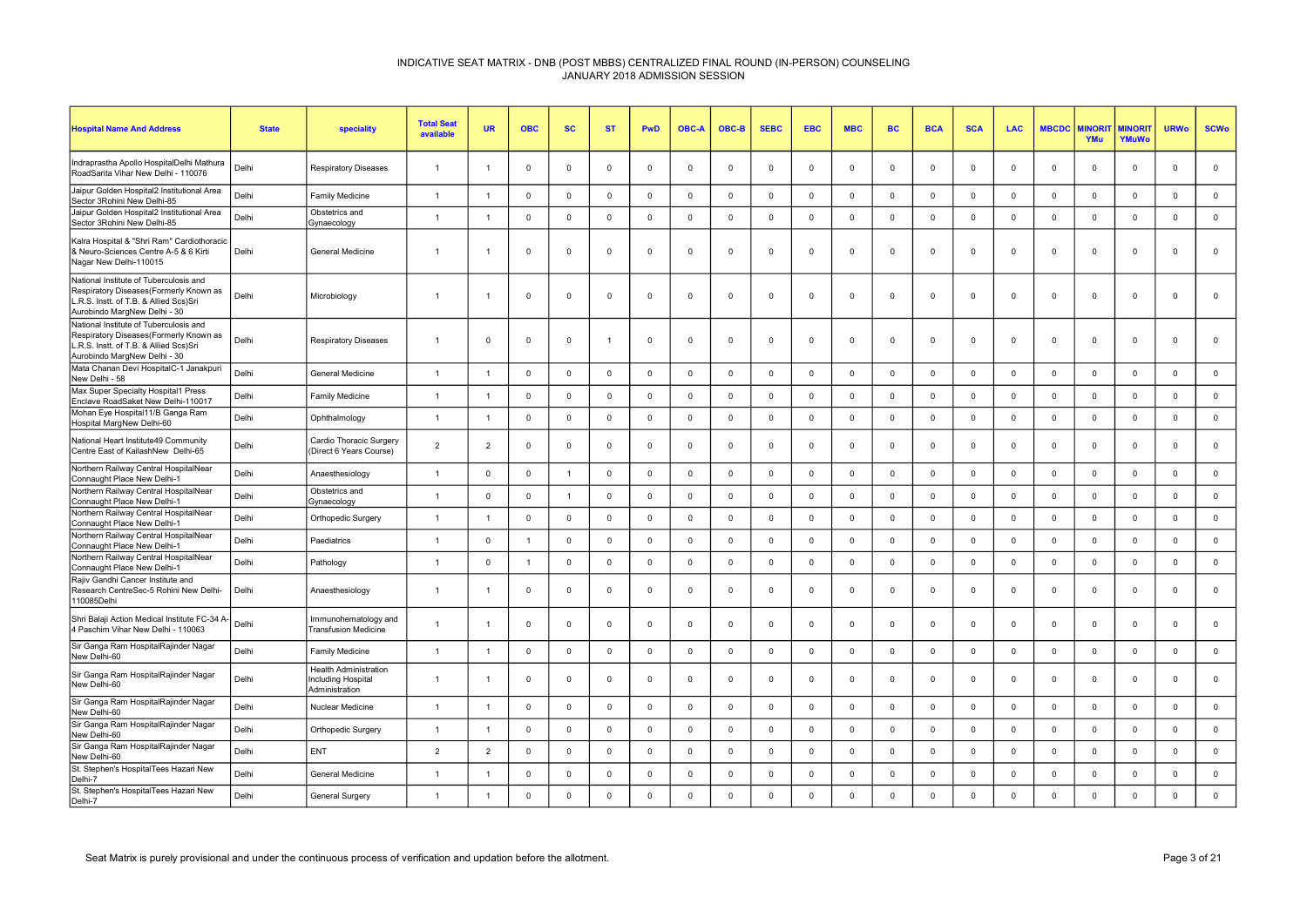| <b>Hospital Name And Address</b>                                                                                                                                        | <b>State</b> | <b>speciality</b>                 | <b>Total Seat</b><br>available | <b>UR</b>      | <b>OBC</b>  | <b>SC</b>   | <b>ST</b>   | PwD         | <b>OBC-A</b>            | OBC-B       | <b>SEBC</b> | <b>EBC</b>              | <b>MBC</b>   | <b>BC</b>      | <b>BCA</b>              | <b>SCA</b>  | <b>LAC</b>  | <b>MBCDC</b> | <b>AINORI</b><br>YMu | <b>MINORIT</b><br>YMuWo | <b>URWo</b>    | <b>SCWo</b> |
|-------------------------------------------------------------------------------------------------------------------------------------------------------------------------|--------------|-----------------------------------|--------------------------------|----------------|-------------|-------------|-------------|-------------|-------------------------|-------------|-------------|-------------------------|--------------|----------------|-------------------------|-------------|-------------|--------------|----------------------|-------------------------|----------------|-------------|
| St. Stephen's HospitalTees Hazari New<br>Delhi-7                                                                                                                        | Delhi        | Obstetrics and<br>Gynaecology     | $\overline{2}$                 | $\overline{2}$ | $\Omega$    | $\Omega$    | $\mathbf 0$ | $\mathbf 0$ | $\Omega$                | $\mathbf 0$ | $\mathbf 0$ | $\Omega$                | $\mathbf 0$  | $\Omega$       | $\Omega$                | $\Omega$    | $\mathbf 0$ | $\Omega$     | $\Omega$             | $^{\circ}$              | $\mathbf 0$    | $\mathbf 0$ |
| St. Stephen's HospitalTees Hazari New<br>Delhi-7                                                                                                                        | Delhi        | Ophthalmology                     | $\overline{1}$                 | $\mathbf{1}$   | $\mathbf 0$ | $\Omega$    | $\mathbf 0$ | $\mathbf 0$ | $\Omega$                | $\mathbf 0$ | $\mathbf 0$ | $\overline{0}$          | $\mathbf 0$  | $\Omega$       | $\overline{0}$          | $\Omega$    | $\mathbf 0$ | $\mathbf 0$  | $\Omega$             | $\mathbf{0}$            | $\overline{0}$ | $\mathbf 0$ |
| St. Stephen's HospitalTees Hazari New<br>Delhi-7                                                                                                                        | Delhi        | Pathology                         | $\mathbf{1}$                   | $\mathbf{1}$   | $\mathbf 0$ | $\mathbf 0$ | $\mathbf 0$ | $\mathbf 0$ | $\overline{0}$          | $\mathbf 0$ | $\mathbf 0$ | $\mathbf 0$             | $\mathbf 0$  | $\mathbf 0$    | $\overline{\mathbf{0}}$ | $\mathbf 0$ | $\mathbf 0$ | $\mathbf 0$  | $\mathbf 0$          | $\mathsf 0$             | $\mathbf 0$    | $\mathbf 0$ |
| St. Stephen's HospitalTees Hazari New<br>Delhi-7                                                                                                                        | Delhi        | Radio Diagnosis                   | $\overline{2}$                 | $\overline{2}$ | $^{\circ}$  | $\mathbf 0$ | $\mathbf 0$ | $\mathsf 0$ | $\mathbf 0$             | $\mathsf 0$ | $^{\circ}$  | $\overline{0}$          | $\mathsf 0$  | $\Omega$       | $\mathsf 0$             | $\Omega$    | $\Omega$    | $\mathbf 0$  | $\Omega$             | $\mathbf 0$             | $\Omega$       | $\mathbf 0$ |
| St. Stephen's HospitalTees Hazari New<br>Delhi-7                                                                                                                        | Delhi        | Social and Preventive<br>medicine | $\overline{1}$                 | $\overline{1}$ | $\mathbf 0$ | 0           | $\mathbf 0$ | $\mathsf 0$ | $\mathbf 0$             | $\mathbf 0$ | $\Omega$    | $\overline{0}$          | $\mathbf 0$  | $\mathbf 0$    | $\overline{0}$          | $\mathbf 0$ | $\mathbf 0$ | $\mathbf 0$  | $\mathbf 0$          | $\mathbf{0}$            | $\mathbf 0$    | $\mathbf 0$ |
| Vidyasagar Institute of Mental Health &<br>Neuro SciencesInstitutional Area Nehru<br>Nagar New Delhi - 65                                                               | Delhi        | Psychiatry                        | $\overline{1}$                 |                | $^{\circ}$  | $\Omega$    | $\mathbf 0$ | $\mathbf 0$ | $\Omega$                | $\mathbf 0$ | $\Omega$    | $\Omega$                | $\mathbf 0$  | $\Omega$       | $\Omega$                | $\Omega$    | $\Omega$    | $\Omega$     | $\Omega$             | $\mathbf{0}$            | $\Omega$       | $\mathbf 0$ |
| Dr. B L Kapur Memorial HospitalPusa<br>RoadNew Delhi-110005                                                                                                             | Delhi        | Pathology                         | $\overline{1}$                 | $\overline{1}$ | $\mathbf 0$ | 0           | $\mathbf 0$ | $\mathbf 0$ | $\mathbf 0$             | $\mathbf 0$ | $^{\circ}$  | $\overline{0}$          | $\mathbf 0$  | $\Omega$       | $\overline{0}$          | $\mathbf 0$ | $\Omega$    | $\mathbf 0$  | $\mathbf 0$          | $\mathbf 0$             | $\mathbf 0$    | $\mathsf 0$ |
| Dr. B L Kapur Memorial HospitalPusa<br>RoadNew Delhi-110005                                                                                                             | Delhi        | Radio Diagnosis                   | $\overline{1}$                 | $\overline{1}$ | $\mathbf 0$ | $\mathbf 0$ | $\mathsf 0$ | $\mathsf 0$ | $\Omega$                | $\mathsf 0$ | $^{\circ}$  | $\Omega$                | $\mathsf 0$  | $\Omega$       | $\mathsf 0$             | $\Omega$    | $\Omega$    | $\mathbf 0$  | $\Omega$             | $\mathbf 0$             | $\Omega$       | $\mathsf 0$ |
| Max Super Specialty Hospital(A unit of<br>Balaji Medical & Diagnostic Research<br>Centre)108A Opp Sanchar ApartmentsIP<br>Extension PatparganjNew Delhi-<br>110092Delhi | Delhi        | Anaesthesiology                   | -1                             |                | $\mathbf 0$ | $\Omega$    | 0           | $^{\circ}$  | 0                       | $\mathbf 0$ |             | $\mathbf 0$             | $\mathbf 0$  | $\Omega$       | $\Omega$                | 0           | $\Omega$    | $\Omega$     | $^{\circ}$           | $\Omega$                | $\mathbf{0}$   | $\mathbf 0$ |
| Max Super Specialty Hospital(A unit of<br>Balaji Medical & Diagnostic Research<br>Centre)108A Opp Sanchar ApartmentsIP<br>Extension PatparganjNew Delhi-<br>110092Delhi | Delhi        | <b>General Medicine</b>           | $\overline{2}$                 | $\overline{2}$ | $\Omega$    | $\Omega$    | $\Omega$    | $\Omega$    | $\Omega$                | $\Omega$    |             | $\Omega$                | $\Omega$     | $\Omega$       | $\Omega$                | $\Omega$    | $\Omega$    | $\Omega$     | $\Omega$             | $\Omega$                | $\Omega$       | $\Omega$    |
| Max Super Specialty HospitalFC-50 C and<br>D Block Shalimar BaghNew Delhi-110088                                                                                        | Delhi        | Obstetrics and<br>Gynaecology     | $\overline{1}$                 | $\overline{1}$ | $\mathbf 0$ | $\mathbf 0$ | $\mathbf 0$ | $\mathbf 0$ | $\overline{\mathbf{0}}$ | $\mathbf 0$ | $^{\circ}$  | $\overline{\mathbf{0}}$ | $\mathbf 0$  | $\mathbf 0$    | $\overline{0}$          | $\mathbf 0$ | $\mathbf 0$ | $\mathbf 0$  | $\mathbf 0$          | $\mathbf 0$             | $\mathbf 0$    | $\mathbf 0$ |
| Max Super Specialty HospitalFC-50 C and<br>D Block Shalimar BaghNew Delhi-110088                                                                                        | Delhi        | Radio Diagnosis                   | $\overline{1}$                 | $\overline{1}$ | $\mathbf 0$ | $\Omega$    | $\Omega$    | $\mathbf 0$ | $\Omega$                | $\mathbf 0$ | $\Omega$    | $\Omega$                | $\mathbf{0}$ | $\Omega$       | $\Omega$                | $\Omega$    | $\Omega$    | $\Omega$     | $\Omega$             | $\mathbf 0$             | $\Omega$       | $\mathbf 0$ |
| Shri Dada Dev Matri Avum Shishu<br>ChikitsalayaDabri New Delhi - 110045Delhi                                                                                            | Delhi        | Obstetrics and<br>Gynaecology     | $\overline{1}$                 | $\overline{1}$ | $\mathbf 0$ | $\mathbf 0$ | $\mathsf 0$ | $\mathsf 0$ | $\mathbf 0$             | $\mathsf 0$ | $\mathbf 0$ | $\Omega$                | $\mathsf 0$  | $\Omega$       | $\Omega$                | $\Omega$    | $\mathbf 0$ | $\Omega$     | $\Omega$             | $\mathbf 0$             | $\Omega$       | $\mathsf 0$ |
| Smt. Rasilaben Sevantilal Shah Venus<br>HospitalAshaktashram ComplexRampura<br>Surat-395003Gujarat                                                                      | Gujarat      | General Medicine                  | $\overline{1}$                 | $\overline{1}$ | $\mathbf 0$ | 0           | 0           | $\mathbf 0$ | $^{\circ}$              | $\mathbf 0$ | $\Omega$    | $^{\circ}$              | $\mathbf 0$  | $^{\circ}$     | $\overline{0}$          | $\Omega$    | $^{\circ}$  | $\mathbf 0$  | $\mathbf 0$          | $^{\circ}$              | $\Omega$       | $\mathbf 0$ |
| K.G. Patel Children Hospital & Jayodia<br>Research InstituteJalaram Marg Kareli<br>BaugBARODA-18 Gujarat                                                                | Gujarat      | Paediatrics                       | $\overline{2}$                 | $\overline{2}$ | $\mathbf 0$ | $\Omega$    | $\mathbf 0$ | $\mathbf 0$ | $\Omega$                | $\mathbf 0$ | $\Omega$    | $\Omega$                | $\mathbf{0}$ | $\Omega$       | $\Omega$                | $\Omega$    | $\Omega$    | $\Omega$     | $\Omega$             | $\mathbf{0}$            | $\overline{0}$ | $\mathbf 0$ |
| Rotary Eye InstituteDudhia Talav<br>NAVASARI-396445 Gujarat                                                                                                             | Gujarat      | Ophthalmology                     | $\overline{1}$                 | $\overline{1}$ | $\mathbf 0$ | $\mathbf 0$ | $\mathbf 0$ | $\mathbf 0$ | $\overline{0}$          | $\mathbf 0$ | $\mathbf 0$ | $\mathbf 0$             | $\mathbf 0$  | $\overline{0}$ | $\overline{0}$          | $\mathbf 0$ | $\mathbf 0$ | $\mathbf 0$  | $\mathbf 0$          | $\mathsf 0$             | $\mathbf 0$    | $\mathbf 0$ |
| Sterling HospitalOff. Gurukul Road Behind<br>Drive-In CinemaAhmedabad-<br>380052Gujarat                                                                                 | Gujarat      | <b>Family Medicine</b>            | 3                              | $\mathbf{3}$   | $\mathbf 0$ | $\Omega$    | $\mathbf 0$ | $\mathsf 0$ | $^{\circ}$              | $\mathbf 0$ | $\Omega$    | $\Omega$                | $\mathbf 0$  | $\Omega$       | $\overline{0}$          | $\Omega$    | $\Omega$    | $\Omega$     | $\mathbf 0$          | $\Omega$                | $\Omega$       | $\mathbf 0$ |
| GMERS Medical CollegeNr.<br>PathikasharamCivil Hospital<br>CampusSector-12 GandhinagarGujarat-<br>382012                                                                | Gujarat      | Dermatology and<br>Venereology    | $\overline{1}$                 |                | $\mathbf 0$ | $\Omega$    | $\mathbf 0$ | $\mathbf 0$ | $\Omega$                | $\mathbf 0$ | $\Omega$    | $\Omega$                | $\mathbf 0$  | $\Omega$       | $\Omega$                | $\Omega$    | $\Omega$    | $\Omega$     | $\Omega$             | $\Omega$                | $\overline{0}$ | $\Omega$    |
| Artemis Health InstituteSector 51 Gurgaon-<br>122001Haryana                                                                                                             | Haryana      | Anaesthesiology                   | $\overline{1}$                 | $\overline{1}$ | $\mathbf 0$ | $\mathbf 0$ | $\mathbf 0$ | $\mathbf 0$ | $\mathbf 0$             | $\mathbf 0$ | $\Omega$    | $\mathbf 0$             | $\mathbf 0$  | $\overline{0}$ | $\mathbf 0$             | $\mathbf 0$ | $\mathbf 0$ | $\mathbf 0$  | $\mathbf 0$          | $\mathbf 0$             | $\mathbf 0$    | $\mathbf 0$ |
| Artemis Health InstituteSector 51 Gurgaon-<br>122001Haryana                                                                                                             | Haryana      | Obstetrics and<br>Gynaecology     | $\overline{1}$                 |                | $\mathbf 0$ | $\Omega$    | $\mathbf 0$ | $\mathbf 0$ | $\Omega$                | $\mathbf 0$ | $\Omega$    | $\Omega$                | $\mathbf 0$  | $\Omega$       | $\Omega$                | $\Omega$    | $\Omega$    | $\Omega$     | $\Omega$             | $\mathbf{0}$            | $\Omega$       | $\mathsf 0$ |
| Fortis Health Management (North) India<br>LimitedNeelam Bata Road Faridabad -<br>121002Haryana                                                                          | Haryana      | Obstetrics and<br>Gynaecology     | $\mathbf{1}$                   | $\overline{1}$ | $^{\circ}$  | $\Omega$    | 0           | $\mathbf 0$ | $\Omega$                | $^{\circ}$  | $\Omega$    | $\Omega$                | $\mathbf 0$  | $\Omega$       | $\Omega$                | $\Omega$    | $\Omega$    | $\Omega$     | $\Omega$             | $\Omega$                | $\Omega$       | $\Omega$    |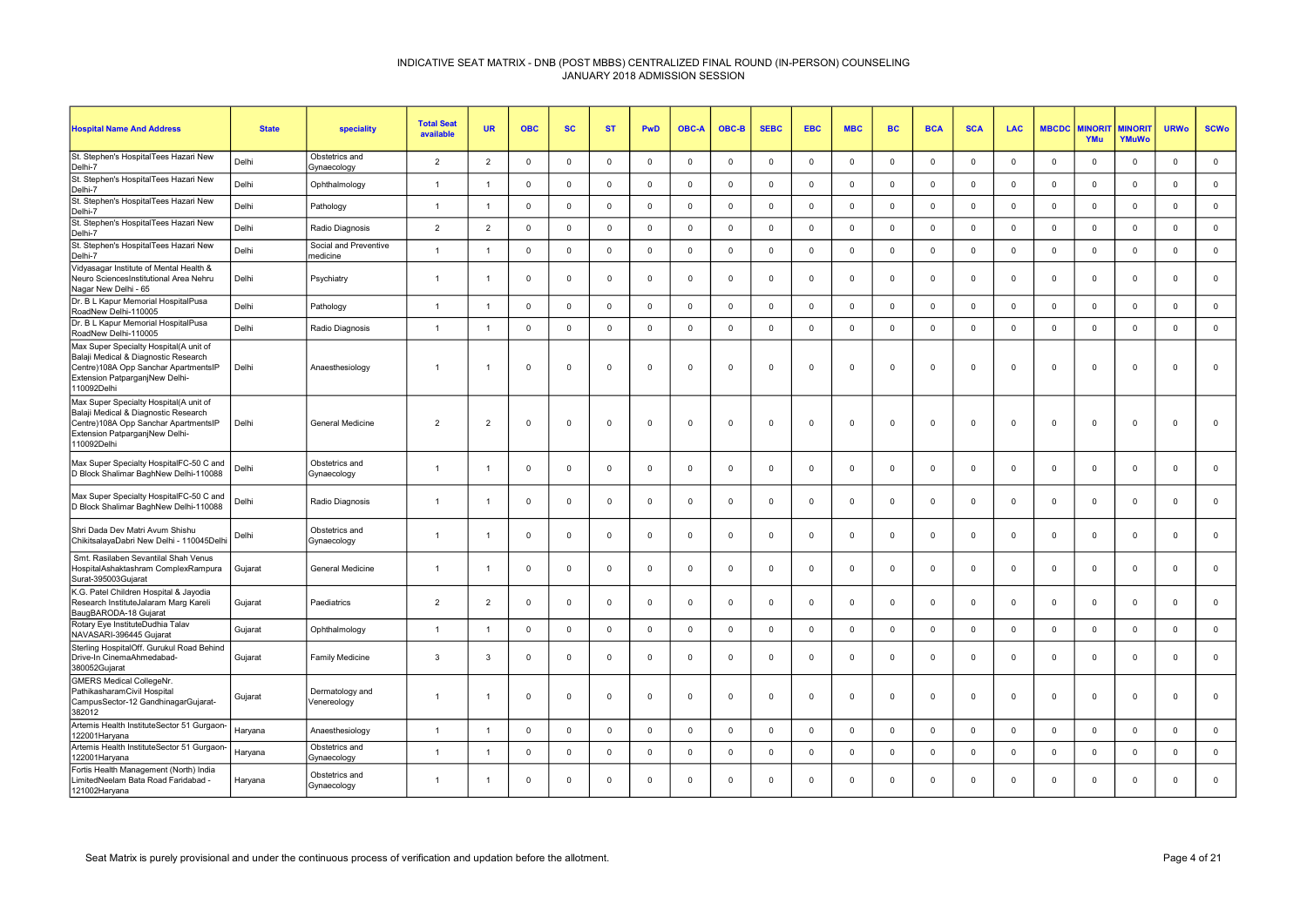| <b>Hospital Name And Address</b>                                                                                 | <b>State</b>            | speciality                    | <b>Total Seat</b><br>available | <b>UR</b>      | <b>OBC</b>     | <b>SC</b>      | <b>ST</b>      | <b>PwD</b>     | <b>OBC-A</b> | OBC-B       | <b>SEBC</b>  | <b>EBC</b>     | <b>MBC</b>   | <b>BC</b>   | <b>BCA</b>  | <b>SCA</b>   | <b>LAC</b>   | <b>MBCDC</b> | <b>AINORI</b><br>YMu | <b>MINORI</b><br>YMuWo | <b>URWo</b>    | <b>SCWo</b>  |
|------------------------------------------------------------------------------------------------------------------|-------------------------|-------------------------------|--------------------------------|----------------|----------------|----------------|----------------|----------------|--------------|-------------|--------------|----------------|--------------|-------------|-------------|--------------|--------------|--------------|----------------------|------------------------|----------------|--------------|
| Paras HospitalC-1 Sushant Lok Phase -I<br>Gurgaon - 122002 Haryana                                               | Haryana                 | Anaesthesiology               | $\overline{1}$                 | $\overline{1}$ | $\Omega$       | $\mathbf{0}$   | $\mathbf 0$    | $\mathbf 0$    | $\Omega$     | $\mathbf 0$ | $\mathbf 0$  | $\Omega$       | $\mathbf 0$  | $\mathbf 0$ | $\Omega$    | $\Omega$     | $^{\circ}$   | $\Omega$     | $\Omega$             | $\mathbf{0}$           | $\mathsf 0$    | $\mathbf 0$  |
| Paras HospitalsC-1 Shushant Lok Phase-1<br>Gurgaon-122002 Haryana                                                | Haryana                 | Radio Diagnosis               | $\overline{1}$                 | $\overline{1}$ | $\overline{0}$ | $\mathbf 0$    | $\mathbf 0$    | $\mathbf 0$    | $\Omega$     | $\mathbf 0$ | $\mathbf 0$  | $\Omega$       | $\mathbf 0$  | $\mathbf 0$ | $\mathsf 0$ | $\Omega$     | $\mathbf{0}$ | $\mathbf 0$  | $\mathbf 0$          | $\mathbf{0}$           | $\mathbf 0$    | $\mathbf 0$  |
| Sarvodaya Hospital and Research<br>CentreYMCA Road Sector-08 Faridabad-<br>121006Haryana                         | Haryana                 | Anaesthesiology               | $\overline{1}$                 |                | $\Omega$       | $\mathbf 0$    | $^{\circ}$     | $\mathsf 0$    | $\Omega$     | $\mathbf 0$ | $\mathbf 0$  | $\Omega$       | $\mathbf 0$  | $\mathbf 0$ | $\mathbf 0$ | $\Omega$     | $^{\circ}$   | $\mathbf 0$  | $\mathbf 0$          | $\mathbf{0}$           | $\Omega$       | $\mathbf 0$  |
| Sarvodaya Hospital and Research<br>CentreYMCA Road Sector-08 Faridabad-<br>121006Haryana                         | Haryana                 | <b>General Medicine</b>       | $\overline{1}$                 |                | $\Omega$       | $\mathbf{0}$   | $\Omega$       | $\overline{0}$ | $\Omega$     | $\Omega$    | $\mathbf 0$  | $\Omega$       | $^{\circ}$   | $\mathbf 0$ | $\Omega$    | $\Omega$     | $\Omega$     | $\Omega$     | $\Omega$             | $\mathbf{0}$           | $\Omega$       | $\mathbf{0}$ |
| Sarvodaya Hospital and Research<br>CentreYMCA Road Sector-08 Faridabad-<br>121006Haryana                         | Haryana                 | Radio Diagnosis               | $\overline{1}$                 |                | $\Omega$       | $\mathbf 0$    | $\mathbf 0$    | $\mathsf 0$    | $\mathbf 0$  | $\mathbf 0$ | $\mathbf 0$  | $\Omega$       | $\mathbf 0$  | $\mathbf 0$ | $\mathbf 0$ | $\Omega$     | $\mathbf{0}$ | $\mathbf 0$  | $\Omega$             | $\mathbf 0$            | $\Omega$       | $\mathsf 0$  |
| Sarvodaya Hospital and Research<br>CentreYMCA Road Sector-08 Faridabad-<br>121006Haryana                         | Haryana                 | <b>Emergency Medicine</b>     | $\overline{2}$                 | 2              | $\Omega$       | $\mathbf 0$    | $^{\circ}$     | $\mathbf 0$    | $\Omega$     | $\mathbf 0$ | $^{\circ}$   | $\Omega$       | $\mathbf 0$  | $\mathbf 0$ | $\mathbf 0$ | $\Omega$     | $^{\circ}$   | $\Omega$     | $\mathbf 0$          | $\mathbf 0$            | $\Omega$       | $\mathbf 0$  |
| Medanta- The MedicitySector-38<br>GurgaonHaryana-122001                                                          | Haryana                 | Anaesthesiology               | $\overline{2}$                 | $\overline{2}$ | $\Omega$       | $\mathbf 0$    | $\mathbf 0$    | $\mathsf 0$    | $\Omega$     | $\mathbf 0$ | $\mathbf 0$  | $\Omega$       | $\mathbf 0$  | $\mathbf 0$ | $\Omega$    | $^{\circ}$   | $\mathbf 0$  | $\Omega$     | $\mathbf{0}$         | $\mathbf 0$            | $\mathbf 0$    | $\mathbf 0$  |
| Medanta- The MedicitySector-38<br>GurgaonHaryana-122001                                                          | Haryana                 | Radio Diagnosis               | $\overline{1}$                 | $\overline{1}$ | $\overline{0}$ | $\mathbf{0}$   | $\Omega$       | $\mathbf 0$    | $\Omega$     | $\mathbf 0$ | $\mathbf{0}$ | $\Omega$       | $\mathbf{0}$ | $\mathbf 0$ | $\mathbf 0$ | $\Omega$     | $\mathbf{0}$ | $\Omega$     | $\Omega$             | $\mathbf 0$            | $\Omega$       | $\mathbf 0$  |
| Fortis Memorial Research InstituteSector-<br>44 Opposite HUDA CITY centre Metro<br>StationGurgaon Haryana-122002 | Haryana                 | Anaesthesiology               | $\overline{1}$                 |                | $\Omega$       | $\Omega$       | $\mathbf 0$    | $\mathbf 0$    | $\Omega$     | $\mathbf 0$ | $\mathbf 0$  | $\Omega$       | $\mathbf 0$  | $\mathbf 0$ | $\Omega$    | $\Omega$     | $\mathbf 0$  | $\Omega$     | $\Omega$             | $\mathbf{0}$           | $\Omega$       | $\mathbf{0}$ |
| Metro Heart Institute with<br>MultispecialtySector-16 A<br>FaridabadHaryana-121002                               | Haryana                 | Paediatrics                   | $\overline{1}$                 | $\overline{1}$ | $\overline{0}$ | $\mathbf{0}$   | $\Omega$       | $\overline{0}$ | $\Omega$     | $\mathbf 0$ | $\mathbf 0$  | $\Omega$       | $\mathbf{0}$ | $\mathbf 0$ | $\Omega$    | $\Omega$     | $\Omega$     | $\Omega$     | $\Omega$             | $\mathbf{0}$           | $\Omega$       | $\mathbf 0$  |
| Regional HospitalSolan District-<br>173212Himachal Pradesh                                                       | <b>Himachal Pradesh</b> | General Medicine              | $\overline{1}$                 |                | $\mathbf 0$    | $\mathbf 0$    | $^{\circ}$     | $\mathbf 0$    | $^{\circ}$   | $\mathbf 0$ | $^{\circ}$   | $\mathbf 0$    | $\mathbf 0$  | $\mathbf 0$ | $\mathbf 0$ | $\mathbf 0$  | $\Omega$     | 0            | $\mathbf 0$          | $\mathbf 0$            | $\mathbf 0$    | $\mathbf 0$  |
| Bokaro General HospitalBokaro Steel City<br>BOKARO-01 Jharkhand                                                  | Jharkhand               | Anaesthesiology               | $\overline{1}$                 | -1             | $\overline{0}$ | $\mathbf 0$    | $\mathbf 0$    | $\mathbf 0$    | $^{\circ}$   | $\mathbf 0$ | $\mathbf 0$  | $\overline{0}$ | $\mathbf 0$  | $\mathbf 0$ | $\mathbf 0$ | $\Omega$     | $\mathbf 0$  | $\mathbf 0$  | $\mathbf 0$          | $\mathbf 0$            | $\mathbf 0$    | $\mathbf 0$  |
| Bokaro General HospitalBokaro Steel City<br>BOKARO-01 Jharkhand                                                  | Jharkhand               | General Medicine              | $\overline{1}$                 | $\Omega$       | $\overline{0}$ | $\overline{1}$ | $\mathbf 0$    | $\mathbf 0$    | $^{\circ}$   | $\mathbf 0$ | $\mathbf 0$  | $\Omega$       | $\mathsf 0$  | $\mathsf 0$ | $\Omega$    | $\Omega$     | $\mathbf{0}$ | $\mathsf 0$  | $\mathbf 0$          | $\mathbf{0}$           | $\mathsf 0$    | $\mathbf 0$  |
| Bokaro General HospitalBokaro Steel City<br>BOKARO-01 Jharkhand                                                  | Jharkhand               | General Surgery               | $\overline{1}$                 | -1             | $\overline{0}$ | $\mathbf 0$    | $\mathbf 0$    | $\mathsf 0$    | $\Omega$     | $\mathbf 0$ | $\mathbf 0$  | $\Omega$       | $\mathbf 0$  | $\mathbf 0$ | $\mathbf 0$ | $\Omega$     | $\mathbf{0}$ | $\mathbf 0$  | $\mathbf{0}$         | $\mathbf{0}$           | $\overline{0}$ | $\mathsf 0$  |
| Bokaro General HospitalBokaro Steel City<br>BOKARO-01 Jharkhand                                                  | Jharkhand               | Obstetrics and<br>Gynaecology | $\overline{2}$                 | $\overline{1}$ | $\Omega$       | $\mathbf 0$    | $\overline{1}$ | $\mathbf 0$    | $\Omega$     | $\Omega$    | $\mathbf 0$  | $\Omega$       | $\mathbf 0$  | $\Omega$    | $\mathbf 0$ | $\Omega$     | $\mathbf{0}$ | 0            | $\Omega$             | $\mathbf{0}$           | $\Omega$       | $\mathbf 0$  |
| Bokaro General HospitalBokaro Steel City<br>BOKARO-01 Jharkhand                                                  | Jharkhand               | Ophthalmology                 | $\overline{2}$                 | $\overline{2}$ | $\Omega$       | $\mathbf{0}$   | $\mathbf 0$    | $\mathbf 0$    | $\Omega$     | $\Omega$    | $\mathbf 0$  | $\Omega$       | $\mathbf 0$  | $\mathbf 0$ | $\Omega$    | $\Omega$     | $\mathbf{0}$ | $\Omega$     | $\Omega$             | $\mathbf{0}$           | $\mathbf 0$    | $\mathbf 0$  |
| Bokaro General HospitalBokaro Steel City<br>BOKARO-01 Jharkhand                                                  | Jharkhand               | Orthopedic Surgery            | $\overline{1}$                 | $\mathbf 0$    | $\overline{1}$ | $\mathbf{0}$   | $\Omega$       | $\mathbf 0$    | $\Omega$     | $\mathbf 0$ | $\mathbf 0$  | $\Omega$       | $\mathbf 0$  | $\mathbf 0$ | $\mathbf 0$ | $\Omega$     | $\mathbf{0}$ | $\Omega$     | $\Omega$             | $\mathbf{0}$           | $\Omega$       | $\mathbf 0$  |
| Tata Motors HospitalJAMSHEDPUR-01<br>Jharkhand                                                                   | Jharkhand               | General Medicine              | $\overline{1}$                 | $\overline{1}$ | $\mathbf{0}$   | $\mathbf 0$    | $\mathbf 0$    | $\mathbf 0$    | $\Omega$     | $\mathbf 0$ | $\mathbf 0$  | $\Omega$       | $\mathbf 0$  | $\mathsf 0$ | $\mathbf 0$ | $\mathbf{0}$ | $\mathbf 0$  | $\mathsf 0$  | $\mathbf 0$          | $\mathbf{0}$           | $\mathsf 0$    | $\mathbf 0$  |
| Tata Motors HospitalJAMSHEDPUR-01<br>Jharkhand                                                                   | Jharkhand               | Obstetrics and<br>Gynaecology | $\overline{1}$                 |                | $\mathbf 0$    | $\mathbf 0$    | $\mathbf 0$    | $\mathbf 0$    | $^{\circ}$   | $\mathbf 0$ | $\mathbf 0$  | $\mathbf 0$    | $\mathbf 0$  | $\mathbf 0$ | $\mathbf 0$ | $\mathbf 0$  | $\mathbf 0$  | $\mathbf 0$  | $\mathbf 0$          | $\mathbf 0$            | $\overline{0}$ | $\mathbf 0$  |
| Tata Motors HospitalJAMSHEDPUR-01<br>Iharkhand                                                                   | Jharkhand               | ENT                           | $\overline{1}$                 | $\overline{1}$ | $\Omega$       | $\mathbf 0$    | $\mathbf 0$    | $\mathbf 0$    | $^{\circ}$   | $\Omega$    | $\mathbf 0$  | $\mathbf 0$    | $\mathbf 0$  | $\mathbf 0$ | $\mathbf 0$ | $\Omega$     | $\mathbf{0}$ | $\mathbf 0$  | $\Omega$             | $\mathsf 0$            | $\overline{0}$ | $\mathbf 0$  |
| Apollo BGS HospitalAdichunchanagiri<br>Road Kuvempunagar Mysore -<br>23Karnataka                                 | Karnataka               | General Medicine              | $\mathbf{1}$                   |                | $\mathbf 0$    | $\mathbf 0$    | $\mathbf 0$    | $\mathbf 0$    | $\mathbf 0$  | $\mathbf 0$ | $\mathbf 0$  | $\mathbf 0$    | $\mathbf 0$  | $\mathbf 0$ | $\mathbf 0$ | $\mathbf 0$  | $\mathbf 0$  | $\mathbf 0$  | $\mathbf 0$          | $\mathbf 0$            | $\mathbf 0$    | $\mathbf 0$  |
| Apollo BGS HospitalAdichunchanagiri<br>Road Kuvempunagar Mysore -<br>23Karnataka                                 | Karnataka               | General Surgery               | $\overline{1}$                 |                | $\Omega$       | $^{\circ}$     | $\Omega$       | $\overline{0}$ | $\Omega$     | $^{\circ}$  | $^{\circ}$   | $\Omega$       | $^{\circ}$   | $\Omega$    | $\Omega$    | $\Omega$     | $\Omega$     | $\Omega$     | $\Omega$             | $^{\circ}$             | $\Omega$       | $\mathbf 0$  |
| Apollo Hospital154/11 Opp. I.I.M.<br>Bannerghatta Road Bangalore-<br>560076Karnataka                             | Karnataka               | <b>General Medicine</b>       | $\overline{1}$                 | $\overline{1}$ | $\Omega$       | $\mathbf{0}$   | $\mathbf 0$    | $\overline{0}$ | $\Omega$     | $\mathbf 0$ | $\mathbf 0$  | $\Omega$       | $\mathbf 0$  | $\mathbf 0$ | $\Omega$    | $\Omega$     | $\Omega$     | $\Omega$     | $\Omega$             | $\mathbf{0}$           | $\Omega$       | $\mathbf{0}$ |
| Apollo Hospital159/11 Opp. I.I.M.<br>Bannerghatta Road Bangalore-<br>560076Karnataka                             | Karnataka               | Orthopedic Surgery            | $\overline{1}$                 |                | $\Omega$       | $\Omega$       | $\Omega$       | $\Omega$       | $\Omega$     | $\Omega$    | $\Omega$     | $\Omega$       | $\mathbf 0$  | $\Omega$    | $\Omega$    | $\Omega$     | $\Omega$     | $\Omega$     | $\Omega$             | $\Omega$               | $\Omega$       | $\Omega$     |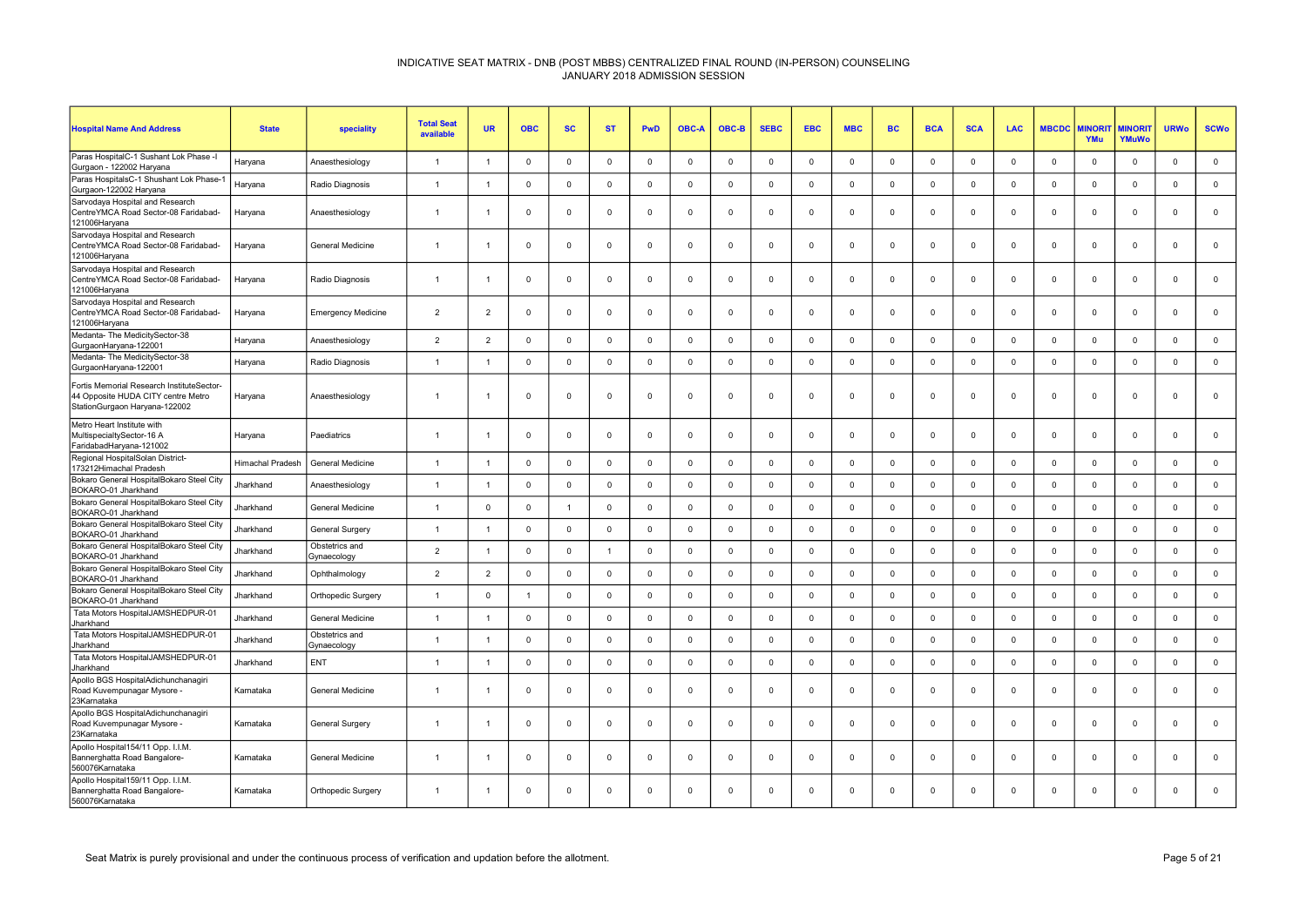| <b>Hospital Name And Address</b>                                                                                                                                   | <b>State</b> | speciality                                    | <b>Total Seat</b><br>available | <b>UR</b>      | <b>OBC</b>     | <b>SC</b>      | <b>ST</b>   | <b>PwD</b>     | <b>OBC-A</b> | OBC-B       | <b>SEBC</b> | <b>EBC</b>     | <b>MBC</b>  | <b>BC</b>   | <b>BCA</b>     | <b>SCA</b>  | <b>LAC</b>   | <b>MBCDC</b> | <b><i>INORI</i></b><br>YMu | <b>MINORIT</b><br>YMuWo | <b>URWo</b>    | <b>SCWo</b>         |
|--------------------------------------------------------------------------------------------------------------------------------------------------------------------|--------------|-----------------------------------------------|--------------------------------|----------------|----------------|----------------|-------------|----------------|--------------|-------------|-------------|----------------|-------------|-------------|----------------|-------------|--------------|--------------|----------------------------|-------------------------|----------------|---------------------|
| Apollo Hospital154/11 Opp. I.I.M.<br>Bannerghatta Road Bangalore-<br>560076Karnataka                                                                               | Karnataka    | Radio Diagnosis                               | $\mathbf{1}$                   |                | $\Omega$       | $^{\circ}$     | $^{\circ}$  | $\overline{0}$ | $\Omega$     | $^{\circ}$  | $^{\circ}$  | $\Omega$       | $^{\circ}$  | $^{\circ}$  | $\Omega$       | $\Omega$    | $^{\circ}$   | $\Omega$     | $^{\circ}$                 | $^{\circ}$              | $\mathbf{0}$   | $\mathbf{0}$        |
| Columbia Asia Referral Hospital26/1<br>Brigade Gateway Beside Metro Station<br>Malleshwaram West Bangalore-<br>560055Karnataka                                     | Karnataka    | Radio Diagnosis                               | $\overline{1}$                 |                | $\Omega$       | $\mathbf 0$    | $\mathbf 0$ | $\mathsf 0$    | $\mathbf 0$  | $\mathbf 0$ | $\mathbf 0$ | $\Omega$       | $\mathbf 0$ | $\mathbf 0$ | $\mathbf 0$    | $\mathbf 0$ | $\Omega$     | 0            | $\mathbf 0$                | $\mathbf 0$             | $\mathbf 0$    | $\mathbf 0$         |
| Bangalore Baptist HospitalBellary Road<br>Hebbal Bangalore-24 Karnataka                                                                                            | Karnataka    | Anaesthesiology                               |                                |                | $\Omega$       | $\mathbf 0$    | $\Omega$    | $\mathbf 0$    | $\Omega$     | $\mathbf 0$ | $\mathbf 0$ | $\Omega$       | $\mathbf 0$ | $\Omega$    | $\Omega$       | $\Omega$    | $\mathbf 0$  | $\Omega$     | $\Omega$                   | $\mathbf 0$             | $\Omega$       | $\mathbf 0$         |
| HealthCare Global Specialty<br>Hospital(Formerly Bangalore Institute of<br>Oncology)44-45/2 2nd Cross Raja<br>Rammohan Roy Extension Bangalore-<br>560027Karnataka | Karnataka    | Pathology                                     | $\overline{1}$                 |                | $\Omega$       | $^{\circ}$     | $^{\circ}$  | $\mathbf 0$    | $\Omega$     | $\mathbf 0$ | $^{\circ}$  | $\Omega$       | $\mathbf 0$ | $\mathbf 0$ | $\mathbf 0$    | $\Omega$    | $^{\circ}$   | $\Omega$     | $\mathbf 0$                | $\Omega$                | $\Omega$       | $\mathbf 0$         |
| Bangalore West Lions Superspecialty Eye<br>HospitalNo. 5 Lions Eye Hospital RoadOff<br>J C RoadBangalore- 560002 Karnataka                                         | Karnataka    | Ophthalmology                                 | $\overline{1}$                 | -1             | $\Omega$       | $\mathbf 0$    | $\mathbf 0$ | $\mathbf 0$    | $\Omega$     | $^{\circ}$  | $^{\circ}$  | $\Omega$       | $\mathbf 0$ | $^{\circ}$  | $\mathbf 0$    | $\Omega$    | $^{\circ}$   | $\Omega$     | $\mathbf 0$                | $^{\circ}$              | $\mathbf{0}$   | $\mathbf 0$         |
| BGS Global Hospital 67 Uttrahalli Road<br>Kengeri Bangalore-560060Karnataka                                                                                        | Karnataka    | Anaesthesiology                               | $\overline{1}$                 | $\overline{1}$ | $\mathbf{0}$   | $\mathsf 0$    | $\mathbf 0$ | $\mathsf 0$    | $\mathbf 0$  | $\mathbf 0$ | $\mathsf 0$ | $\Omega$       | $\mathbf 0$ | $\mathsf 0$ | $\mathbf 0$    | $\Omega$    | $\mathbf 0$  | $\mathbf 0$  | $\mathbf 0$                | $\mathbf 0$             | $\mathsf 0$    | $\mathsf 0$         |
| Bhagwan Mahaveer Jain HospitalMiles<br>Road Bangalore-560052. Karnataka                                                                                            | Karnataka    | Anaesthesiology                               | $\overline{1}$                 |                | $\Omega$       | $\mathbf 0$    | $\Omega$    | $\mathsf 0$    | $\Omega$     | $\mathbf 0$ | $\Omega$    | $\Omega$       | $\mathbf 0$ | $\mathbf 0$ | $\mathbf 0$    | $\Omega$    | $\mathbf 0$  | 0            | $\Omega$                   | $\mathbf{0}$            | $\Omega$       | $\mathsf{O}\xspace$ |
| Bhagwan Mahaveer Jain HospitalMiles<br>Road Bangalore-560052. Karnataka                                                                                            | Karnataka    | <b>General Surgery</b>                        | $\overline{1}$                 | -1             | $\mathbf 0$    | $\mathbf 0$    | $\mathbf 0$ | $\mathbf 0$    | $\mathbf 0$  | $\mathbf 0$ | $\mathbf 0$ | $\mathbf 0$    | $\mathbf 0$ | $\mathbf 0$ | $\mathbf 0$    | $\mathbf 0$ | $\mathbf 0$  | $\mathbf 0$  | $\mathbf 0$                | $\mathbf 0$             | $\mathbf 0$    | $\mathbf 0$         |
| Bhagwan Mahaveer Jain HospitalMiles<br>Road Bangalore-560052. Karnataka                                                                                            | Karnataka    | Obstetrics and<br>Gynaecology                 | $\overline{1}$                 | $\overline{1}$ | $\Omega$       | $\mathbf 0$    | $\mathbf 0$ | $\mathbf 0$    | $\Omega$     | $\Omega$    | $\mathbf 0$ | $\Omega$       | $\mathbf 0$ | $\mathbf 0$ | $\Omega$       | $\Omega$    | $\Omega$     | $\Omega$     | $\Omega$                   | $\mathbf{0}$            | $\Omega$       | $\mathbf{0}$        |
| C.S.I. Holdsworth Memorial HospitalPost<br>Box-38Mysore-21 Karnataka                                                                                               | Karnataka    | <b>General Surgery</b>                        | $\mathbf{1}$                   |                | $\Omega$       | $\mathbf 0$    | $\Omega$    | $\overline{0}$ | $\Omega$     | $\mathbf 0$ | $\mathbf 0$ | $\Omega$       | $\mathbf 0$ | $\mathbf 0$ | $\mathbf 0$    | $\Omega$    | $\mathbf{0}$ | $\Omega$     | $\Omega$                   | $\mathbf 0$             | $\Omega$       | $\mathbf 0$         |
| C.S.I. Holdsworth Memorial HospitalPost<br>Box-38Mysore-21 Karnataka                                                                                               | Karnataka    | Paediatrics                                   | $\overline{1}$                 | -1             | $\Omega$       | $\mathbf{0}$   | $\Omega$    | $\mathbf 0$    | $\Omega$     | $\mathbf 0$ | $\mathbf 0$ | $\Omega$       | $\mathbf 0$ | $\mathbf 0$ | $\Omega$       | $\Omega$    | $\mathbf{0}$ | $\Omega$     | $\Omega$                   | $\mathbf{0}$            | $\Omega$       | $\mathsf 0$         |
| M.M. Joshi Eye<br>HospitalPadmanarayanalaya Gokul Road<br>Hosur HUBLIKarnataka                                                                                     | Karnataka    | Ophthalmology                                 | $\overline{1}$                 | -1             | $\overline{0}$ | $\mathbf 0$    | $\mathbf 0$ | $\mathbf 0$    | $^{\circ}$   | $\mathbf 0$ | $\mathbf 0$ | $\overline{0}$ | $\mathbf 0$ | $\mathbf 0$ | $\overline{0}$ | $\Omega$    | $\mathbf{0}$ | $\mathbf 0$  | $\mathbf 0$                | $\mathbf{0}$            | $\mathbf 0$    | $\mathbf 0$         |
| Hindustan Aeronautics HospitalBangalore<br>Complex Bangalore-17 Karnataka                                                                                          | Karnataka    | Anaesthesiology                               | $\overline{1}$                 | $\Omega$       | $\Omega$       | $\overline{1}$ | $\Omega$    | $\mathbf 0$    | $\Omega$     | $\mathbf 0$ | $\mathbf 0$ | $\Omega$       | $\mathbf 0$ | $\mathbf 0$ | $\Omega$       | $\Omega$    | $\mathbf 0$  | $\Omega$     | $\Omega$                   | $\mathbf 0$             | $\Omega$       | $\mathbf 0$         |
| Mallige Medical Centre 31/32 Crescent<br>Road BANGALORE - 01Karnataka                                                                                              | Karnataka    | General Medicine                              | $\overline{2}$                 | $\overline{2}$ | $\Omega$       | $\mathbf 0$    | $\Omega$    | $\mathbf 0$    | $\Omega$     | $\Omega$    | $\mathbf 0$ | $\Omega$       | $\mathsf 0$ | $\Omega$    | $\Omega$       | $\Omega$    | $\mathbf{0}$ | $\Omega$     | $\Omega$                   | $\mathbf{0}$            | $\mathbf 0$    | $\mathbf 0$         |
| Mallya HospitalNo.2 Vittal Mallya Road<br>Bangalore 01 Karnataka                                                                                                   | Karnataka    | Anaesthesiology                               | $\overline{1}$                 | -1             | $\overline{0}$ | $\mathbf 0$    | $\mathbf 0$ | $\overline{0}$ | $\Omega$     | $\mathbf 0$ | $\mathbf 0$ | $\Omega$       | $\mathbf 0$ | $\mathbf 0$ | $\overline{0}$ | $\Omega$    | $\mathbf 0$  | $\mathbf 0$  | $\mathbf{0}$               | $\mathbf{0}$            | $\overline{0}$ | $\mathbf 0$         |
| Mallya HospitalNo.2 Vittal Mallya Road<br>Bangalore 01 Karnataka                                                                                                   | Karnataka    | General Medicine                              | $\overline{1}$                 | $\overline{1}$ | $\overline{0}$ | $\mathbf 0$    | $\Omega$    | $\mathbf 0$    | $\Omega$     | $\mathbf 0$ | $\mathsf 0$ | $\Omega$       | $\mathbf 0$ | $\mathbf 0$ | $\mathbf 0$    | $\Omega$    | $\mathbf 0$  | $\mathbf 0$  | $\Omega$                   | $\mathbf{0}$            | $\overline{0}$ | $\mathsf 0$         |
| Manipal Hospital98 Rustum Bagh Airport<br>Road Bangalore - 17 Karnataka                                                                                            | Karnataka    | Anaesthesiology                               | $\overline{1}$                 | $\overline{1}$ | $\overline{0}$ | $\mathbf 0$    | $\mathbf 0$ | $\mathsf 0$    | $\mathbf 0$  | $\mathbf 0$ | $\mathbf 0$ | $\mathbf 0$    | $\mathbf 0$ | $\mathbf 0$ | $\mathbf 0$    | $\mathbf 0$ | $\mathbf 0$  | $\mathbf 0$  | $\mathbf 0$                | $\mathbf 0$             | $\mathsf 0$    | $\mathbf 0$         |
| Narayana Hrudayalaya258/A<br>Bommasandra Industrial Area Anekal Taluk Karnataka<br>Bangalore-560099Karnataka                                                       |              | Family Medicine                               | $\overline{1}$                 |                | $\Omega$       | $\mathbf{0}$   | $\Omega$    | $\overline{0}$ | $\Omega$     | $^{\circ}$  | $\Omega$    | $\Omega$       | $\mathbf 0$ | $\Omega$    | $\Omega$       | $\Omega$    | $\Omega$     | $\Omega$     | $\Omega$                   | $\mathbf{0}$            | $\Omega$       | $\mathbf 0$         |
| Narayana Hrudayalaya258/A<br>Bommasandra Industrial Area Anekal Taluk   Karnataka<br>Bangalore-560099Karnataka                                                     |              | Nuclear Medicine                              | $\overline{1}$                 | -1             | $\overline{0}$ | $\mathbf 0$    | $\mathbf 0$ | $\mathbf 0$    | $\mathbf 0$  | $\mathbf 0$ | $\mathbf 0$ | $\mathbf 0$    | $\mathbf 0$ | $\mathbf 0$ | $\mathbf 0$    | $\Omega$    | $^{\circ}$   | $\mathbf 0$  | $\mathbf 0$                | $\mathbf 0$             | $\mathbf 0$    | $\mathbf 0$         |
| Narayana Hrudayalaya258/A<br>Bommasandra Industrial Area Anekal Taluk<br>Bangalore-560099Karnataka                                                                 | Karnataka    | Paediatric Surgery (Direct<br>6 Years Course) |                                |                | $\Omega$       | $\Omega$       | $\Omega$    | $\Omega$       | $\Omega$     | $\Omega$    | $\Omega$    | $\Omega$       | $\mathbf 0$ | $\Omega$    | $\Omega$       | $\Omega$    | $\Omega$     | $\Omega$     | $\Omega$                   | $\Omega$                | $\Omega$       | $\mathbf{0}$        |
| Narayana Hrudayalaya258/A<br>Bommasandra Industrial Area Anekal Taluk   Karnataka<br>Bangalore-560099Karnataka                                                     |              | <b>Respiratory Diseases</b>                   | $\overline{1}$                 |                | $\Omega$       | $\mathbf{0}$   | $\Omega$    | $\overline{0}$ | $\Omega$     | $\mathbf 0$ | $\Omega$    | $\Omega$       | $\Omega$    | $\mathbf 0$ | $\Omega$       | $\Omega$    | $^{\circ}$   | $\Omega$     | $\Omega$                   | $\mathbf{0}$            | $\Omega$       | $\mathbf{0}$        |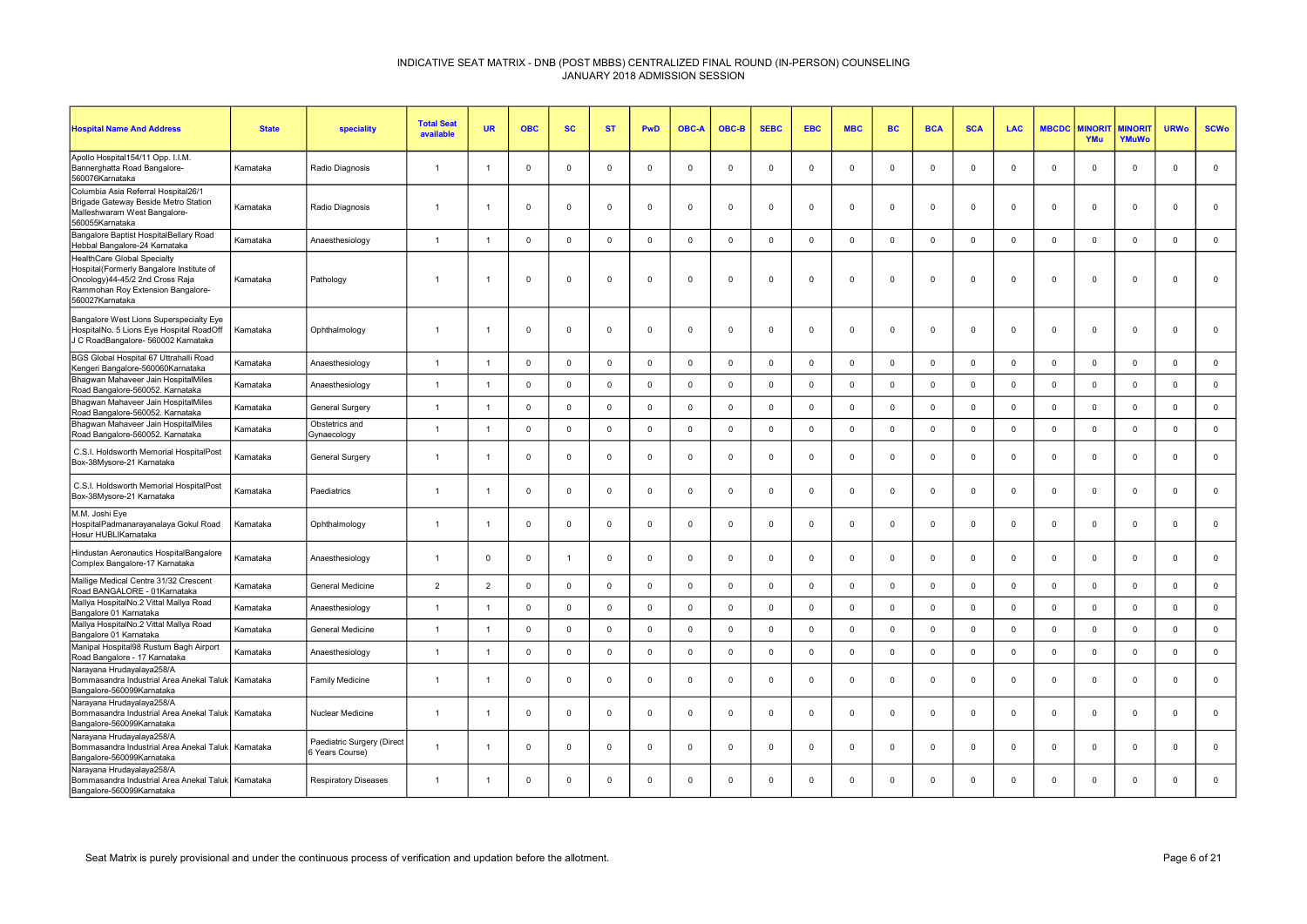| <b>Hospital Name And Address</b>                                                                                                          | <b>State</b> | speciality                                         | <b>Total Seat</b><br>available | <b>UR</b>      | <b>OBC</b>     | <b>SC</b>    | <b>ST</b>      | PwD            | OBC-A       | OBC-B        | <b>SEBC</b> | <b>EBC</b>  | <b>MBC</b>   | <b>BC</b>   | <b>BCA</b>  | <b>SCA</b>  | <b>LAC</b>  | <b>MBCDC</b> | <b>MINORI</b><br>YMu | <b>MINORIT</b><br><b>YMuWo</b> | <b>URWo</b>    | <b>SCWo</b>         |
|-------------------------------------------------------------------------------------------------------------------------------------------|--------------|----------------------------------------------------|--------------------------------|----------------|----------------|--------------|----------------|----------------|-------------|--------------|-------------|-------------|--------------|-------------|-------------|-------------|-------------|--------------|----------------------|--------------------------------|----------------|---------------------|
| Narayana NetralayaNarayana Health<br>CityNarayana Hrudayalaya Campus#258/A<br>BommasandraHosur RoadBangalore-<br>99Karnataka              | Karnataka    | Ophthalmology                                      | $\overline{1}$                 |                | $\Omega$       | $\mathbf 0$  | $\Omega$       | $\Omega$       | $\Omega$    | $\Omega$     | $\Omega$    | $\Omega$    | $\mathbf{0}$ | $\mathbf 0$ | $\Omega$    | $\Omega$    | $\mathbf 0$ | $\Omega$     | $\mathbf{0}$         | $\mathbf 0$                    | $\Omega$       | $\mathsf 0$         |
| Nethradhama Super Specialty Eye<br>Hospital256/14 Kanakapura Main Rd 7th<br>Block Jaya Nagar Bangalore - 82Karnataka                      | Karnataka    | Ophthalmology                                      | $\overline{1}$                 |                | $\mathbf 0$    | $\mathbf 0$  | $\mathbf{0}$   | $\mathbf 0$    | $^{\circ}$  | $\mathbf 0$  | $\mathbf 0$ | $\mathbf 0$ | $\mathbf 0$  | $\mathbf 0$ | $\mathbf 0$ | $\mathbf 0$ | $\mathbf 0$ | $\mathbf 0$  | $\mathbf 0$          | $\mathbf 0$                    | $\overline{0}$ | $\mathbf 0$         |
| Sagar HospitalNo. 44/54 30th Cross Tilak<br>Nagar Jayanagar Extn.<br>BangaloreKarnataka                                                   | Karnataka    | Anaesthesiology                                    | $\overline{1}$                 |                | $\mathbf 0$    | $\mathbf 0$  | $\Omega$       | $\mathbf 0$    | $^{\circ}$  | $\mathbf 0$  | $\mathbf 0$ | $\mathbf 0$ | $\mathbf 0$  | $\mathbf 0$ | $\mathbf 0$ | $^{\circ}$  | $\mathbf 0$ | $\Omega$     | $\mathbf 0$          | $\mathsf 0$                    | $\overline{0}$ | $\mathsf 0$         |
| Sagar HospitalNo. 44/54 30th Cross Tilak<br>Nagar Jayanagar Extn. Bangalore-<br>41Karnataka                                               | Karnataka    | Radio Diagnosis                                    | $\overline{1}$                 |                | $\overline{0}$ | $\mathbf 0$  | $\mathbf 0$    | $\mathbf 0$    | $\Omega$    | $\mathbf 0$  | $\Omega$    | $\Omega$    | $\mathbf 0$  | $\mathbf 0$ | $\Omega$    | $\mathbf 0$ | $\mathbf 0$ | $\mathbf 0$  | $^{\circ}$           | $\mathbf 0$                    | $\mathbf 0$    | $\mathbf 0$         |
| Shifaa Hospital 332 Dar-us-Salam Queen's<br>Road Bangalore-52Karnataka                                                                    | Karnataka    | General Medicine                                   | $\overline{1}$                 | $\overline{1}$ | $\Omega$       | $\mathsf 0$  | $\mathbf 0$    | $\Omega$       | $\Omega$    | $\mathbf 0$  | $\mathbf 0$ | $\Omega$    | $\mathsf 0$  | $\mathbf 0$ | $\Omega$    | $\mathbf 0$ | $\mathbf 0$ | $\Omega$     | $\mathbf{0}$         | $\mathsf 0$                    | $\mathbf 0$    | $\mathsf{O}\xspace$ |
| Sparsh Hospital29/P2 The Narayana<br>Health CityBommasandra Hosur<br>RoadKittignahalli Village AttibeleHubli<br>Bangalore-560099Karnataka | Karnataka    | Plastic surgery (Direct 6<br>Years Course)         | $\overline{1}$                 |                | $\overline{0}$ | 0            | $\mathbf 0$    | $\mathbf 0$    | 0           | $\mathbf 0$  | $\mathbf 0$ | $\mathbf 0$ | $\mathbf 0$  | $\mathbf 0$ | $\mathbf 0$ | $\mathbf 0$ | $\mathsf 0$ | $\mathbf 0$  | $\mathbf 0$          | $\mathbf 0$                    | $\overline{0}$ | $\mathbf 0$         |
| Sri Sathya Sai Instt. of Higher Medical<br>SciencesWhitefield Bangalore-66<br>Karnataka                                                   | Karnataka    | Cardio Thoracic Surgery<br>(Direct 6 Years Course) | $\overline{1}$                 |                | $\Omega$       | $\mathbf 0$  | $\Omega$       | $\mathbf 0$    | $^{\circ}$  | $\Omega$     | $\Omega$    | $\Omega$    | $\mathbf 0$  | $\mathbf 0$ | $\mathbf 0$ | $\Omega$    | $\mathbf 0$ | $\Omega$     | $\mathbf{0}$         | $\mathsf 0$                    | $\overline{0}$ | $\mathbf 0$         |
| St. Martha's Hospital5-Nruputhunga Rd<br>Bangalore-01Karnataka                                                                            | Karnataka    | Obstetrics and<br>Gynaecology                      | $\overline{1}$                 | $\overline{1}$ | $\overline{0}$ | $\mathbf{0}$ | $\Omega$       | $\mathbf 0$    | $\Omega$    | $\mathbf 0$  | $\Omega$    | $\Omega$    | $\mathbf 0$  | $\mathbf 0$ | $\mathbf 0$ | $\mathbf 0$ | $\mathbf 0$ | $\Omega$     | $\mathbf{0}$         | $\mathbf 0$                    | $\Omega$       | $\mathsf{O}\xspace$ |
| St. Martha's Hospital5-Nruputhunga Rd<br>Bangalore-01Karnataka                                                                            | Karnataka    | Paediatrics                                        | $\overline{1}$                 | $\overline{1}$ | $\overline{0}$ | $\mathsf 0$  | $\overline{0}$ | $\mathsf 0$    | $\Omega$    | $^{\circ}$   | $\mathbf 0$ | $\Omega$    | $\mathsf 0$  | $\mathbf 0$ | $\Omega$    | $\mathbf 0$ | $\mathsf 0$ | $\mathbf 0$  | $\mathbf{0}$         | $\mathsf 0$                    | $\overline{0}$ | $\mathsf{O}\xspace$ |
| St. Philomena HospitalNo. 4 Campbell<br>RoadViveknagar POBangalore-<br>560047Karnataka                                                    | Karnataka    | General Medicine                                   | $\overline{1}$                 |                | $\overline{0}$ | $\mathbf 0$  | $\Omega$       | $\mathbf 0$    | $\mathbf 0$ | $\mathbf 0$  | $\mathbf 0$ | $\mathbf 0$ | $\mathbf 0$  | $\mathbf 0$ | $\Omega$    | $\mathbf 0$ | $\mathbf 0$ | $\mathbf 0$  | $\mathbf 0$          | $\mathbf 0$                    | $\overline{0}$ | $\mathbf 0$         |
| The Bangalore Hospital202 Rastriya<br>Vidhyalaya Road Bangalore -04Karnataka                                                              | Karnataka    | <b>General Medicine</b>                            | $\overline{1}$                 |                | $\Omega$       | $\mathbf{0}$ | $\Omega$       | $\overline{0}$ | $\Omega$    | $\mathbf 0$  | $\Omega$    | $\Omega$    | $\mathbf{0}$ | $\mathbf 0$ | $\Omega$    | $\mathbf 0$ | $\mathbf 0$ | $\Omega$     | $\mathbf{0}$         | $\mathbf 0$                    | $\Omega$       | $\mathbf{0}$        |
| The Bangalore Hospital202 Rastriya<br>Vidhyalaya Road Bangalore -04Karnataka                                                              | Karnataka    | General Surgery                                    | $\overline{2}$                 | $\overline{2}$ | $\overline{0}$ | $\mathbf 0$  | $\mathbf{0}$   | $\mathbf 0$    | $^{\circ}$  | $\mathbf 0$  | $\mathbf 0$ | $\mathbf 0$ | $\mathbf 0$  | $\mathbf 0$ | $\mathbf 0$ | $\mathbf 0$ | $\mathbf 0$ | $\mathbf 0$  | $\mathbf 0$          | $\mathsf 0$                    | $\overline{0}$ | $\mathbf 0$         |
| Fortis Hospitals154/9 Bannerghatta<br>RoadOpp. IIMB Bangalore -<br>560076Karnataka                                                        | Karnataka    | Radio Diagnosis                                    | $\overline{1}$                 |                | $\Omega$       | $\mathbf 0$  | $\Omega$       | $\Omega$       | $\Omega$    | $\mathbf 0$  | $\Omega$    | $\Omega$    | $\mathbf{0}$ | $\mathbf 0$ | $\Omega$    | $\Omega$    | $\mathbf 0$ | $\Omega$     | $\mathbf{0}$         | $\mathbf 0$                    | $\Omega$       | $\mathbf 0$         |
| Sagar Hospitals-DSIShavige Malleshwara<br>HillsKumaraswamy<br>LayoutBanashankariBangalore-<br>560078Karnataka                             | Karnataka    | <b>Family Medicine</b>                             |                                |                | $\overline{0}$ | $\mathbf 0$  | $\mathbf 0$    | $\mathbf 0$    | $\Omega$    | $\mathbf 0$  | $\Omega$    | $\Omega$    | $^{\circ}$   | $\mathbf 0$ | $\Omega$    | $^{\circ}$  | $\mathbf 0$ | $\Omega$     | $^{\circ}$           | $\mathbf 0$                    | $\Omega$       | $\mathbf 0$         |
| Sankara Eye Hospital(Sri Kanchi Kamakoti<br>Medical Trust) Varthur Road Kundalahalli<br>GateBangalore-560037Karnataka                     | Karnataka    | Ophthalmology                                      | $\overline{1}$                 |                | $\overline{0}$ | $\mathbf 0$  | $\Omega$       | $\mathbf 0$    | $\mathbf 0$ | $\mathbf{0}$ | $\mathbf 0$ | $\mathbf 0$ | $\mathbf 0$  | $\mathbf 0$ | $\mathbf 0$ | $\mathbf 0$ | $\mathbf 0$ | $\mathbf 0$  | $\mathbf 0$          | $\mathsf 0$                    | $\overline{0}$ | $\mathbf 0$         |
| Shri Balaji Institute of Neuro Sciences and<br>TraumaHosur-Unkal Road Behind KSRTC<br>DepotVidyanagar Hubli- 580021 Karnataka             | Karnataka    | Neuro Surgery (Direct 6<br>Years Course)           | $\overline{1}$                 |                | $\Omega$       | $\mathbf 0$  | $\Omega$       | $\mathbf 0$    | $\mathbf 0$ | $\Omega$     | $\Omega$    | $\mathbf 0$ | $^{\circ}$   | $\mathbf 0$ | $\mathbf 0$ | $\Omega$    | $\mathbf 0$ | $\Omega$     | $\mathbf 0$          | $\mathbf 0$                    | $\Omega$       | $\mathbf 0$         |
| Rangadore Memorial Hospital1st Cross<br>Shankarapuram basavanagudiBangalore-<br>560004Karnataka                                           | Karnataka    | <b>Family Medicine</b>                             | $\overline{1}$                 |                | $\Omega$       | $\mathbf{0}$ | $\overline{0}$ | $\Omega$       | $\Omega$    | $\mathbf 0$  | $\Omega$    | $\Omega$    | $\mathbf{0}$ | $\mathbf 0$ | $\Omega$    | $\mathbf 0$ | $\mathbf 0$ | $\Omega$     | $\Omega$             | $\mathbf 0$                    | $\Omega$       | $\mathbf 0$         |
| Santosh HospitalNo. 6/1 promnade<br>roadnear goodwills high schoolBangalore-   Karnataka<br>560005Karnataka                               |              | Anaesthesiology                                    | $\overline{1}$                 |                | $\Omega$       | $^{\circ}$   | $\Omega$       | $\Omega$       | $\Omega$    | $^{\circ}$   | $\Omega$    | $\Omega$    | $\Omega$     | $\mathbf 0$ | $\Omega$    | $\Omega$    | $\Omega$    | $\Omega$     | $\mathbf 0$          | $\mathbf 0$                    | $\Omega$       | $\mathbf 0$         |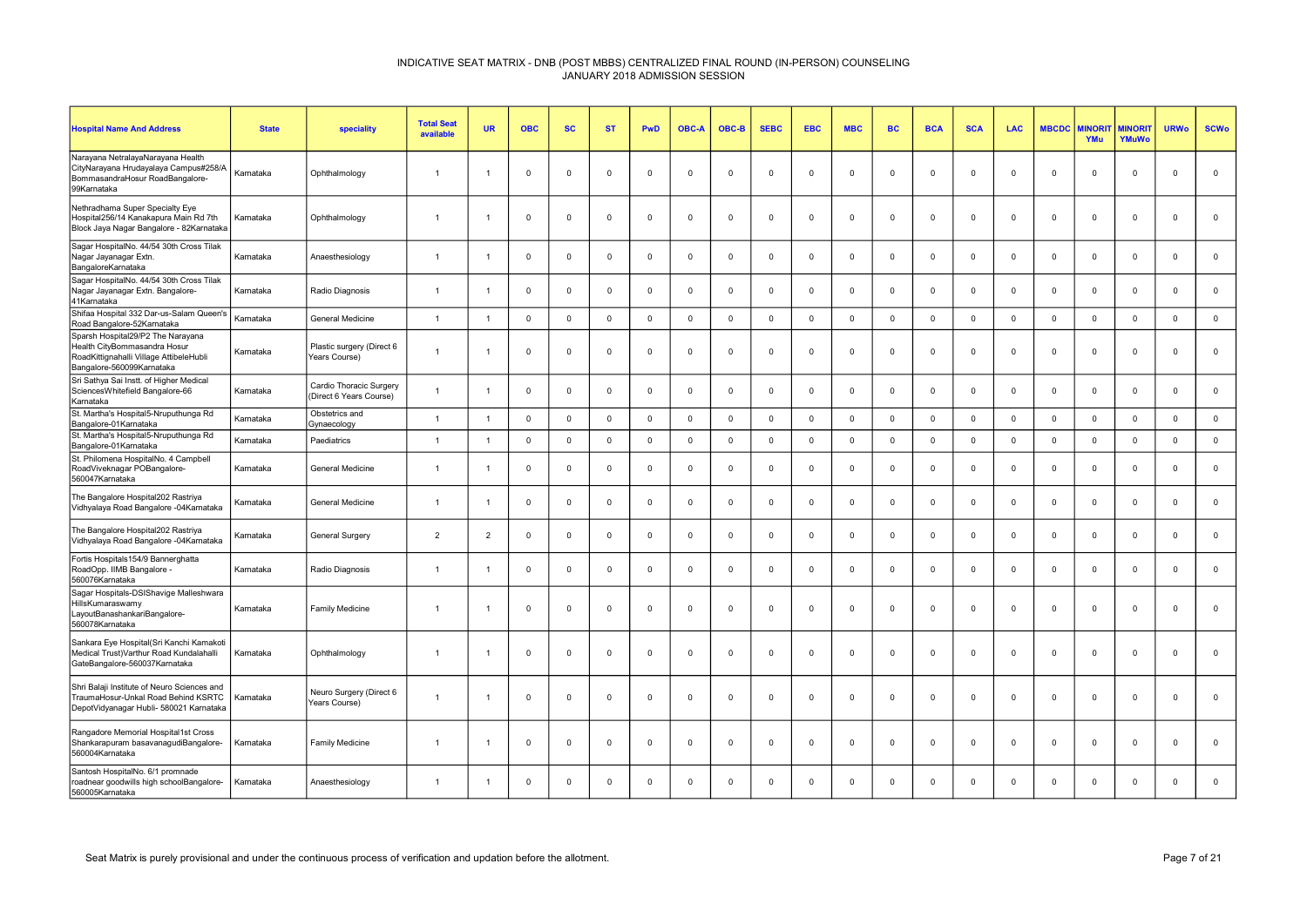| <b>Hospital Name And Address</b>                                                                                                                                 | <b>State</b> | speciality                    | <b>Total Seat</b><br>available | <b>UR</b>      | <b>OBC</b>              | <b>SC</b>   | <b>ST</b>      | <b>PwD</b>     | <b>OBC-A</b> | OBC-B       | <b>SEBC</b>    | <b>EBC</b>  | <b>MBC</b>   | <b>BC</b>   | <b>BCA</b>     | <b>SCA</b>   | <b>LAC</b>   | <b>MBCDC</b> | <b>MINORI</b><br>YMu | <b>MINORIT</b><br>YMuWo | <b>URWo</b>    | <b>SCWo</b> |
|------------------------------------------------------------------------------------------------------------------------------------------------------------------|--------------|-------------------------------|--------------------------------|----------------|-------------------------|-------------|----------------|----------------|--------------|-------------|----------------|-------------|--------------|-------------|----------------|--------------|--------------|--------------|----------------------|-------------------------|----------------|-------------|
| Sri Shankara Cancer Hospital and<br>Research centreShankara Math<br>Premises1st cross<br>ShankarapuramBasavanagudiBangalore-<br>560004Karnataka                  | Karnataka    | Radio Therapy                 | $\overline{1}$                 |                | $\Omega$                | 0           | $\Omega$       | $\Omega$       | $\Omega$     | $^{\circ}$  | $\Omega$       | $\Omega$    | $\mathbf 0$  | $^{\circ}$  | $\Omega$       | $\Omega$     | $^{\circ}$   | $\Omega$     | $\mathbf 0$          | $\mathbf{0}$            | $\overline{0}$ | $\mathbf 0$ |
| Sahyadri Narayana Multispecialty<br>HospitalHarakere N T RoadShimoga-<br>577202Karnataka                                                                         | Karnataka    | Anaesthesiology               | $\overline{1}$                 |                | $\Omega$                | $\mathbf 0$ | $\Omega$       | $\Omega$       | $\Omega$     | $\mathbf 0$ | $\overline{0}$ | $\Omega$    | $\mathbf 0$  | $\mathbf 0$ | $\Omega$       | $\Omega$     | $\mathbf 0$  | $\Omega$     | $\Omega$             | $\mathbf 0$             | $\Omega$       | $\mathsf 0$ |
| Sakra World Hospital(A Unit of Takshasila<br>Hospitals Operating Private Limited)No.<br>52/2 52/3 DevarabeesanahalliVarthur Hobli<br>Bangalore - 560103Karnataka | Karnataka    | ENT                           | $\overline{1}$                 |                | $\mathbf 0$             | $\mathbf 0$ | $\Omega$       | $\mathbf 0$    | $\mathbf 0$  | $\Omega$    | $\mathbf{0}$   | $\mathbf 0$ | $\mathbf 0$  | $\mathbf 0$ | $\overline{0}$ | $\mathbf 0$  | $\Omega$     | $\mathbf 0$  | $\mathbf 0$          | $\mathbf 0$             | $\mathbf 0$    | $\mathbf 0$ |
| Sakra World Hospital(A Unit of Takshasila<br>Hospitals Operating Private Limited)No.<br>52/2 52/3 DevarabeesanahalliVarthur Hobli<br>Bangalore - 560103Karnataka | Karnataka    | Radio Diagnosis               | $\overline{1}$                 |                | $\Omega$                | $\mathbf 0$ | $\Omega$       | $\Omega$       | $\Omega$     | $\Omega$    | $\Omega$       | $\Omega$    | $\mathbf 0$  | $\mathbf 0$ | $\Omega$       | $\Omega$     | $\Omega$     | $\Omega$     | $\mathbf 0$          | $\Omega$                | $\Omega$       | $\mathbf 0$ |
| Baby Memorial HospitalIndira Gandhi<br>RoadKozhikode CALICUT - 673004Kerala                                                                                      | Kerala       | Orthopedic Surgery            | $\overline{1}$                 |                | $\Omega$                | $\mathbf 0$ | $\Omega$       | $\mathbf 0$    | $\Omega$     | $\mathbf 0$ | $\overline{0}$ | $\Omega$    | $\mathbf{0}$ | $\mathbf 0$ | $\mathbf{0}$   | $^{\circ}$   | $\mathbf{0}$ | $\Omega$     | $^{\circ}$           | $\mathbf{0}$            | $\mathbf 0$    | $\mathsf 0$ |
| Cosmopolitan HospitalMurinjapalam<br>Pattom P OTRIVANDRUM-04Kerala                                                                                               | Kerala       | General Medicine              | $\overline{1}$                 | $\overline{1}$ | $\Omega$                | $\mathbf 0$ | $\Omega$       | $\Omega$       | $\Omega$     | $^{\circ}$  | $\mathbf 0$    | $\Omega$    | $\mathbf 0$  | $\mathbf 0$ | $\Omega$       | $\Omega$     | $^{\circ}$   | $\mathbf 0$  | $\Omega$             | $\mathbf 0$             | $\mathbf 0$    | $\mathbf 0$ |
| Cosmopolitan HospitalMurinjapalam<br>Pattom P OTRIVANDRUM-04Kerala                                                                                               | Kerala       | General Surgery               | $\overline{1}$                 |                | $\overline{\mathbf{0}}$ | $\mathbf 0$ | $\Omega$       | $\mathsf 0$    | $^{\circ}$   | $\mathbf 0$ | $\mathbf 0$    | $\mathbf 0$ | $\mathbf 0$  | $\mathbf 0$ | $\mathbf 0$    | $\mathbf 0$  | $\mathbf 0$  | $\mathbf 0$  | $\mathbf 0$          | $\mathbf 0$             | $\mathbf 0$    | $\mathbf 0$ |
| Cosmopolitan HospitalMurinjapalam<br>Pattom P OTRIVANDRUM-04Kerala                                                                                               | Kerala       | <b>Respiratory Diseases</b>   | $\overline{1}$                 | $\overline{1}$ | $\mathbf 0$             | $\mathbf 0$ | $\mathbf 0$    | $\mathbf 0$    | $\mathbf 0$  | $\mathbf 0$ | $\mathbf 0$    | $\Omega$    | $\mathbf 0$  | $\mathbf 0$ | $\mathbf 0$    | $\mathbf 0$  | $\mathbf 0$  | $\mathbf 0$  | $\mathbf 0$          | $\mathsf 0$             | $\mathbf 0$    | $\mathsf 0$ |
| Edappal HospitalEdappal MALAPURAM<br>679576Kerala                                                                                                                | Kerala       | Obstetrics and<br>Gynaecology | $\overline{1}$                 |                | $\Omega$                | $\mathbf 0$ | $\Omega$       | $\mathbf 0$    | $\Omega$     | $\Omega$    | $\mathbf 0$    | $\Omega$    | $\mathbf 0$  | $\mathbf 0$ | $\Omega$       | $\Omega$     | $\mathbf{0}$ | $\mathbf 0$  | $\Omega$             | $\mathbf{0}$            | $\Omega$       | $\mathsf 0$ |
| Kerala Institute of Medical SciencesP B<br>No.1 Anayara P OTrivandrumKerala                                                                                      | Kerala       | Anaesthesiology               | $\overline{1}$                 | $\overline{1}$ | $\overline{\mathbf{0}}$ | $\mathbf 0$ | $\overline{0}$ | $\mathbf 0$    | $\Omega$     | $^{\circ}$  | $\mathsf 0$    | $\Omega$    | $\mathbf 0$  | $\mathbf 0$ | $\mathbf 0$    | $\Omega$     | $\mathbf 0$  | $\mathbf 0$  | $\mathbf{0}$         | $\mathbf 0$             | $\mathbf 0$    | $\mathsf 0$ |
| Kerala Institute of Medical SciencesP B<br>No.1 Anavara P OTrivandrumKerala                                                                                      | Kerala       | <b>Family Medicine</b>        | $\overline{1}$                 | $\overline{1}$ | $\overline{0}$          | $\mathbf 0$ | $\Omega$       | $\overline{0}$ | $\Omega$     | $\mathbf 0$ | $\mathbf 0$    | $\Omega$    | $\mathbf 0$  | $\mathsf 0$ | $\mathbf 0$    | $\Omega$     | $\mathbf 0$  | $\mathbf 0$  | $\mathbf{0}$         | $\mathbf{0}$            | $\mathbf 0$    | $\mathbf 0$ |
| Kerala Institute of Medical SciencesP B<br>No.1 Anayara P OTrivandrumKerala                                                                                      | Kerala       | Obstetrics and<br>Gynaecology | $\overline{1}$                 |                | $\overline{0}$          | $\mathsf 0$ | $\Omega$       | $\mathsf 0$    | $\mathbf 0$  | $\Omega$    | $\mathbf 0$    | $\mathbf 0$ | $\mathbf 0$  | $\mathsf 0$ | $\mathbf 0$    | $\mathbf 0$  | $\mathsf 0$  | $\mathbf 0$  | $\mathbf 0$          | $\mathsf 0$             | $\mathbf 0$    | $\mathbf 0$ |
| Kerala Institute of Medical SciencesP B<br>No.1 Anayara P OTrivandrumKerala                                                                                      | Kerala       | Orthopedic Surgery            | $\overline{1}$                 | $\overline{1}$ | $\overline{0}$          | $\mathbf 0$ | $\mathbf 0$    | $\mathsf 0$    | $^{\circ}$   | $\mathbf 0$ | $\mathbf 0$    | $\mathbf 0$ | $\mathbf 0$  | $\mathbf 0$ | $\mathbf 0$    | $\mathbf 0$  | $\mathbf 0$  | $\mathbf 0$  | $\mathbf 0$          | $\mathsf 0$             | $\mathbf 0$    | $\mathbf 0$ |
| Kerala Institute of Medical SciencesP B<br>No.1 Anayara P OTrivandrum-<br>695029Kerala                                                                           | Kerala       | Radio Therapy                 | $\overline{1}$                 |                | $\overline{0}$          | $\mathbf 0$ | $\mathbf 0$    | $\mathbf 0$    | 0            | $\mathbf 0$ | $\mathbf 0$    | $\mathbf 0$ | $\mathbf 0$  | $\mathbf 0$ | $\mathbf 0$    | $\mathbf 0$  | $\mathbf 0$  | $\mathbf 0$  | $\mathbf 0$          | $\overline{0}$          | $\overline{0}$ | $\mathbf 0$ |
| Lakeshore Hospital & Research CentreNH<br>47 - Bye Pass Nettoor P.O. Maradu KOCHI   Kerala<br>682040Kerala                                                       |              | Anaesthesiology               | $\overline{1}$                 |                | $\Omega$                | $\mathbf 0$ | $\Omega$       | $\Omega$       | $\Omega$     | $\mathbf 0$ | $\Omega$       | $\Omega$    | $^{\circ}$   | $\Omega$    | $\Omega$       | $\Omega$     | $^{\circ}$   | $\Omega$     | $\Omega$             | $\mathbf{0}$            | $\Omega$       | $\mathbf 0$ |
| Lakeshore Hospital & Research CentreNH<br>47 - Bye Pass Nettoor P.O. Maradu KOCHI   Kerala<br>682040Kerala                                                       |              | Orthopedic Surgery            | $\overline{1}$                 |                | $\Omega$                | $\mathbf 0$ | $\Omega$       | $\mathbf 0$    | $\Omega$     | $\mathbf 0$ | $\Omega$       | $\Omega$    | $\mathbf{0}$ | $\mathbf 0$ | $\mathbf 0$    | $\Omega$     | $\mathbf{0}$ | $\Omega$     | $\mathbf{0}$         | $\mathbf 0$             | $\overline{0}$ | $\mathsf 0$ |
| Lakeshore Hospital & Research CentreNH<br>47 - Bye Pass Nettoor P.O. Maradu KOCHI   Kerala<br>- 682040Kerala                                                     |              | Pathology                     | $\overline{1}$                 |                | $\overline{0}$          | 0           | $\Omega$       | $\mathbf 0$    | $\mathbf 0$  | $\mathbf 0$ | 0              | $\mathbf 0$ | $\mathbf 0$  | $\mathbf 0$ | $\overline{0}$ | 0            | $\mathbf 0$  | $\mathbf 0$  | $\mathbf 0$          | $\mathbf 0$             | $\overline{0}$ | $\mathbf 0$ |
| Lisie Medical Institution P.O. Box 3053<br>KOCHI-18Kerala                                                                                                        | Kerala       | Anaesthesiology               | $\overline{1}$                 |                | $\overline{0}$          | $\mathbf 0$ | $\Omega$       | $\mathbf 0$    | $\mathbf 0$  | $\mathbf 0$ | $\mathbf 0$    | $\mathbf 0$ | $\mathbf 0$  | $\mathbf 0$ | $\overline{0}$ | $\mathbf 0$  | $\mathbf 0$  | $\mathbf 0$  | $\mathbf 0$          | $\mathbf 0$             | $\mathbf 0$    | $\mathbf 0$ |
| Lisie Medical Institution P.O. Box 3053<br>KOCHI-18Kerala                                                                                                        | Kerala       | General Medicine              | $\overline{1}$                 | $\overline{1}$ | $\Omega$                | $\mathbf 0$ | $\Omega$       | $\mathsf 0$    | $\mathbf 0$  | $\Omega$    | $\mathsf 0$    | $\Omega$    | $\mathbf 0$  | $\mathbf 0$ | $\mathbf 0$    | $\mathbf 0$  | $\mathbf{0}$ | $\mathbf 0$  | $\mathbf 0$          | $\mathsf 0$             | $\mathbf 0$    | $\mathsf 0$ |
| Lisie Medical Institution P.O. Box 3053<br>KOCHI-18Kerala                                                                                                        | Kerala       | Orthopedic Surgery            | $\overline{1}$                 |                | $\Omega$                | $\mathsf 0$ | $\Omega$       | $\mathbf 0$    | $\Omega$     | $\Omega$    | $\mathbf 0$    | $\Omega$    | $\mathsf 0$  | $\mathbf 0$ | $\mathbf 0$    | $\mathbf{0}$ | $\mathbf 0$  | $\Omega$     | $\mathbf{0}$         | $\mathbf 0$             | $\mathbf 0$    | $\mathsf 0$ |
| Little Flower Hospital Post Box No. 23<br>ANGAMALLY - 683572 Kerala                                                                                              | Kerala       | Obstetrics and<br>Gynaecology | $\overline{1}$                 |                | $\Omega$                | $\mathbf 0$ | $\Omega$       | $\Omega$       | $\Omega$     | $\mathbf 0$ | $\Omega$       | $\Omega$    | $\mathbf 0$  | $\mathbf 0$ | $\Omega$       | $\Omega$     | $\mathbf{0}$ | $\Omega$     | $\mathbf{0}$         | $\mathbf{0}$            | $\Omega$       | $\mathsf 0$ |
| Little Flower Hospital Post Box No. 23<br>ANGAMALLY - 683572 Kerala                                                                                              | Kerala       | Ophthalmology                 | $\overline{1}$                 |                | $\Omega$                | $\mathbf 0$ | $\Omega$       | $\mathbf 0$    | $\Omega$     | $\Omega$    | $\Omega$       | $\Omega$    | $\mathbf 0$  | $\mathbf 0$ | $\Omega$       | $\Omega$     | $\Omega$     | $\Omega$     | $\mathbf 0$          | $\mathbf{0}$            | $\mathbf 0$    | $\mathbf 0$ |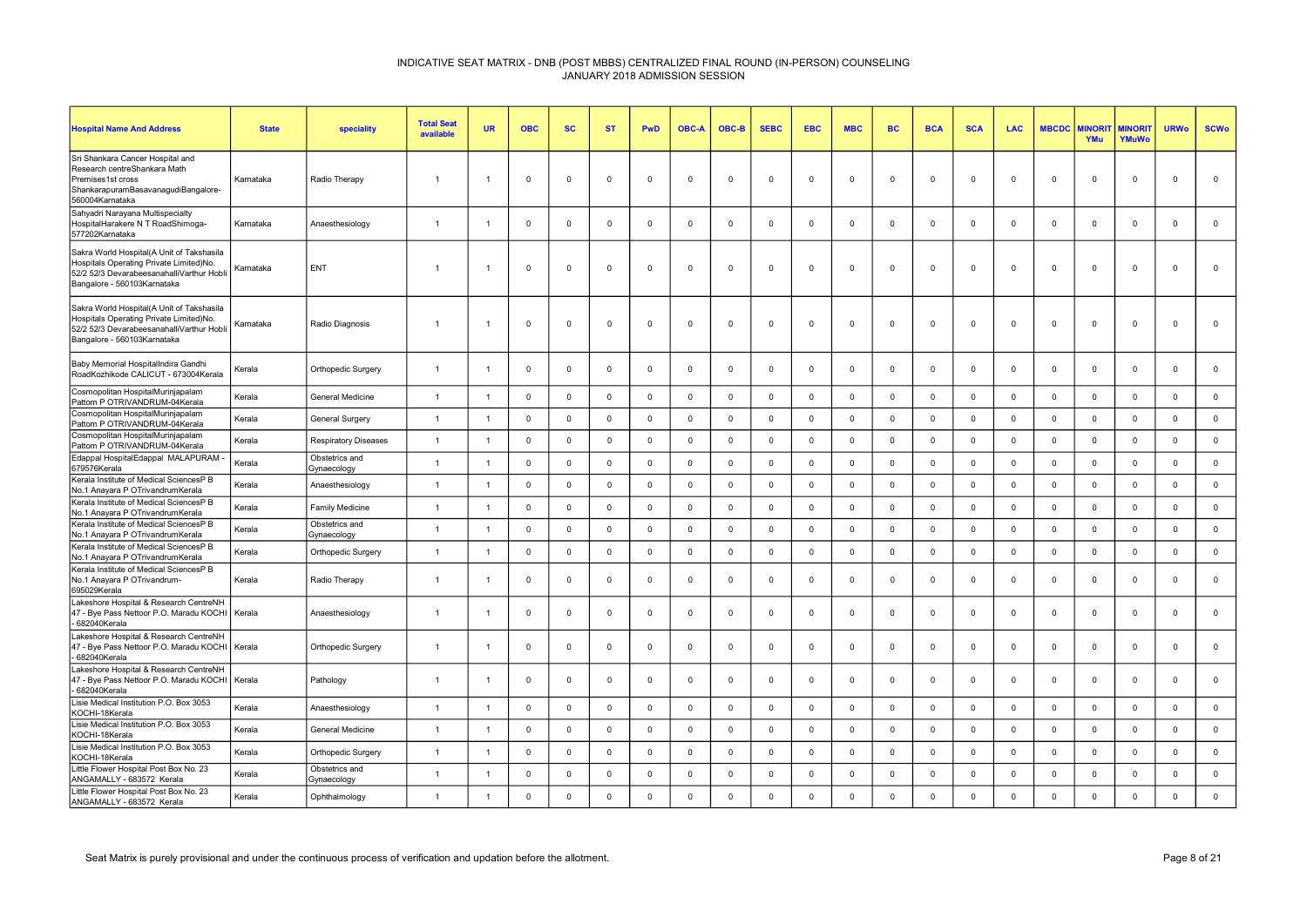| <b>Hospital Name And Address</b>                                                                                                      | <b>State</b>   | speciality                    | <b>Total Seat</b><br>available | <b>UR</b>      | <b>OBC</b>  | <b>SC</b>    | <b>ST</b>   | <b>PwD</b>   | <b>OBC-A</b> | OBC-B        | <b>SEBC</b> | <b>EBC</b>     | <b>MBC</b>          | <b>BC</b>   | <b>BCA</b>     | <b>SCA</b>  | <b>LAC</b>  | <b>MBCDC</b> | <b>MINORI</b><br>YMu | <b>MINORIT</b><br>YMuWo | <b>URWo</b>    | <b>SCWo</b> |
|---------------------------------------------------------------------------------------------------------------------------------------|----------------|-------------------------------|--------------------------------|----------------|-------------|--------------|-------------|--------------|--------------|--------------|-------------|----------------|---------------------|-------------|----------------|-------------|-------------|--------------|----------------------|-------------------------|----------------|-------------|
| M.G.M. Muthoot Hospital Ring<br>RoadPATHANMTHITTA - 689645Kerala                                                                      | Kerala         | Family Medicine               | $\overline{2}$                 | $\overline{2}$ | $\mathbf 0$ | $\mathbf 0$  | $\mathbf 0$ | $\mathbf{0}$ | $\Omega$     | $\mathbf{0}$ | $\mathbf 0$ | $\Omega$       | $\mathbf 0$         | $\mathbf 0$ | $\Omega$       | $\Omega$    | $\mathbf 0$ | $\mathbf 0$  | $\Omega$             | $^{\circ}$              | $\mathsf 0$    | $\mathbf 0$ |
| Malabar Institute of Medical SciencesMini<br>Bye Pass Govindapuram P.o KOZHIKODE-<br>673016Kerala                                     | Kerala         | Pathology                     | $\overline{1}$                 | -1             | $\mathbf 0$ | $\mathbf 0$  | $\mathbf 0$ | $\mathbf 0$  | $\mathbf 0$  | $\mathbf 0$  | $\mathbf 0$ | $\mathbf 0$    | $\mathbf 0$         | $\mathbf 0$ | $\overline{0}$ | $\mathbf 0$ | 0           | $\mathbf 0$  | $\mathbf 0$          | $\mathbf 0$             | $\overline{0}$ | $\mathbf 0$ |
| Medical Trust HospitalM. G. Road KOCHI-<br>16Kerala                                                                                   | Kerala         | <b>General Surgery</b>        | $\overline{1}$                 | $\overline{1}$ | $\Omega$    | $\Omega$     | $^{\circ}$  | $\mathbf 0$  | $\Omega$     | $\mathbf{0}$ | $^{\circ}$  | $\Omega$       | $\mathsf 0$         | $\Omega$    | $\Omega$       | $\Omega$    | $\Omega$    | $\Omega$     | $\Omega$             | $\mathbf{0}$            | $\Omega$       | $\mathbf 0$ |
| Medical Trust HospitalM. G. Road KOCHI-<br>16Kerala                                                                                   | Kerala         | Paediatrics                   | $\overline{1}$                 | $\overline{1}$ | $\mathbf 0$ | $\mathbf 0$  | $\mathbf 0$ | $\mathbf 0$  | $\Omega$     | $\mathbf 0$  | $\mathbf 0$ | $\Omega$       | $\mathbf 0$         | $\mathbf 0$ | $\mathbf 0$    | $\Omega$    | $\mathbf 0$ | $\mathbf 0$  | $\Omega$             | $\mathbf 0$             | $\overline{0}$ | $\mathbf 0$ |
| Mother HospitalOlari (PO) Pullazhi<br>THRISSUR-12Kerala                                                                               | Kerala         | Paediatrics                   | $\overline{1}$                 | $\overline{1}$ | $\mathbf 0$ | $\mathbf{0}$ | $^{\circ}$  | $\mathbf 0$  | $\Omega$     | $\mathbf 0$  | $^{\circ}$  | $\Omega$       | $\mathsf{O}\xspace$ | $\mathbf 0$ | $\mathbf 0$    | $\Omega$    | $\mathbf 0$ | $\Omega$     | $\mathbf{0}$         | $\mathbf{0}$            | $\mathbf 0$    | $\mathbf 0$ |
| Al Salama Eye HospitalPalakad Road<br>Perinthalmanna - 679322 Kerala                                                                  | Kerala         | Ophthalmology                 | $\overline{2}$                 | $\overline{2}$ | $\mathbf 0$ | $\mathbf 0$  | $\mathbf 0$ | $\mathsf 0$  | $\mathbf 0$  | $\mathbf 0$  | $\mathbf 0$ | $\overline{0}$ | $\mathbf 0$         | $\mathbf 0$ | $\mathbf 0$    | $\mathbf 0$ | $\mathbf 0$ | $\mathbf 0$  | $\mathbf 0$          | $\mathbf 0$             | $\mathbf 0$    | $\mathsf 0$ |
| Chaitanya Eye Hospital Kesavadasapuram<br>TRIVANDRUM-04Kerala                                                                         | Kerala         | Ophthalmology                 | $\overline{1}$                 | -1             | $\mathbf 0$ | $\mathbf 0$  | $\mathbf 0$ | $\mathbf 0$  | $\Omega$     | $\mathbf 0$  | $^{\circ}$  | $\Omega$       | $\mathbf 0$         | $\Omega$    | $\overline{0}$ | $\Omega$    | $\Omega$    | $\Omega$     | $\mathbf 0$          | $\mathbf{0}$            | $\Omega$       | $\mathbf 0$ |
| Aster MedcityKuttisahib Road Near Kothas<br>BridgeSouth Chittoor P.<br>O.CheranalloorKochi-682027Kerala                               | Kerala         | ENT                           | $\overline{1}$                 | $\overline{1}$ | $\mathbf 0$ | $\mathbf 0$  | $\mathbf 0$ | $\mathbf 0$  | $\Omega$     | $\mathbf 0$  | $^{\circ}$  | $\Omega$       | 0                   | $\mathbf 0$ | $\mathbf 0$    | $\Omega$    | $^{\circ}$  | $\Omega$     | $\Omega$             | $\mathbf 0$             | $\Omega$       | $\mathbf 0$ |
| Aster MedcityKuttisahib Road Near Kothas<br>BridgeSouth Chittoor P.<br>O.CheranalloorKochi-682027Kerala                               | Kerala         | <b>Respiratory Diseases</b>   | $\overline{1}$                 | -1             | $\mathbf 0$ | $\mathbf 0$  | $\mathbf 0$ | $\mathbf 0$  | $\mathbf 0$  | $\mathbf 0$  | $\mathbf 0$ | $\mathbf 0$    | $\mathbf 0$         | $\mathbf 0$ | $\overline{0}$ | $\mathbf 0$ | $\mathbf 0$ | $\mathbf 0$  | $\mathbf 0$          | $\mathbf 0$             | $\overline{0}$ | $\mathbf 0$ |
| Kunhitharuvai Memorial Charitable Trust<br>(KMCT) Medical College<br>HospitalManassery P O MukkamCalicut -<br>673602Kerala            | Kerala         | Anaesthesiology               | $\overline{1}$                 | $\overline{1}$ | $\mathbf 0$ | $\mathbf 0$  | $\mathbf 0$ | $\mathbf 0$  | $\mathbf 0$  | $\mathbf 0$  | $^{\circ}$  | $\Omega$       | $\mathbf 0$         | $\mathbf 0$ | $\mathbf 0$    | $\mathbf 0$ | $\mathbf 0$ | $\Omega$     | $\mathbf 0$          | $\mathbf 0$             | $\overline{0}$ | $\mathbf 0$ |
| Kunhitharuvai Memorial Charitable Trust<br>(KMCT) Medical College<br>HospitalManassery P O MukkamCalicut -<br>673602Kerala            | Kerala         | General Medicine              | $\overline{1}$                 | -1             | $\mathbf 0$ | $\Omega$     | $\mathbf 0$ | $\mathbf 0$  | $\Omega$     | $\mathbf{0}$ | $\Omega$    | $\Omega$       | $\mathbf 0$         | $^{\circ}$  | $\mathbf 0$    | $\Omega$    | $\Omega$    | $\Omega$     | $\Omega$             | $\mathbf{0}$            | $\Omega$       | $\mathbf 0$ |
| Kunhitharuvai Memorial Charitable Trust<br>(KMCT) Medical College<br>HospitalManassery P O MukkamCalicut -<br>673602Kerala            | Kerala         | Obstetrics and<br>Gynaecology | $\overline{1}$                 | -1             | $\mathsf 0$ | $\Omega$     | $\mathbf 0$ | $\mathsf 0$  | $\Omega$     | $\mathsf 0$  | $^{\circ}$  | $\overline{0}$ | $\mathsf 0$         | $\mathbf 0$ | $\overline{0}$ | $\Omega$    | $\mathbf 0$ | $\Omega$     | $\mathbf 0$          | $\mathsf 0$             | $\mathbf 0$    | $\mathsf 0$ |
| Caritas HospitalThellakom P. O Kottayam<br>686630Kerala                                                                               | Kerala         | General Surgery               | $\overline{1}$                 | $\overline{1}$ | $\mathbf 0$ | $\mathbf 0$  | $\mathbf 0$ | $\mathbf 0$  | $\mathbf 0$  | $\mathbf 0$  | $\mathbf 0$ | $\mathbf 0$    | 0                   | $\Omega$    | $\overline{0}$ | $\mathbf 0$ | $\Omega$    | $\mathbf 0$  | $\mathbf 0$          | $\mathbf 0$             | $\overline{0}$ | $\mathbf 0$ |
| Caritas HospitalThellakom P. O Kottayam<br>686630Kerala                                                                               | Kerala         | Radio Therapy                 | $\overline{1}$                 | $\overline{1}$ | $\mathsf 0$ | $\mathbf 0$  | $\mathsf 0$ | $\mathbf 0$  | $\Omega$     | $\mathsf 0$  | $\mathsf 0$ | $\Omega$       | $\mathsf{O}\xspace$ | $\mathsf 0$ | $\mathsf 0$    | $\mathbf 0$ | $\mathbf 0$ | $\Omega$     | $\mathbf 0$          | $\mathsf 0$             | $\mathbf 0$    | $\mathbf 0$ |
| Rajagiri HospitalChunangamveliAluva -<br>683112Kerala                                                                                 | Kerala         | Anaesthesiology               | $\overline{1}$                 | $\overline{1}$ | $\mathbf 0$ | $\mathbf 0$  | $\mathbf 0$ | $\mathbf 0$  | $\mathbf 0$  | $\mathbf{0}$ | $\mathbf 0$ | $\Omega$       | $\mathbf 0$         | $\mathbf 0$ | $\overline{0}$ | $\mathbf 0$ | $\mathbf 0$ | $\mathbf 0$  | $\Omega$             | $\mathbf 0$             | $\mathbf 0$    | $\mathbf 0$ |
| Rajagiri HospitalChunangamveliAluva -<br>683112Kerala                                                                                 | Kerala         | Orthopedic Surgery            | $\overline{1}$                 | $\overline{1}$ | $\mathbf 0$ | $\Omega$     | $^{\circ}$  | $\mathbf 0$  | $\Omega$     | $\mathbf{0}$ | $^{\circ}$  | $\Omega$       | $\mathbf 0$         | $\Omega$    | $\mathbf 0$    | $\Omega$    | $\Omega$    | $\Omega$     | $\Omega$             | $\mathbf{0}$            | $\Omega$       | $\mathbf 0$ |
| Arihant Hospital & Research Centre283-A<br>Gumasta Nagar Indore-452009Madhya<br>Pradesh                                               | Madhya Pradesh | Orthopedic Surgery            | $\overline{1}$                 | $\overline{1}$ | $\mathbf 0$ | $\Omega$     | $\mathbf 0$ | $\mathbf 0$  | $\Omega$     | $\mathbf 0$  | $^{\circ}$  | $\Omega$       | $\mathbf 0$         | $^{\circ}$  | $\mathbf 0$    | $\mathbf 0$ | $^{\circ}$  | $\Omega$     | $\Omega$             | $\mathbf 0$             | $\Omega$       | $\mathbf 0$ |
| BHEL Kasturba Hospital BHOPAL-<br>22Madhya Pradesh                                                                                    | Madhya Pradesh | <b>General Medicine</b>       | $\overline{1}$                 | $\overline{1}$ | $\mathbf 0$ | $\mathbf{0}$ | $^{\circ}$  | $\mathbf 0$  | $\Omega$     | $\mathbf{0}$ | $^{\circ}$  | $\Omega$       | $\mathbf 0$         | $\mathbf 0$ | $\Omega$       | $\Omega$    | $\mathbf 0$ | $\mathbf 0$  | $\Omega$             | $\mathbf{0}$            | $\Omega$       | $\mathbf 0$ |
| Jai Prakash District Government<br>Hospital1250 Quarters Tulsi NagarBhopal<br>Madhya Pradesh                                          | Madhya Pradesh | Family Medicine               | $\overline{2}$                 | -1             | $\mathbf 0$ | 0            | -1          | $\mathbf 0$  | $\Omega$     | $\mathbf 0$  | $^{\circ}$  | $\Omega$       | $\mathbf 0$         | $\Omega$    | $\mathbf 0$    | $\Omega$    | $^{\circ}$  | $\Omega$     | $\Omega$             | $\Omega$                | $\Omega$       | $\mathbf 0$ |
| Ratan Jyoti Netralaya Opthalmic Institute<br>and Research Centre18 Vikas NagarNear<br>Sai Baba MandirGwalior- 474002Madhya<br>Pradesh | Madhya Pradesh | Ophthalmology                 | $\overline{1}$                 | $\overline{1}$ | $\mathbf 0$ | 0            | $\mathbf 0$ | $\mathsf 0$  | $\mathbf 0$  | $\mathbf 0$  | $\mathbf 0$ | $\overline{0}$ | $\mathbf 0$         | $\mathbf 0$ | $\mathbf 0$    | $\mathbf 0$ | $\mathbf 0$ | $\mathbf 0$  | $\mathbf 0$          | $\mathbf 0$             | $\mathbf 0$    | $\mathbf 0$ |
| Aditya Birla Memorial HospitalP.O.<br>Chinchwad Pune-411033Maharashtra                                                                | Maharashtra    | Anaesthesiology               | $\overline{1}$                 | $\overline{1}$ | $\mathbf 0$ | $\mathbf 0$  | $^{\circ}$  | $\mathsf 0$  | $\Omega$     | $\mathbf{0}$ | $\mathbf 0$ | $\Omega$       | $\mathbf 0$         | $\Omega$    | $\mathbf 0$    | $\Omega$    | $^{\circ}$  | $\mathbf 0$  | $\mathbf 0$          | $\mathbf 0$             | $\Omega$       | $\mathbf 0$ |
| Aditya Birla Memorial HospitalP.O.<br>Chinchwad Pune-411033Maharashtra                                                                | Maharashtra    | <b>Family Medicine</b>        | $\overline{1}$                 | -1             | $\mathbf 0$ | $\mathbf 0$  | $\mathbf 0$ | $\mathbf 0$  | $\mathbf 0$  | $\mathbf 0$  | $\mathbf 0$ | $\mathbf 0$    | $\mathbf 0$         | $\mathbf 0$ | $\mathbf 0$    | $\mathbf 0$ | $\Omega$    | $\mathbf 0$  | $\mathbf 0$          | $\mathbf 0$             | $\mathbf 0$    | $\mathsf 0$ |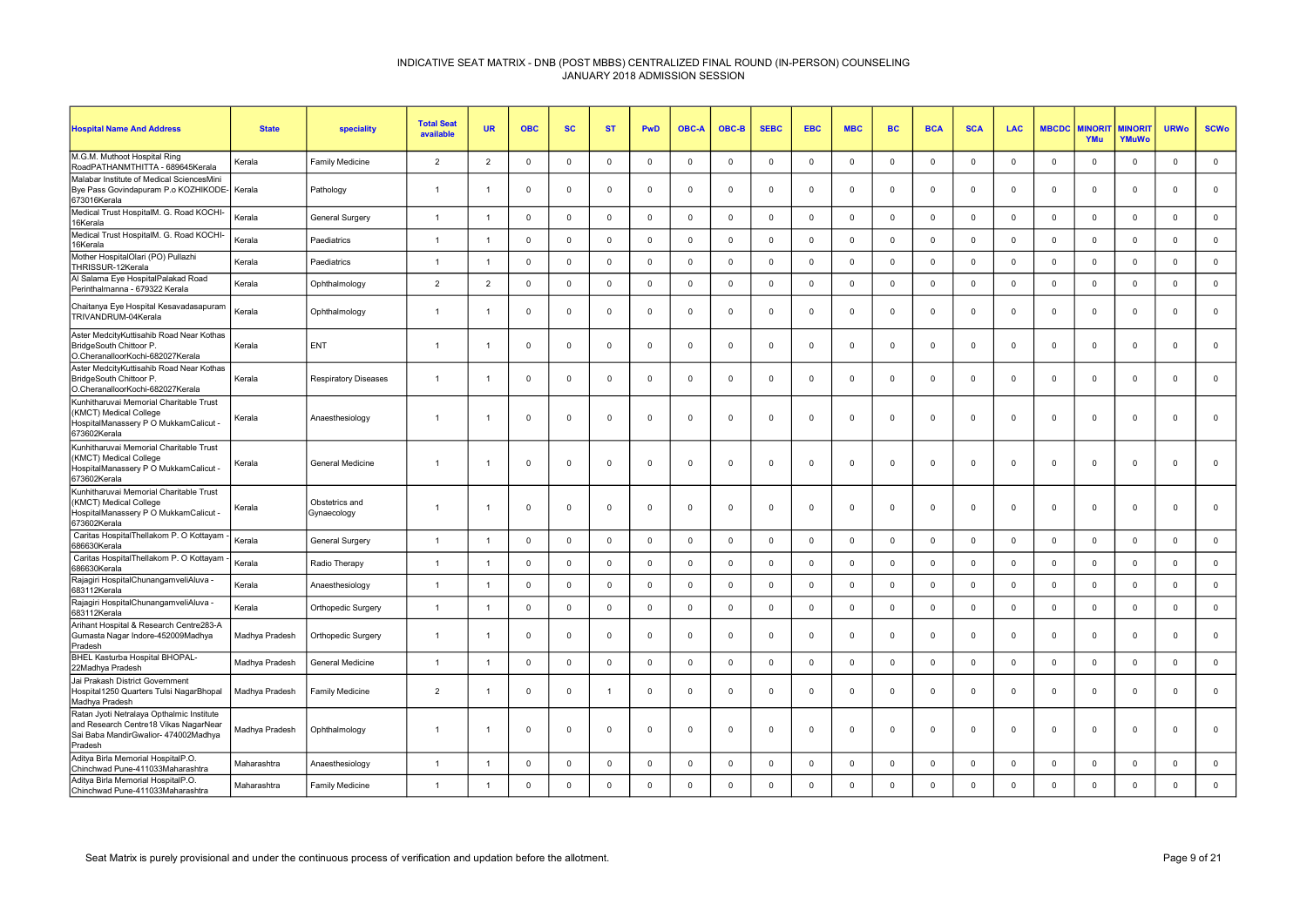| <b>Hospital Name And Address</b>                                                                                                                                                                          | <b>State</b> | speciality                                          | <b>Total Seat</b><br>available | <b>UR</b>      | <b>OBC</b>     | <b>SC</b>      | <b>ST</b>    | <b>PwD</b>     | <b>OBC-A</b> | OBC-B       | <b>SEBC</b> | <b>EBC</b>  | <b>MBC</b>   | <b>BC</b>   | <b>BCA</b>  | <b>SCA</b>  | <b>LAC</b>   | <b>MBCDC</b> | <b>MINORI</b><br>YMu | <b>MINORIT</b><br>YMuWo | <b>URWo</b>    | <b>SCWo</b>         |
|-----------------------------------------------------------------------------------------------------------------------------------------------------------------------------------------------------------|--------------|-----------------------------------------------------|--------------------------------|----------------|----------------|----------------|--------------|----------------|--------------|-------------|-------------|-------------|--------------|-------------|-------------|-------------|--------------|--------------|----------------------|-------------------------|----------------|---------------------|
| Aditya Birla Memorial HospitalP.O.<br>Chinchwad Pune-411033Maharashtra                                                                                                                                    | Maharashtra  | General Surgery                                     | $\overline{2}$                 | $\overline{2}$ | $\Omega$       | $\mathbf{0}$   | $\Omega$     | $\mathbf 0$    | $\Omega$     | $\Omega$    | $\Omega$    | $\Omega$    | $\mathbf 0$  | $\Omega$    | $\Omega$    | $\Omega$    | $\mathbf 0$  | $\Omega$     | $\mathbf 0$          | $\mathbf{0}$            | $\Omega$       | $\mathsf{O}\xspace$ |
| Bhabha Atomic Research Centre &<br>Hospital Anushakti Nagar MUMBAI-<br>94Maharashtra                                                                                                                      | Maharashtra  | Anaesthesiology                                     | $\overline{1}$                 |                | $\overline{0}$ | $\mathbf 0$    | $\mathbf{0}$ | $\mathbf 0$    | $\Omega$     | $^{\circ}$  | $\mathbf 0$ | $\Omega$    | $\mathbf 0$  | $\mathbf 0$ | $\mathbf 0$ | $^{\circ}$  | $\mathbf{0}$ | $\mathbf 0$  | $\mathbf 0$          | $\mathbf 0$             | $^{\circ}$     | $\mathbf 0$         |
| Bhabha Atomic Research Centre &<br>HospitalAnushakti NagarMUMBAI-<br>94Maharashtra                                                                                                                        | Maharashtra  | Ophthalmology                                       | $\overline{1}$                 | $\mathbf{0}$   | $\Omega$       | $\overline{1}$ | $\Omega$     | $\Omega$       | $\Omega$     | $\mathbf 0$ | $\mathbf 0$ | $\Omega$    | $\mathbf 0$  | $\mathbf 0$ | $\Omega$    | $\mathbf 0$ | $\mathbf 0$  | $\Omega$     | $\mathbf 0$          | $\mathbf 0$             | $\Omega$       | $\mathsf 0$         |
| Breach Candy Hospital Trust60-A<br>Bhulabhai Desai Road Mumbai-<br>400026Maharashtra                                                                                                                      | Maharashtra  | Radio Diagnosis                                     | $\overline{1}$                 |                | $\mathbf 0$    | $\mathbf 0$    | $\Omega$     | $\Omega$       | $\Omega$     | $\mathbf 0$ | $\Omega$    | $\Omega$    | $\mathbf 0$  | $\mathbf 0$ | $\Omega$    | $\Omega$    | $\mathbf 0$  | $\Omega$     | $\mathbf 0$          | $\mathbf 0$             | $\Omega$       | $\mathbf 0$         |
| Deenanath Mangeshkar Hospital and<br>Research CentreErandwane Pune -<br>411004Maharashtra                                                                                                                 | Maharashtra  | Anaesthesiology                                     | $\overline{1}$                 |                | $\overline{0}$ | $\mathbf{0}$   | $\Omega$     | $\mathbf 0$    | $\Omega$     | $\mathbf 0$ | $\Omega$    | $\Omega$    | $\mathbf 0$  | $\mathbf 0$ | $\Omega$    | $^{\circ}$  | $\mathbf{0}$ | $\Omega$     | $\mathbf{0}$         | $\mathbf 0$             | $\Omega$       | $\mathbf 0$         |
| Deenanath Mangeshkar Hospital &<br>Research Centre8+13/2 ErandwaneNear<br>Mhatre Bridge Pune - 411004Maharashtra                                                                                          | Maharashtra  | Radio Diagnosis                                     | $\overline{1}$                 |                | $\mathbf 0$    | $\mathbf 0$    | $\Omega$     | $\mathsf 0$    | $^{\circ}$   | $\mathbf 0$ | $\mathbf 0$ | $\mathbf 0$ | $\mathsf 0$  | $\mathbf 0$ | $\Omega$    | $\mathbf 0$ | $\mathbf 0$  | $\Omega$     | $\mathbf 0$          | $\mathsf 0$             | $\overline{0}$ | $\mathbf 0$         |
| Dr. Babasaheb Ambedkar Central Railway<br>HospitalByculla Mumbai-27Maharashtra                                                                                                                            | Maharashtra  | General Medicine                                    |                                | $\Omega$       | $\overline{0}$ | $\mathbf{0}$   |              | $\mathbf 0$    | $\Omega$     | $\mathbf 0$ | $\Omega$    | $\Omega$    | $\mathbf 0$  | $\mathbf 0$ | $\Omega$    | $^{\circ}$  | $\mathbf 0$  | $\Omega$     | $\mathbf{0}$         | $\mathbf 0$             | $\Omega$       | $\mathbf 0$         |
| Dr. Babasaheb Ambedkar Central Railway<br>HospitalByculla Mumbai-27Maharashtra                                                                                                                            | Maharashtra  | General Surgery                                     | $\overline{1}$                 |                | $\mathbf 0$    | $\mathbf 0$    | $\Omega$     | $\mathbf 0$    | $\Omega$     | $\mathbf 0$ | $\mathbf 0$ | $\mathbf 0$ | $\mathbf 0$  | $\mathbf 0$ | $\Omega$    | $^{\circ}$  | $\mathbf 0$  | $\Omega$     | $\mathbf 0$          | $\mathbf 0$             | $\Omega$       | $\mathbf 0$         |
| Dr. Babasaheb Ambedkar Central Railway<br>HospitalByculla Mumbai-27Maharashtra                                                                                                                            | Maharashtra  | Paediatrics                                         | $\overline{1}$                 |                | $\Omega$       | $\mathbf{0}$   | $\mathbf 0$  | $\mathbf 0$    | $\Omega$     | $\mathbf 0$ | $\mathbf 0$ | $\Omega$    | $\mathbf 0$  | $\mathbf 0$ | $\Omega$    | $\mathbf 0$ | $\mathbf 0$  | $\mathbf 0$  | $\mathbf{0}$         | $\mathbf 0$             | $\Omega$       | $\mathbf 0$         |
| Dr. Hedgewar RugnalayaNear Gajanan<br>Maharaj MandirGarkheda Aurangabad-<br>431005Maharashtra                                                                                                             | Maharashtra  | Immunohematology and<br><b>Transfusion Medicine</b> | $\overline{1}$                 |                | $\Omega$       | $\mathbf 0$    | $\Omega$     | $\mathsf 0$    | $\Omega$     | $\mathbf 0$ | $\mathbf 0$ | $\mathbf 0$ | $\mathbf 0$  | $\mathbf 0$ | $\mathbf 0$ | $\mathbf 0$ | $\mathbf 0$  | $\Omega$     | $\mathbf 0$          | $\mathbf 0$             | $\overline{0}$ | $\mathbf 0$         |
| Dr. L H Hiranandani HospitalHillside<br>Avenue Hiranandani Gardens Powai<br>Mumbai-400076Maharashtra                                                                                                      | Maharashtra  | Obstetrics and<br>Gynaecology                       | $\overline{1}$                 |                | $\Omega$       | $\mathbf{0}$   | $\Omega$     | $\overline{0}$ | $\Omega$     | $\Omega$    | $\Omega$    | $\Omega$    | $\mathbf{0}$ | $\Omega$    | $\Omega$    | $\mathbf 0$ | $\mathbf 0$  | $\Omega$     | $\mathbf{0}$         | $\mathbf 0$             | $\Omega$       | $\mathbf 0$         |
| Dr. L H Hiranandani HospitalHillside<br>Avenue Hiranandani Gardens Powai<br>Mumbai-400076Maharashtra                                                                                                      | Maharashtra  | Paediatrics                                         | $\overline{1}$                 |                | $\overline{0}$ | $\mathbf 0$    | $\Omega$     | $\overline{0}$ | $\mathbf 0$  | $\mathbf 0$ | $\mathbf 0$ | $\mathbf 0$ | $\mathbf 0$  | $\mathbf 0$ | $\mathbf 0$ | $\Omega$    | $\mathbf 0$  | $\mathbf{0}$ | $\mathbf 0$          | $\mathbf 0$             | $\overline{0}$ | $\mathbf 0$         |
| Dr. R N Cooper Municipal General<br>Hospital(Associated with H B T<br>(Hinduhridaysamrat Balasaheb Thackeray)<br>medical college)North South Road No.1<br>Vile Parle (West) Mumbai-<br>400056Maharashtra  | Maharashtra  | General Medicine                                    | $\overline{1}$                 | $\Omega$       | $\mathbf 0$    |                | $\Omega$     | $\mathbf 0$    | $\Omega$     | $\Omega$    | $\Omega$    | $\mathbf 0$ | $\mathbf 0$  | $\mathbf 0$ | $\Omega$    | $\Omega$    | $\mathbf 0$  | $\Omega$     | $\mathbf{0}$         | $\mathbf 0$             | $\Omega$       | $\mathbf 0$         |
| Dr. R N Cooper Municipal General<br>Hospital(Associated with H B T<br>(Hinduhridaysamrat Balasaheb Thackeray)<br>medical college)North South Road No.1<br>Vile Parle (West) Mumbai-<br>400056Maharashtra  | Maharashtra  | General Surgery                                     |                                |                | $\Omega$       | $\mathbf 0$    | $\Omega$     | $\Omega$       | $\Omega$     | $\Omega$    | $\Omega$    | $\Omega$    | $\mathbf 0$  | $\mathbf 0$ | $\Omega$    | $\Omega$    | $\mathbf 0$  | $\Omega$     | $\Omega$             | $\mathbf 0$             | $\Omega$       | $\mathbf 0$         |
| Dr. R N Cooper Municipal General<br>Hospital(Associated with H B T<br>(Hinduhridaysamrat Balasaheb Thackeray)<br>medical college) North South Road No.1<br>Vile Parle (West) Mumbai-<br>400056Maharashtra | Maharashtra  | Orthopedic Surgery                                  | $\overline{1}$                 | $\Omega$       | $\overline{0}$ | $\mathbf{0}$   |              | $\Omega$       | $\Omega$     | $\Omega$    | $\Omega$    | $\Omega$    | $\Omega$     | $\Omega$    | $\Omega$    | $\Omega$    | $\Omega$     | $\Omega$     | $\Omega$             | $\Omega$                | $\Omega$       | $\Omega$            |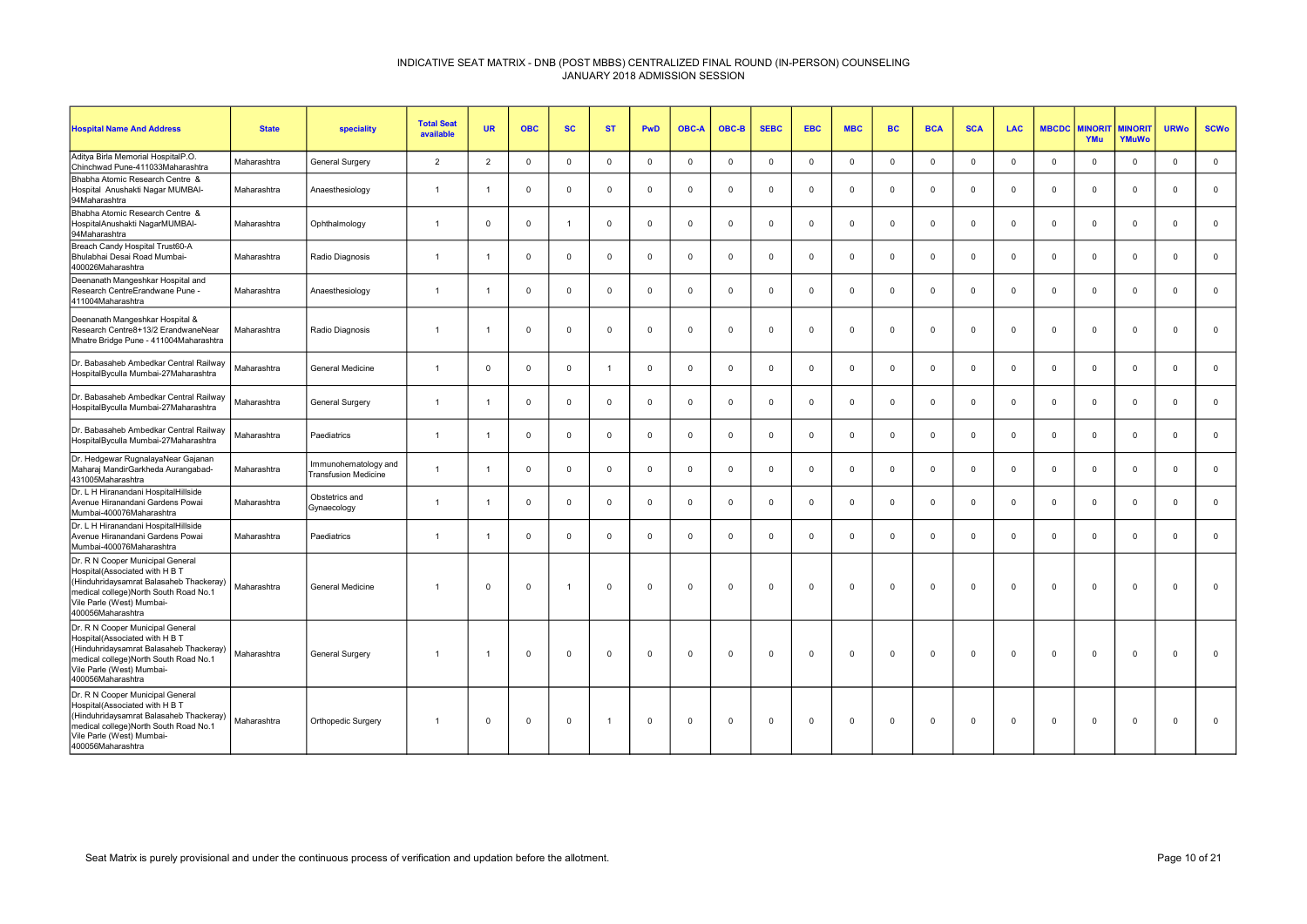| <b>Hospital Name And Address</b>                                                                                                                                                                         | <b>State</b> | speciality                     | <b>Total Seat</b><br>available | <b>UR</b>      | <b>OBC</b>     | <b>SC</b>    | <b>ST</b>   | <b>PwD</b>     | <b>OBC-A</b> | OBC-B       | <b>SEBC</b>  | <b>EBC</b>     | <b>MBC</b>   | <b>BC</b>   | <b>BCA</b>     | <b>SCA</b>  | <b>LAC</b>   | <b>MBCDC</b>   | <b>INORI</b><br>YMu | <b>MINORI</b><br>YMuWo | <b>URWo</b>    | <b>SCWo</b> |
|----------------------------------------------------------------------------------------------------------------------------------------------------------------------------------------------------------|--------------|--------------------------------|--------------------------------|----------------|----------------|--------------|-------------|----------------|--------------|-------------|--------------|----------------|--------------|-------------|----------------|-------------|--------------|----------------|---------------------|------------------------|----------------|-------------|
| Dr. R N Cooper Municipal General<br>Hospital(Associated with H B T<br>(Hinduhridaysamrat Balasaheb Thackeray)<br>medical college)North South Road No.1<br>Vile Parle (West) Mumbai-<br>400056Maharashtra | Maharashtra  | Paediatrics                    | $\overline{1}$                 | $\Omega$       | $\mathbf 0$    | $\mathbf{1}$ | $\mathbf 0$ | $\mathbf 0$    | $^{\circ}$   | $\mathbf 0$ | $\mathbf 0$  | $\mathbf 0$    | $\mathbf 0$  | $\mathbf 0$ | $\mathbf 0$    | $\mathbf 0$ | $\mathbf{0}$ | $\mathbf 0$    | $\mathbf 0$         | $\mathbf 0$            | $\overline{0}$ | $\mathbf 0$ |
| Jupiter HospitalEastern Express Highway<br>Thane-400601Maharashtra                                                                                                                                       | Maharashtra  | Orthopedic Surgery             | $\overline{1}$                 | $\overline{1}$ | $\mathbf 0$    | $\mathbf 0$  | $\mathbf 0$ | $\mathbb O$    | $\mathbf 0$  | $\mathbf 0$ | $\mathbf 0$  | $\mathbf 0$    | $\mathbf 0$  | $\mathbf 0$ | $\mathbf 0$    | $\mathbf 0$ | $\mathbf 0$  | $\mathbf 0$    | $\mathbf 0$         | $\mathsf 0$            | $\mathsf 0$    | $\mathbf 0$ |
| K B Bhabha Municipal General<br>HospitalBandra (West) Mumbai<br>50Maharashtra                                                                                                                            | Maharashtra  | Orthopedic Surgery             | $\overline{1}$                 | -1             | $\Omega$       | $\mathbf 0$  | $^{\circ}$  | $\mathbf 0$    | $\Omega$     | $\mathbf 0$ | $\mathbf 0$  | $\Omega$       | $\mathbf 0$  | $\mathbf 0$ | $\overline{0}$ | $\Omega$    | $\mathbf{0}$ | $\Omega$       | $\mathbf 0$         | $\mathbf{0}$           | $\Omega$       | $\mathbf 0$ |
| K.E.M. Hospital 489 Rasta Peth Sardar<br>Moodliar Road Pune-411011Maharashtra                                                                                                                            | Maharashtra  | Obstetrics and<br>Gynaecology  | $\overline{1}$                 | $\Omega$       | $\mathbf 0$    | $\mathbf{1}$ | $\mathbf 0$ | $\mathbf 0$    | $^{\circ}$   | $\mathbf 0$ | $\mathbf 0$  | $\mathbf 0$    | $\mathbf 0$  | $\mathbf 0$ | $\mathbf 0$    | $\mathbf 0$ | $\mathbf 0$  | $\mathbf 0$    | $\mathbf 0$         | $\mathbf 0$            | $\mathbf 0$    | $\mathbf 0$ |
| K.E.M. Hospital 489 Rasta Peth Sardar<br>Moodliar Road Pune-411011Maharashtra                                                                                                                            | Maharashtra  | ENT                            | $\overline{1}$                 | -1             | $\Omega$       | $\mathbf{0}$ | $\mathbf 0$ | $\mathbf 0$    | $\Omega$     | $\mathbf 0$ | $\mathbf 0$  | $\Omega$       | $\mathbf 0$  | $\mathbf 0$ | $\mathbf 0$    | $\Omega$    | $\mathbf{0}$ | $\Omega$       | $\Omega$            | $\mathbf 0$            | $\Omega$       | $\mathbf 0$ |
| K.J. Somaiya Medical CollegeEastern<br>Highway Sion Mumbai-400022Maharashtra                                                                                                                             | Maharashtra  | Dermatology and<br>Venereology | $\overline{1}$                 | $\overline{1}$ | $\Omega$       | $\mathbf 0$  | $\mathbf 0$ | $\mathbf 0$    | $^{\circ}$   | $\mathbf 0$ | $\mathbf 0$  | $\mathbf 0$    | $\mathbf 0$  | $\mathbf 0$ | $\mathbf 0$    | $\Omega$    | $\mathbf{0}$ | $\mathbf 0$    | $\mathbf 0$         | $\mathbf 0$            | $\mathbf 0$    | $\mathbf 0$ |
| K.J. Somaiya Medical CollegeEastern<br>Highway Sion Mumbai-400022Maharashtra                                                                                                                             | Maharashtra  | <b>General Surgery</b>         | $\overline{1}$                 |                | $\Omega$       | $\mathbf{0}$ | $\mathbf 0$ | $\mathbf 0$    | $\Omega$     | $\mathbf 0$ | $\mathbf 0$  | $\Omega$       | $^{\circ}$   | $\mathbf 0$ | $\Omega$       | $\Omega$    | $\mathbf{0}$ | $\Omega$       | $\Omega$            | $\mathbf{0}$           | $\Omega$       | $\mathbf 0$ |
| Lilavati Hospital & Res. CentreA-791<br>Bandra Reclaimation Bandra West Mumbai   Maharashtra<br>50Maharashtra                                                                                            |              | Anaesthesiology                | $\mathbf{3}$                   | 3              | $\Omega$       | $\mathbf{0}$ | $^{\circ}$  | $\mathbf 0$    | $\Omega$     | $\mathbf 0$ | $\mathbf 0$  | $\Omega$       | $\mathbf{0}$ | $\mathbf 0$ | $\Omega$       | $\Omega$    | $^{\circ}$   | $\Omega$       | $\Omega$            | $\mathbf{0}$           | $\Omega$       | $\mathbf 0$ |
| Lilavati Hospital & Res. CentreA-791<br>Bandra Reclaimation Bandra West Mumbai<br>50Maharashtra                                                                                                          | Maharashtra  | Orthopedic Surgery             | $\overline{2}$                 | $\overline{2}$ | $\mathbf 0$    | $\mathbf 0$  | $\mathbf 0$ | $\mathsf 0$    | $\mathbf 0$  | $\mathbf 0$ | $\mathbf 0$  | $\mathbf 0$    | $\mathbf 0$  | $\mathbf 0$ | $\mathsf 0$    | $\mathbf 0$ | $\mathbf{0}$ | $\mathbf 0$    | $\mathbf 0$         | $\mathsf 0$            | $\mathbf 0$    | $\mathbf 0$ |
| Lilavati Hospital & Res. CentreA-791<br>Bandra Reclaimation Bandra West Mumbai   Maharashtra<br>50Maharashtra                                                                                            |              | Respiratory Diseases           | $\overline{1}$                 |                | $\mathbf 0$    | $\mathbf{0}$ | $^{\circ}$  | $\overline{0}$ | $\Omega$     | $^{\circ}$  | $^{\circ}$   | $\Omega$       | $\mathbf 0$  | $^{\circ}$  | $\mathbf 0$    | $\Omega$    | $^{\circ}$   | $\Omega$       | $\Omega$            | $\mathbf{0}$           | $\Omega$       | $\mathbf 0$ |
| Lions Nab Eye HospitalPlot No. P-31 MIDC<br>Miraj SANGLI-416410Maharashtra                                                                                                                               | Maharashtra  | Ophthalmology                  | $\overline{1}$                 | -1             | $\mathbf 0$    | $\mathbf 0$  | $^{\circ}$  | $\mathbf 0$    | $\Omega$     | $\mathbf 0$ | $\mathbf 0$  | $\Omega$       | $\mathbf 0$  | $\mathbf 0$ | $\mathbf 0$    | $\Omega$    | $^{\circ}$   | 0              | $\mathbf 0$         | $\mathbf 0$            | $\Omega$       | $\mathbf 0$ |
| Masina HospitalSant Savta Marg Byculla<br>Mumbai-400027Maharashtra                                                                                                                                       | Maharashtra  | Psychiatry                     | $\overline{1}$                 | $\overline{1}$ | $\overline{0}$ | $\mathbf 0$  | $\mathbf 0$ | $\mathbf 0$    | $\Omega$     | $\mathbf 0$ | $\mathbf{0}$ | $\Omega$       | $\mathbf 0$  | $\mathbf 0$ | $\overline{0}$ | $^{\circ}$  | $^{\circ}$   | $\mathbf 0$    | $\mathbf{0}$        | $\mathbf 0$            | $\overline{0}$ | $\mathbf 0$ |
| Noble Hospital153 Magarpatta City Road<br>Hadapsar Pune -411013Maharashtra                                                                                                                               | Maharashtra  | General Medicine               | $\overline{1}$                 |                | $\mathbf 0$    | $\mathbf 0$  | $^{\circ}$  | $\mathbf 0$    | $\Omega$     | $\mathbf 0$ | $\mathbf 0$  | $\mathbf 0$    | $\mathbf 0$  | $\mathbf 0$ | $\mathbf 0$    | $\Omega$    | $\mathbf{0}$ | $\mathbf 0$    | $\mathbf 0$         | $\mathbf{0}$           | $\Omega$       | $\mathbf 0$ |
| Noble Hospital153 Magarpatta City Road<br>Hadapsar Pune -411013Maharashtra                                                                                                                               | Maharashtra  | General Surgery                | $\mathbf{1}$                   | -1             | $\overline{0}$ | $\mathbf{0}$ | $^{\circ}$  | $^{\circ}$     | $\Omega$     | $\mathbf 0$ | $\mathbf 0$  | $\Omega$       | $\mathbf{0}$ | $\mathbf 0$ | $\Omega$       | $\Omega$    | $^{\circ}$   | $\Omega$       | $\Omega$            | $\mathbf 0$            | $\Omega$       | $\mathbf 0$ |
| Noble Hospital153 Magarpatta City Road<br>Hadapsar Pune -411013Maharashtra                                                                                                                               | Maharashtra  | Obstetrics and<br>Gynaecology  | $\overline{1}$                 | $\overline{1}$ | $\mathbf 0$    | $\mathbf 0$  | $\mathbf 0$ | $\mathsf 0$    | $\mathbf 0$  | $\mathbf 0$ | $\mathbf 0$  | $\overline{0}$ | $\mathbf 0$  | $\mathbf 0$ | $\mathbf 0$    | $\Omega$    | $\mathbf{0}$ | $\mathbf 0$    | $\mathbf 0$         | $\mathsf 0$            | $\mathbf 0$    | $\mathsf 0$ |
| Noble Hospital153 Magarpatta City Road<br>Hadapsar Pune -411013Maharashtra                                                                                                                               | Maharashtra  | Paediatrics                    | $\overline{1}$                 |                | $\Omega$       | $\mathbf{0}$ | $^{\circ}$  | $\Omega$       | $\Omega$     | $\mathbf 0$ | $^{\circ}$   | $\Omega$       | $\mathbf 0$  | $^{\circ}$  | $\Omega$       | $\Omega$    | $\Omega$     | $\Omega$       | $\Omega$            | $\mathbf{0}$           | $\Omega$       | $\mathbf 0$ |
| P.D. Hinduja National Hospital and Medical<br>Research CentreVeer Savarkar Marg<br>Mahim Mumbai-400016Maharashtra                                                                                        | Maharashtra  | <b>General Medicine</b>        | $\overline{1}$                 | -1             | $\mathbf 0$    | $\mathbf 0$  | $^{\circ}$  | $\mathbf 0$    | $\Omega$     | $\mathbf 0$ | $^{\circ}$   | $\mathbf 0$    | $\mathbf 0$  | $\mathbf 0$ | $\mathbf 0$    | $\Omega$    | $^{\circ}$   | $\overline{0}$ | $\mathbf 0$         | $^{\circ}$             | $\mathbf 0$    | $\mathbf 0$ |
| P.D. Hinduja National Hospital and Medica<br>Research CentreVeer Savarkar Marg<br>Mahim Mumbai-400016Maharashtra                                                                                         | Maharashtra  | <b>Nuclear Medicine</b>        | $\overline{1}$                 | -1             | $\Omega$       | $^{\circ}$   | $^{\circ}$  | $\overline{0}$ | $\Omega$     | $^{\circ}$  | $^{\circ}$   | $\Omega$       | $\mathbf 0$  | $^{\circ}$  | $\Omega$       | $\Omega$    | $^{\circ}$   | $\Omega$       | $^{\circ}$          | $\mathbf{0}$           | $\mathbf 0$    | $\mathbf 0$ |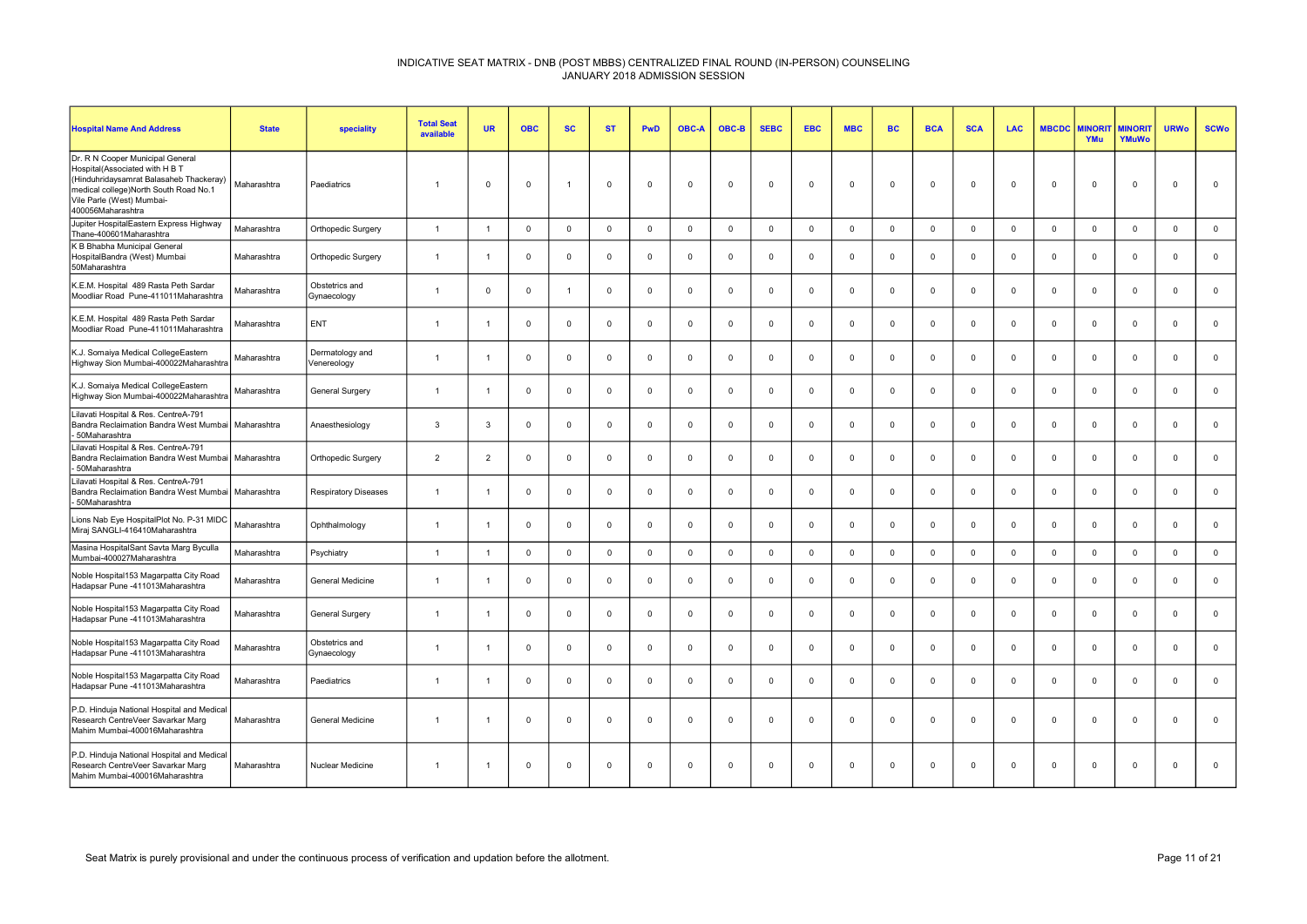| <b>Hospital Name And Address</b>                                                                                                                    | <b>State</b> | speciality                                    | <b>Total Seat</b><br>available | <b>UR</b>      | <b>OBC</b>     | <b>SC</b>      | <b>ST</b>   | <b>PwD</b>     | <b>OBC-A</b> | OBC-B        | <b>SEBC</b>    | <b>EBC</b>  | <b>MBC</b>   | <b>BC</b>   | <b>BCA</b>     | <b>SCA</b>   | <b>LAC</b>   | <b>MBCDC</b> | <b>MINORI</b><br>YMu | <b>MINORIT</b><br>YMuWo | <b>URWo</b>    | <b>SCWo</b> |
|-----------------------------------------------------------------------------------------------------------------------------------------------------|--------------|-----------------------------------------------|--------------------------------|----------------|----------------|----------------|-------------|----------------|--------------|--------------|----------------|-------------|--------------|-------------|----------------|--------------|--------------|--------------|----------------------|-------------------------|----------------|-------------|
| P.D. Hinduja National Hospital and Medical<br>Research CentreVeer Savarkar Marg<br>Mahim Mumbai-400016Maharashtra                                   | Maharashtra  | Ophthalmology                                 | $\overline{1}$                 |                | $\Omega$       | $\mathbf 0$    | $\Omega$    | $\Omega$       | $\Omega$     | $^{\circ}$   | $\Omega$       | $\Omega$    | $\mathbf 0$  | $\mathbf 0$ | $\mathbf 0$    | $\Omega$     | $\mathbf{0}$ | $\Omega$     | $\mathbf 0$          | $\mathbf 0$             | $\Omega$       | $\mathsf 0$ |
| Raiarshee Chhatrapati Shahu Maharai<br>Govt. Med. CollegeDasara Chowk<br>KolhapurMaharashtra                                                        | Maharashtra  | Anaesthesiology                               | $\overline{1}$                 | $\mathbf 0$    | $\overline{0}$ | $\overline{1}$ | $\Omega$    | $\mathbf 0$    | $\mathbf 0$  | $\mathbf 0$  | $\mathbf 0$    | $\mathbf 0$ | $\mathbf 0$  | $\mathbf 0$ | $\overline{0}$ | $\Omega$     | $\mathbf 0$  | $\mathbf 0$  | $\mathbf 0$          | $\mathbf 0$             | $\mathbf 0$    | $\mathbf 0$ |
| Rajarshee Chhatrapati Shahu Maharaj<br>Govt. Med. CollegeDasara Chowk<br>KolhapurMaharashtra                                                        | Maharashtra  | General Surgery                               | $\overline{1}$                 |                | $\Omega$       | $\mathbf 0$    | $\Omega$    | $\mathsf 0$    | $\mathbf 0$  | $\Omega$     | $\Omega$       | $\Omega$    | $\mathsf 0$  | $\mathbf 0$ | $\mathbf 0$    | $\Omega$     | $\mathbf{0}$ | $\mathbf 0$  | $\mathbf 0$          | $\mathsf 0$             | $\Omega$       | $\mathsf 0$ |
| Rajarshee Chhatrapati Shahu Maharaj<br>Govt. Med. CollegeDasara Chowk<br>KolhapurMaharashtra                                                        | Maharashtra  | ENT                                           | $\overline{1}$                 |                | $\Omega$       | $\mathbf 0$    | $\Omega$    | $\Omega$       | $\Omega$     | $\Omega$     | $\Omega$       | $\Omega$    | $\mathbf 0$  | $\mathbf 0$ | $\Omega$       | $\Omega$     | $\mathbf{0}$ | $\Omega$     | $\Omega$             | $\mathbf{0}$            | $\Omega$       | $\mathbf 0$ |
| Rajarshee Chhatrapati Shahu Maharaj<br>Govt. Med. CollegeDasara Chowk<br>KolhapurMaharashtra                                                        | Maharashtra  | Pathology                                     | $\overline{1}$                 | $\mathbf 0$    | $\overline{1}$ | $\mathbf 0$    | $\Omega$    | $\mathbf 0$    | $^{\circ}$   | $\mathbf 0$  | $\overline{0}$ | $\mathbf 0$ | $\mathbf 0$  | $\mathbf 0$ | $\mathbf 0$    | $\mathbf 0$  | $\mathbf 0$  | $\mathbf 0$  | $\mathbf 0$          | $\mathbf 0$             | $\mathbf 0$    | $\mathbf 0$ |
| Ruby Hall Clinic (Grant Medical<br>Foundation)40 Sassoon RoadPune -<br>411001Maharashtra                                                            | Maharashtra  | Anaesthesiology                               | $\overline{1}$                 |                | $\overline{0}$ | $\mathbf 0$    | $\mathbf 0$ | $\mathbf 0$    | $^{\circ}$   | $\mathbf 0$  | $\mathbf 0$    | $\mathbf 0$ | $\mathbf 0$  | $\mathbf 0$ | $\mathbf 0$    | $\mathbf 0$  | $\mathbf 0$  | $\mathbf 0$  | $\mathbf 0$          | $\mathbf 0$             | $\overline{0}$ | $\mathbf 0$ |
| Ruby Hall Clinic (Grant Medical<br>Foundation)40 Sassoon RoadPune -<br>411001Maharashtra                                                            | Maharashtra  | General Surgery                               | $\overline{1}$                 |                | $\Omega$       | $\mathbf 0$    | $\Omega$    | $\Omega$       | $\Omega$     | $\Omega$     | $\Omega$       | $\Omega$    | $\mathbf{0}$ | $\Omega$    | $\Omega$       | $\Omega$     | $\mathbf{0}$ | $\Omega$     | $\Omega$             | $\mathbf{0}$            | $\Omega$       | $\mathbf 0$ |
| Ruby Hall Clinic (Grant Medical<br>Foundation)40 Sassoon RoadPune -<br>411001Maharashtra                                                            | Maharashtra  | Obstetrics and<br>Gynaecology                 | $\overline{1}$                 |                | $\mathbf 0$    | $\mathbf 0$    | $^{\circ}$  | $\mathbf 0$    | $\mathbf 0$  | $^{\circ}$   | $\mathbf 0$    | $\mathbf 0$ | $\mathbf 0$  | $\mathbf 0$ | $\mathbf 0$    | $\Omega$     | $\mathbf 0$  | 0            | $\mathbf 0$          | $\mathbf 0$             | $\overline{0}$ | $\mathbf 0$ |
| Ruby Hall Clinic (Grant Medical<br>Foundation)40 Sassoon RoadPune -<br>411001Maharashtra                                                            | Maharashtra  | <b>Respiratory Diseases</b>                   | $\overline{1}$                 |                | $\overline{0}$ | $\mathbf 0$    | $\Omega$    | $\mathbf 0$    | $\mathbf 0$  | $\mathbf 0$  | $\mathbf 0$    | $\mathbf 0$ | $\mathbf 0$  | $\mathbf 0$ | $\mathbf 0$    | $\Omega$     | $\mathbf 0$  | $\mathbf 0$  | $\mathbf 0$          | $\mathbf{0}$            | $\Omega$       | $\mathsf 0$ |
| Saifee HospitalPost Box 3771 15/17<br>Maharshi Karve Marg Mumbai -<br>400004Maharashtra                                                             | Maharashtra  | Family Medicine                               | $\overline{1}$                 |                | $\Omega$       | $\mathbf 0$    | $\Omega$    | $\overline{0}$ | $\Omega$     | $\Omega$     | $\Omega$       | $\Omega$    | $^{\circ}$   | $\mathbf 0$ | $\Omega$       | $\Omega$     | $\mathbf{0}$ | $\Omega$     | $\Omega$             | $\mathbf{0}$            | $\Omega$       | $\mathbf 0$ |
| Saifee HospitalPost Box 3771 15/17<br>Maharshi Karve Marg Mumbai -<br>400004Maharashtra                                                             | Maharashtra  | General Medicine                              | $\overline{1}$                 |                | $\mathbf 0$    | $\mathbf 0$    | $\Omega$    | $\mathbf 0$    | $\mathbf 0$  | $^{\circ}$   | $\mathbf{0}$   | $\mathbf 0$ | $\mathbf 0$  | $\mathbf 0$ | $\mathbf 0$    | $\Omega$     | $^{\circ}$   | 0            | $\mathbf 0$          | $\mathbf 0$             | $\mathbf{0}$   | 0           |
| Saifee HospitalPost Box 3771 15/17<br>Maharshi Karve Marg Mumbai -<br>400004Maharashtra                                                             | Maharashtra  | Pathology                                     | $\overline{1}$                 |                | $\Omega$       | $\mathbf 0$    | $\Omega$    | $\overline{0}$ | $\Omega$     | $^{\circ}$   | $\mathbf 0$    | $\Omega$    | $\mathbf 0$  | $\mathbf 0$ | $\mathbf 0$    | $^{\circ}$   | $\mathbf 0$  | $\Omega$     | $\mathbf 0$          | $\mathbf{0}$            | $\overline{0}$ | $\mathbf 0$ |
| Seth Nandlal Dhoot HospitalMarathwada<br>Medical Res. & Rural Development Instt. A-<br>1 MIDC Chikalthana Jalna<br>RoadAurangabad-431210Maharashtra | Maharashtra  | General Surgery                               | $\overline{1}$                 |                | $\Omega$       | $\mathbf 0$    | $\Omega$    | $\Omega$       | $\Omega$     | $\mathbf{0}$ | $\Omega$       | $\Omega$    | $\mathbf 0$  | $\mathbf 0$ | $\Omega$       | $\Omega$     | $\mathbf{0}$ | $\Omega$     | $\Omega$             | $\mathbf{0}$            | $\overline{0}$ | $\mathbf 0$ |
| Shri Ganapati NethralayaJALNA<br>431202Maharashtra                                                                                                  | Maharashtra  | Ophthalmology                                 | $\overline{2}$                 | $\overline{2}$ | $\mathbf 0$    | $\mathbf 0$    | $\mathbf 0$ | $\mathbf 0$    | $\mathbf 0$  | $\Omega$     | $\mathbf 0$    | $\mathbf 0$ | $\mathbf 0$  | $\mathbf 0$ | $\mathbf 0$    | $\Omega$     | $\mathbf{0}$ | $\mathbf 0$  | $\mathbf 0$          | $\mathbf 0$             | $\mathbf 0$    | $\mathbf 0$ |
| Sir Harkishen Das Nurottam Hospital &<br>Res. CentreRaja Rammohan Roy Road<br>Mumbai - 04Maharashtra                                                | Maharashtra  | Radio Diagnosis                               | $\overline{1}$                 |                | $\Omega$       | $\mathbf 0$    | $\Omega$    | $\Omega$       | $\Omega$     | $\mathbf 0$  | $\Omega$       | $\Omega$    | $\mathbf 0$  | $\mathbf 0$ | $\Omega$       | $\Omega$     | $\mathbf{0}$ | $\Omega$     | $\Omega$             | $\mathbf 0$             | $\Omega$       | $\mathbf 0$ |
| Sushrut Jadhav Kinder Chirurgie Charitable<br>Trust 8750 Vishrambag Sangli-<br>416415Maharashtra                                                    | Maharashtra  | Paediatric Surgery (Direct<br>6 Years Course) | $\overline{1}$                 |                | $\Omega$       | $\mathsf 0$    | $\mathbf 0$ | $\mathsf 0$    | $\Omega$     | $\mathbf 0$  | $\mathbf 0$    | $\Omega$    | $\mathsf 0$  | $\mathbf 0$ | $\mathbf 0$    | $\mathbf{0}$ | $\mathbf 0$  | $\Omega$     | $\mathbf{0}$         | $\mathbf 0$             | $\mathbf 0$    | $\mathsf 0$ |
| Western India Institute of Neurosciences<br>183/1 B Nagala Park KolhapurMaharashtra                                                                 | Maharashtra  | Neuro Surgery (Direct 6<br>Years Course)      | $\overline{1}$                 |                | $\Omega$       | 0              | $\Omega$    | $\overline{0}$ | $\Omega$     | $\Omega$     | $\Omega$       | $\mathbf 0$ | $\mathbf 0$  | $\Omega$    | 0              | $\Omega$     | $^{\circ}$   | $\Omega$     | $\mathbf 0$          | $\mathbf 0$             | $\Omega$       | $\mathbf 0$ |
| Fortis HospitalMulund Goregaon Link Road<br>Mumbai-400078Maharashtra                                                                                | Maharashtra  | Anaesthesiology                               | $\overline{1}$                 |                | $\overline{0}$ | $\mathbf 0$    | $\Omega$    | $\mathsf 0$    | $^{\circ}$   | $\Omega$     | $\mathbf 0$    | $\Omega$    | $\mathbf 0$  | $\mathbf 0$ | $\mathbf 0$    | $\mathbf 0$  | $\mathbf 0$  | $\mathbf 0$  | $\mathbf{0}$         | $\mathbf 0$             | $\mathbf 0$    | $\mathsf 0$ |
| Fortis HospitalMulund Goregaon Link Road<br>Mumbai-400078Maharashtra                                                                                | Maharashtra  | Paediatrics                                   | $\overline{2}$                 | $\overline{2}$ | $\Omega$       | $\mathsf 0$    | $\Omega$    | $\mathsf 0$    | $\Omega$     | $\mathbf 0$  | $\Omega$       | $\Omega$    | $\mathsf 0$  | $\mathbf 0$ | $\Omega$       | $\Omega$     | $\mathbf 0$  | $\Omega$     | $\Omega$             | $\mathsf 0$             | $\Omega$       | $\mathsf 0$ |
| Fortis HospitalMulund Goregaon Link Road<br>Mumbai-400078Maharashtra                                                                                | Maharashtra  | Radio Diagnosis                               | $\overline{1}$                 |                | $\Omega$       | $\mathbf 0$    | $\Omega$    | $\Omega$       | $\Omega$     | $\Omega$     | $\Omega$       | $\Omega$    | $\mathbf 0$  | $\mathbf 0$ | $\Omega$       | $\Omega$     | $\mathbf 0$  | $\Omega$     | $\mathbf{0}$         | $\Omega$                | $\mathbf 0$    | $\mathbf 0$ |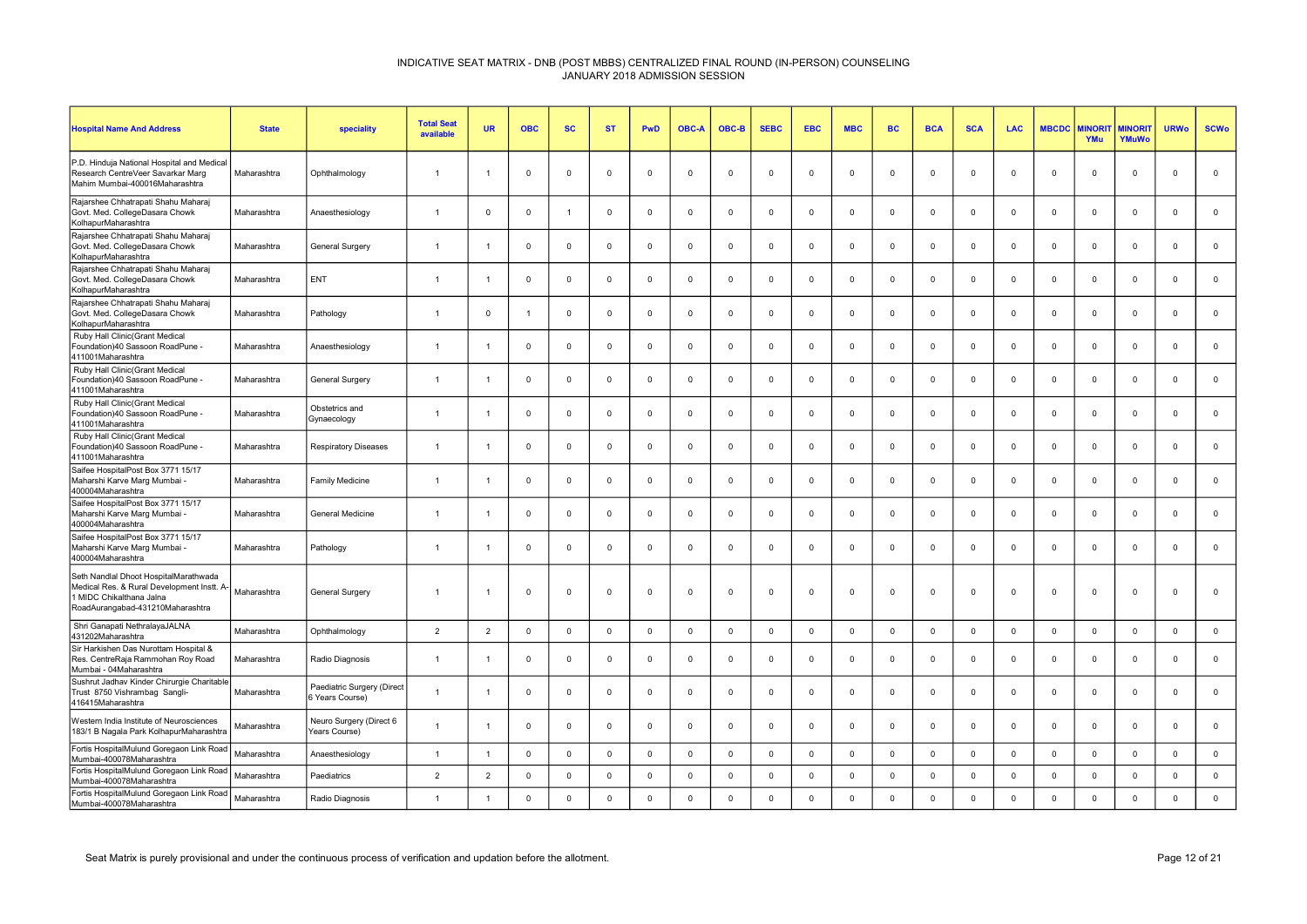| <b>Hospital Name And Address</b>                                                                                                                 | <b>State</b> | speciality                                         | <b>Total Seat</b><br>available | <b>UR</b>      | <b>OBC</b>     | <b>SC</b>   | <b>ST</b>      | <b>PwD</b>     | <b>OBC-A</b> | OBC-B        | <b>SEBC</b>    | <b>EBC</b>   | <b>MBC</b>   | <b>BC</b>      | <b>BCA</b>     | <b>SCA</b>   | <b>LAC</b>   | <b>MBCDC</b> | <b>MINORI</b><br>YMu | <b>MINORIT</b><br>YMuWo | <b>URWo</b>    | <b>SCWo</b>  |
|--------------------------------------------------------------------------------------------------------------------------------------------------|--------------|----------------------------------------------------|--------------------------------|----------------|----------------|-------------|----------------|----------------|--------------|--------------|----------------|--------------|--------------|----------------|----------------|--------------|--------------|--------------|----------------------|-------------------------|----------------|--------------|
| B K L Walawalkar Rural Medical<br>CollegeA/P Kasarwadi SawardeTaluka<br>Chiplun Dist Ratnagiri-415606Maharashtra                                 | Maharashtra  | Paediatrics                                        | $\overline{1}$                 |                | $\Omega$       | $\mathbf 0$ | $\Omega$       | $\Omega$       | $\Omega$     | $\Omega$     | $\Omega$       | $\Omega$     | $\mathbf 0$  | $\mathbf 0$    | $\Omega$       | $\Omega$     | $\mathbf{0}$ | $\Omega$     | $\mathbf 0$          | $\mathbf{0}$            | $\Omega$       | $\mathbf 0$  |
| B K L Walawalkar Rural Medical<br>CollegeA/P Kasarwadi SawardeTaluka<br>Chiplun Dist Ratnagiri-415606Maharashtra                                 | Maharashtra  | Pathology                                          | $\overline{1}$                 |                | $\overline{0}$ | 0           | $\Omega$       | $\mathbf 0$    | $\mathbf 0$  | $\mathbf 0$  | $\mathbf{0}$   | 0            | $\mathbf 0$  | $\mathbf 0$    | $\mathbf 0$    | $\mathbf 0$  | $\mathbf 0$  | $\mathbf 0$  | $\mathbf 0$          | $\mathbf 0$             | $\overline{0}$ | $\mathbf 0$  |
| Sushrut Hospital & Research Centre and<br>Post Graduate Institute of Orthopaedics30-<br>B Central Bazar Road Ramdaspeth<br>NAGPUR -10Maharashtra | Maharashtra  | Orthopedic Surgery                                 | $\overline{1}$                 |                | $\Omega$       | 0           | $\Omega$       | $\mathbf 0$    | $\Omega$     | $^{\circ}$   | $\Omega$       | $\Omega$     | $^{\circ}$   | $\Omega$       | $\overline{0}$ | $\Omega$     | $^{\circ}$   | $\Omega$     | $\mathbf 0$          | $\mathbf{0}$            | $\Omega$       | $\mathbf 0$  |
| Kokilaben Dhirubhai Ambani Hospital &<br>Medical Research InstituteAchyutrao<br>Patwardhan Marg4 BunglowsAndheri<br>(w)Mumbai-51Maharashtra      | Maharashtra  | Radio Diagnosis                                    | $\overline{1}$                 |                | $\overline{0}$ | $\mathbf 0$ | $\Omega$       | $\mathbf 0$    | $\mathbf 0$  | $\mathbf 0$  | $\mathbf 0$    | $\mathbf 0$  | $\mathbf 0$  | $\overline{0}$ | $\mathbf 0$    | $\mathbf 0$  | $\mathbf 0$  | $\mathbf 0$  | $\mathbf 0$          | $\mathbf{0}$            | $\mathbf 0$    | $\mathsf 0$  |
| Shija Hospitals & Res. InstiuteLangol<br>Imphal - 795004Manipur                                                                                  | Manipur      | <b>General Medicine</b>                            | $\overline{1}$                 | $\overline{1}$ | $\Omega$       | $\mathbf 0$ | $\Omega$       | $\overline{0}$ | $\Omega$     | $\Omega$     | $\Omega$       | $\Omega$     | $\mathbf 0$  | $\mathbf 0$    | $\Omega$       | $\Omega$     | $\mathbf{0}$ | $\Omega$     | $\Omega$             | $\mathbf{0}$            | $\overline{0}$ | $\mathbf{0}$ |
| Shija Hospitals & Res. InstiuteLangol<br>Imphal - 795004Manipur                                                                                  | Manipur      | Plastic Surgery (Direct 6<br>Years Course)         | $\overline{1}$                 |                | $\Omega$       | $\mathsf 0$ | $\Omega$       | $\mathbf 0$    | $\Omega$     | $\Omega$     | $\Omega$       | $\Omega$     | $\mathsf 0$  | $\mathbf 0$    | $\Omega$       | $\Omega$     | $\mathbf{0}$ | $\mathbf 0$  | $\mathbf 0$          | $\mathbf{0}$            | $\mathbf 0$    | $\mathsf 0$  |
| Nazareth HospitalLaitumukhrah Dist- East<br>Khasi Hills ShillongMeghalaya                                                                        | Meghalaya    | Anaesthesiology                                    | $\overline{1}$                 |                | $\Omega$       | $\mathbf 0$ | $\Omega$       | $\mathbf 0$    | $\Omega$     | $\Omega$     | $\mathbf 0$    | $\Omega$     | $\mathbf 0$  | $\mathbf 0$    | $\mathbf{0}$   | $\Omega$     | $\mathbf 0$  | $\mathbf 0$  | $\mathbf{0}$         | $\mathbf 0$             | $\mathbf 0$    | $\mathbf 0$  |
| Civil HospitalDawrpui Aizawl Mizoram                                                                                                             | Mizoram      | <b>General Medicine</b>                            | $\overline{1}$                 | $\overline{1}$ | $\mathbf 0$    | $\mathbf 0$ | $\mathsf 0$    | $\mathbf 0$    | $\mathbf 0$  | $\mathbf 0$  | $\mathbf 0$    | $\mathbf{0}$ | $\mathsf 0$  | $\mathbf 0$    | $\mathbf 0$    | $\mathbf{0}$ | $\mathsf 0$  | $\mathbf 0$  | $\mathbf 0$          | $\mathbf 0$             | $\mathbf 0$    | $\mathbf 0$  |
| Christian Institute of Health Sciences &<br>Research4th Mile DimapurNagaland-<br>797115                                                          | Nagaland     | <b>Family Medicine</b>                             | $\overline{1}$                 |                | $\Omega$       | $\mathbf 0$ | $\Omega$       | $\Omega$       | $\Omega$     | $\mathbf 0$  | $\Omega$       | $\Omega$     | $\mathbf 0$  | $\mathbf 0$    | $\Omega$       | $\Omega$     | $\mathbf{0}$ | $\Omega$     | $\Omega$             | $\mathbf{0}$            | $\Omega$       | $\mathbf 0$  |
| Ispat General HospitalRourkela Steel Plant<br>ROURKELA - 769005Orissa                                                                            | Orissa       | Pathology                                          | $\overline{1}$                 | $\mathbf{0}$   | $\Omega$       | $\mathbf 0$ | $\overline{1}$ | $\mathbf 0$    | $\Omega$     | $\Omega$     | $\overline{0}$ | $\Omega$     | $\mathbf 0$  | $\mathbf 0$    | $\Omega$       | $\mathbf{0}$ | $\mathbf 0$  | $\Omega$     | $\Omega$             | $\mathbf 0$             | $\mathbf 0$    | $\mathbf 0$  |
| Apollo HospitalPlot No. 251Sainik School<br>RoadUnit-15 BhubaneshwarOrissa-751005                                                                | Orissa       | Pathology                                          | $\overline{1}$                 |                | $\Omega$       | $\mathbf 0$ | $\Omega$       | $\Omega$       | $\Omega$     | $\mathbf 0$  | $\Omega$       | $\Omega$     | $^{\circ}$   | $\Omega$       | $\Omega$       | $\Omega$     | $^{\circ}$   | $\Omega$     | $\Omega$             | $\mathbf{0}$            | $\Omega$       | $\mathsf 0$  |
| Indira Gandhi Govt. General Hospital & PG<br>InstitutePONDICHERRY -<br>605001Pondicherry                                                         | Pondicherry  | <b>Family Medicine</b>                             | $\overline{1}$                 |                | $\mathbf 0$    | 0           | $\mathbf{0}$   | $\mathbf 0$    | $\mathbf 0$  | 0            | $\mathbf 0$    | $\mathbf 0$  | $\mathbf 0$  | $\mathbf 0$    | $\mathbf 0$    | $\mathbf 0$  | $\mathbf 0$  | $\mathbf 0$  | $\mathbf 0$          | $\overline{0}$          | $\mathbf{0}$   | $\mathbf 0$  |
| Fortis HospitalSector-62 Phase-VIII Mohali-<br>160062Punjab                                                                                      | Punjab       | General Surgery                                    | $\overline{2}$                 | $\overline{2}$ | $\Omega$       | $\mathbf 0$ | $\Omega$       | $\mathsf 0$    | $\Omega$     | $\mathbf 0$  | $\mathbf 0$    | $\Omega$     | $\mathbf 0$  | $\mathbf 0$    | $\Omega$       | $\mathbf{0}$ | $\mathbf{0}$ | $\Omega$     | $\mathbf{0}$         | $\mathbf 0$             | $\mathbf 0$    | $\mathsf 0$  |
| Fortis HospitalSector-62 Phase-VIII Mohali-<br>160062Punjab                                                                                      | Punjab       | Cardio Thoracic Surgery<br>(Direct 6 Years Course) | $\overline{1}$                 | $\overline{1}$ | $\Omega$       | $\mathbf 0$ | $\Omega$       | $\Omega$       | $\Omega$     | $\mathbf{0}$ | $\Omega$       | $\Omega$     | $\mathbf 0$  | $\mathbf 0$    | $\Omega$       | $\Omega$     | $\mathbf{0}$ | $\Omega$     | $\Omega$             | $\mathbf{0}$            | $\Omega$       | $\mathsf 0$  |
| Guru Gobind Singh Medical College &<br>HospitalSadiq RoadFaridkot -<br>151203Punjab                                                              | Punjab       | Obstetrics and<br>Gynaecology                      | $\overline{2}$                 | 2              | $\Omega$       | $\mathbf 0$ | $\Omega$       | $\Omega$       | $\Omega$     | $\Omega$     | $\Omega$       | $\Omega$     | $\mathbf 0$  | $\mathbf 0$    | $\Omega$       | $\Omega$     | $\mathbf{0}$ | $\Omega$     | $\Omega$             | $\mathbf{0}$            | $\Omega$       | $\mathbf{0}$ |
| Guru Gobind Singh Medical College &<br>HospitalSadiq RoadFaridkot -<br>151203Punjab                                                              | Punjab       | Radio Diagnosis                                    | $\overline{1}$                 |                | $\overline{0}$ | 0           | $\Omega$       | $\mathbf 0$    | $^{\circ}$   | $\mathbf 0$  | $\mathbf{0}$   | $\mathbf 0$  | $\mathbf 0$  | $\mathbf 0$    | $\overline{0}$ | $\mathbf 0$  | $\mathbf 0$  | 0            | $\mathbf 0$          | $\mathbf 0$             | $\mathbf{0}$   | $\mathbf 0$  |
| Institute of Mental Health Govt. Mental<br>Hospital Amritsar Punjab                                                                              | Punjab       | Psychiatry                                         | $2^{\wedge}$                   | 2              | $\Omega$       | $\mathbf 0$ | $\Omega$       | $\mathbf 0$    | $\Omega$     | $\Omega$     | $\Omega$       | $\Omega$     | $\mathbf 0$  | $\mathbf 0$    | $\Omega$       | $\Omega$     | $\mathbf 0$  | $\Omega$     | $\mathbf{0}$         | $\mathbf 0$             | $\mathbf 0$    | $\mathbf 0$  |
| Satguru Pratap Singh Apollo<br>HospitalSherpur Chowk Ludhiana -<br>141003Punjab                                                                  | Punjab       | Anaesthesiology                                    | $\overline{1}$                 |                | $\Omega$       | $\mathbf 0$ | $\Omega$       | $\Omega$       | $\Omega$     | $\mathbf 0$  | $\Omega$       | $\Omega$     | $\mathbf 0$  | $\mathbf 0$    | $\Omega$       | $\Omega$     | $\mathbf 0$  | $\Omega$     | $\mathbf{0}$         | $\mathbf 0$             | $\Omega$       | $\mathsf 0$  |
| Dr. Hardas Singh Orthopaedics Hospital &<br>Super Specialty Research<br>CentreAmritsarPunjab                                                     | Punjab       | Orthopedic Surgery                                 | $\overline{1}$                 |                | $\Omega$       | 0           | $\Omega$       | $\Omega$       | $\Omega$     | $^{\circ}$   | $\Omega$       | $\Omega$     | $^{\circ}$   | $\Omega$       | $\Omega$       | $\Omega$     | $\Omega$     | $\Omega$     | $\Omega$             | $\mathbf{0}$            | $\Omega$       | $\mathbf 0$  |
| S. G. L. Charitable HospitalGarha<br>RoadJalandhar - 144 022Punjab                                                                               | Punjab       | General Medicine                                   | $\overline{1}$                 | $\overline{1}$ | $\Omega$       | $\mathbf 0$ | $\Omega$       | $\mathbf 0$    | $\Omega$     | $\Omega$     | $\mathsf 0$    | $\Omega$     | $\mathbf{0}$ | $\mathbf 0$    | $\Omega$       | $\Omega$     | $\mathbf{0}$ | $\mathbf 0$  | $\Omega$             | $\mathbf{0}$            | $\Omega$       | $\mathsf 0$  |
| Max Super Specialty HospitalA Unit of<br>Hometrail Estate Pvt Ltd.Civil Hospital<br>PremisesPhase - VI Mohali-160055Punjab                       | Punjab       | Anaesthesiology                                    | $\overline{1}$                 |                | $\Omega$       | $\mathbf 0$ | $\mathbf 0$    | $\mathbf 0$    | $\Omega$     | $\mathbf 0$  | $\Omega$       | $\Omega$     | $\mathbf{0}$ | $\mathbf 0$    | $\Omega$       | $\Omega$     | $\mathbf 0$  | $\Omega$     | $\mathbf{0}$         | $\mathbf{0}$            | $\mathbf 0$    | $\Omega$     |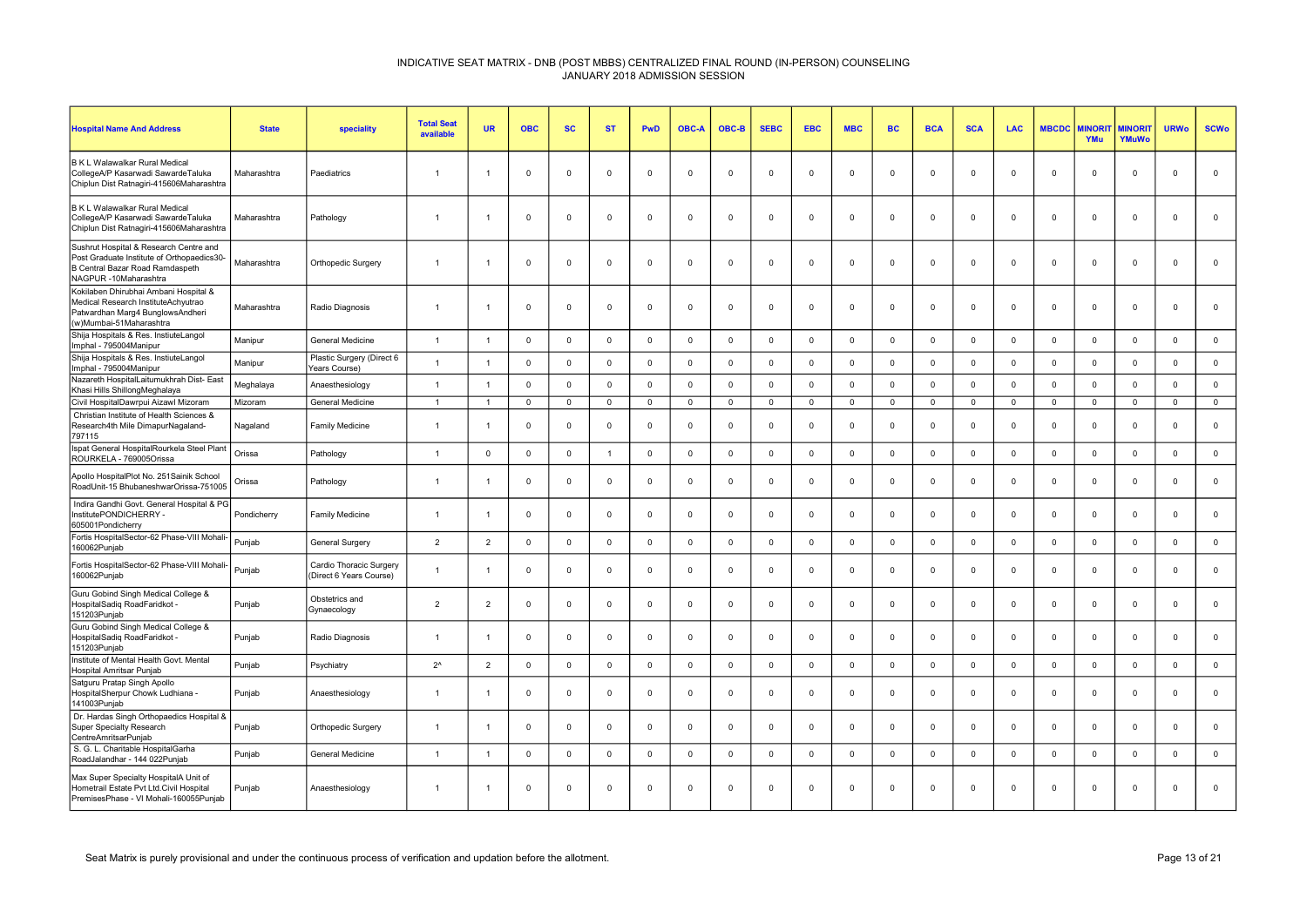| <b>Hospital Name And Address</b>                                                                                                                          | <b>State</b>      | speciality                                 | <b>Total Seat</b><br>available | <b>UR</b>      | <b>OBC</b>  | <b>SC</b>   | <b>ST</b>   | PwD         | <b>OBC-A</b>   | OBC-B       | <b>SEBC</b> | <b>EBC</b>   | <b>MBC</b>   | <b>BC</b>   | <b>BCA</b>     | <b>SCA</b>  | LAC         | <b>MBCDC</b> | <b>MINOR</b><br>YMu | <b>MINORIT</b><br>YMuWo | <b>URWo</b> | <b>SCWo</b>    |
|-----------------------------------------------------------------------------------------------------------------------------------------------------------|-------------------|--------------------------------------------|--------------------------------|----------------|-------------|-------------|-------------|-------------|----------------|-------------|-------------|--------------|--------------|-------------|----------------|-------------|-------------|--------------|---------------------|-------------------------|-------------|----------------|
| Anand Hospital & Eye Centre21 Bharat<br>Mata LaneJamnalal Bajaj MargC-Scheme<br>Jaipur-302 001Rajasthan                                                   | Rajasthan         | Ophthalmology                              | $\overline{1}$                 |                | $\mathbf 0$ | $\Omega$    | $\mathbf 0$ | $\mathbf 0$ | $\Omega$       | $\mathbf 0$ |             | $\Omega$     | $\mathbf 0$  | $\Omega$    | $\mathbf 0$    | $\Omega$    | $\mathbf 0$ | $\Omega$     | $\Omega$            | $\mathbf 0$             | $\mathbf 0$ | $\mathbf 0$    |
| Fortis Escorts HospitalJawahar Lal Nehru<br>Marg Malviya Nagar Jaipur-<br>302017Rajasthan                                                                 | Rajasthan         | Anaesthesiology                            | $\overline{1}$                 |                | $\mathbf 0$ | $\Omega$    | $\mathbf 0$ | $\mathbf 0$ | $\mathbf 0$    | $\mathbf 0$ | $\Omega$    | $\Omega$     | $\mathbf 0$  | $\Omega$    | $\Omega$       | $\Omega$    | $\mathbf 0$ | $\Omega$     | $\Omega$            | $\mathbf 0$             | $^{\circ}$  | $\mathbf 0$    |
| Fortis Escorts HospitalJawahar Lal Nehru<br>Marg Malviya Nagar Jaipur-<br>302017Rajasthan                                                                 | Rajasthan         | General Medicine                           | $\overline{1}$                 | $\overline{1}$ | $\mathbf 0$ | $\Omega$    | $\mathbf 0$ | $\mathbf 0$ | $\Omega$       | $\mathbf 0$ | $^{\circ}$  | $\Omega$     | $\mathbf{0}$ | $\Omega$    | $\overline{0}$ | $\Omega$    | $\mathbf 0$ | $\mathbf{0}$ | $\Omega$            | $\overline{0}$          | $\mathbf 0$ | $\mathbf 0$    |
| J Watumull Global Hospital & Research<br>Centre Mount AbuDist. Sirohi Rajasthan                                                                           | Raiasthan         | Family Medicine                            | $\overline{1}$                 | $\overline{1}$ | $^{\circ}$  | $\Omega$    | $^{\circ}$  | $\mathbf 0$ | $\Omega$       | $\mathbf 0$ | $\Omega$    | $\Omega$     | $^{\circ}$   | $\Omega$    | $\mathbf 0$    | $\Omega$    | $^{\circ}$  | $\mathbf{0}$ | $\Omega$            | $\mathbf{0}$            | $^{\circ}$  | $\mathbf{0}$   |
| Sahai Hospital & Res. CentreS P 15<br>Bhabha Marg Moti Dungri JAIPUR -<br>04Rajasthan                                                                     | Rajasthan         | Ophthalmology                              | $\overline{1}$                 | $\overline{1}$ | $\mathbf 0$ | $\mathbf 0$ | $\mathbf 0$ | $\mathbf 0$ | $\mathbf 0$    | $\mathbf 0$ | $\mathbf 0$ | $\mathbf 0$  | $\mathbf{0}$ | $\mathbf 0$ | $\mathbf 0$    | $^{\circ}$  | $\mathbf 0$ | $^{\circ}$   | $\mathbf 0$         | $\mathbf 0$             | $\mathbf 0$ | $\mathbf 0$    |
| Santokba Durlabhii Memorial<br>HospitalBhawani Singh Marg JAIPUR -<br>302015Rajasthan                                                                     | Rajasthan         | Pathology                                  | $\overline{1}$                 | $\overline{1}$ | $\mathbf 0$ | $\Omega$    | $\mathsf 0$ | $\mathbf 0$ | $\Omega$       | $\mathsf 0$ | $\Omega$    | $\Omega$     | $\mathsf 0$  | $\Omega$    | $\mathbf 0$    | $\Omega$    | $\mathbf 0$ | $\Omega$     | $\Omega$            | $\mathsf 0$             | $\mathbf 0$ | $\mathsf 0$    |
| Global Hospital Institute of<br>OphthalmologyTalhati Abu RoadMount<br>AbuShantivan-307510Rajasthan                                                        | Rajasthan         | Ophthalmology                              | $\overline{1}$                 | $\overline{1}$ | $\mathbf 0$ | $\Omega$    | $\mathbf 0$ | $\mathbf 0$ | $\Omega$       | $\mathbf 0$ | $\Omega$    | $\Omega$     | $\mathbf 0$  | $\Omega$    | $\mathbf 0$    | $\Omega$    | $\mathbf 0$ | $\mathbf 0$  | $\Omega$            | $\mathbf{0}$            | $\mathbf 0$ | $\mathbf 0$    |
| Narayana Multispeciality HospitalSec-28<br>Rana Sanga MargPratap NagarJaipur-<br>302033                                                                   | Raiasthan         | Anaesthesiology                            | $\overline{1}$                 | -1             | $\mathbf 0$ | $\Omega$    | $\mathbf 0$ | $\mathbf 0$ | $\Omega$       | $\mathbf 0$ | $\Omega$    | $\Omega$     | $\mathbf{0}$ | $\Omega$    | $\overline{0}$ | $\Omega$    | $\mathbf 0$ | $\Omega$     | $\Omega$            | $\mathbf 0$             | $\mathbf 0$ | $\mathbf 0$    |
| Govt. R. D. B. P. Jaipuria Hospital<br>(Attached with RUHS College of Medical<br>Sciences) Milap Nagar Tonk RoadJaipur<br>Rajasthan-302018                | Rajasthan         | Paediatrics                                | $\overline{1}$                 | -1             | $\mathbf 0$ | $\Omega$    | $\mathbf 0$ | $\mathbf 0$ | $\mathbf 0$    | $\mathbf 0$ | $\Omega$    | $\Omega$     | $\mathbf 0$  | $\Omega$    | $\mathbf 0$    | $\Omega$    | $\mathbf 0$ | $\Omega$     | $\Omega$            | $\mathbf 0$             | $\mathbf 0$ | $\mathsf 0$    |
| Apollo First Med HospitalNo.154<br>Poonamallee High Road KilpaukChennai -<br>600010Tamil Nadu                                                             | <b>Tamil Nadu</b> | Plastic Surgery (Direct 6<br>Years Course) | $\overline{1}$                 | $\overline{1}$ | $\mathbf 0$ | $\Omega$    | $\mathbf 0$ | $\mathbf 0$ | $^{\circ}$     | $\mathbf 0$ | $\Omega$    | $\mathbf 0$  | $\mathbf 0$  | $\Omega$    | $\mathsf 0$    | $^{\circ}$  | $\mathbf 0$ | $\mathbf 0$  | $\mathbf 0$         | $\mathbf 0$             | $\Omega$    | $\mathsf 0$    |
| Apollo Hospital21 Greams lane Off Greams<br>Rd Chennai - 06Tamil Nadu                                                                                     | Tamil Nadu        | Obstetrics and<br>Gynaecology              | $\overline{1}$                 |                | $\mathbf 0$ | $\Omega$    | $\mathbf 0$ | $\mathbf 0$ | $\Omega$       | $\mathbf 0$ | $\Omega$    | $\Omega$     | $\mathbf{0}$ | $\Omega$    | $\mathbf 0$    | $\Omega$    | $\Omega$    | $\mathbf{0}$ | $\Omega$            | $\mathbf{0}$            | $\mathbf 0$ | $\mathsf 0$    |
| Apollo Hospital21Greams lane Off Greams<br>Rd Chennai - 06Tamil Nadu                                                                                      | <b>Tamil Nadu</b> | Radio Therapy                              | $\overline{1}$                 | $\mathbf{1}$   | $\mathbf 0$ | $\mathbf 0$ | $\mathbf 0$ | $\mathbf 0$ | $\Omega$       | $\mathbf 0$ | $\mathbf 0$ | $\mathbf{0}$ | $\mathsf 0$  | $\mathbf 0$ | $\mathbf 0$    | $\Omega$    | $\Omega$    | $\mathbf 0$  | $\Omega$            | $\mathbf{0}$            | $\mathbf 0$ | $\mathsf 0$    |
| Apollo Specialty HospitalPadma Complex<br>320 Mount Road Chennai - 35Tamil Nadu                                                                           | Tamil Nadu        | Radio Diagnosis                            | $\overline{1}$                 |                | $\mathbf 0$ | $\Omega$    | $\mathbf 0$ | $\mathbf 0$ | $\Omega$       | $\mathbf 0$ | $\Omega$    | $\Omega$     | $\mathbf{0}$ | $\Omega$    | $\overline{0}$ | $\Omega$    | $\mathbf 0$ | $\Omega$     | $\Omega$            | $\mathbf 0$             | $\Omega$    | $\mathbf 0$    |
| Apollo Super Specialty HospitalLake View<br>Road K K Nagar MADURAI-28Tamil Nadu                                                                           | Tamil Nadu        | <b>General Medicine</b>                    | $\overline{1}$                 | $\overline{1}$ | $\mathbf 0$ | $\Omega$    | $\mathbf 0$ | $\mathbf 0$ | $\Omega$       | $\mathbf 0$ | $\Omega$    | $\Omega$     | $\mathbf{0}$ | $\Omega$    | $\mathbf 0$    | $\Omega$    | $\mathbf 0$ | $\mathbf{0}$ | $\Omega$            | $\mathbf 0$             | $\mathbf 0$ | $\mathsf 0$    |
| Arvind Eye Hospital Avinashi<br>RoadCOIMBATORE -14Tamil Nadu                                                                                              | Tamil Nadu        | Ophthalmology                              | $\overline{1}$                 | $\mathbf{1}$   | $\mathsf 0$ | $\mathbf 0$ | $\mathsf 0$ | $\mathsf 0$ | $\overline{0}$ | $\mathsf 0$ | $\mathbf 0$ | $\mathbf 0$  | $\mathsf 0$  | $\mathbf 0$ | $\mathbf 0$    | $\mathbf 0$ | $\mathbf 0$ | $\mathbf 0$  | $\mathbf 0$         | $\mathsf 0$             | $\mathsf 0$ | $\mathbf 0$    |
| Billroth Hospitals43 Laxmi Talkies Road<br>Opp. Poonamallee Road Shenoy Nagar<br>Chennai-30Tamil Nadu                                                     | <b>Tamil Nadu</b> | Radio Diagnosis                            | $\overline{1}$                 | $\overline{1}$ | $\mathbf 0$ | $\Omega$    | $\mathbf 0$ | $\mathbf 0$ | $\Omega$       | $\mathbf 0$ | $\Omega$    | $\Omega$     | $\mathbf{0}$ | $\Omega$    | $\overline{0}$ | $\Omega$    | $\mathbf 0$ | $\Omega$     | $\Omega$            | $\mathbf{0}$            | $\Omega$    | $\mathbf 0$    |
| C.S.I. Kalyani General Hospital15<br>Radhakrishnan Road Mylapore Chennai -<br>600004Tamil Nadu                                                            | <b>Tamil Nadu</b> | Family Medicine                            | $\overline{1}$                 | $\overline{1}$ | $\mathbf 0$ | $\mathbf 0$ | $\mathbf 0$ | $\mathbf 0$ | $\mathbf 0$    | $\mathbf 0$ | $\Omega$    | $\mathbf 0$  | $\mathbf{0}$ | $\mathbf 0$ | $\mathbf 0$    | $^{\circ}$  | $\mathbf 0$ | $\mathbf 0$  | $\mathbf 0$         | $\mathbf 0$             | $\mathbf 0$ | $\mathbf 0$    |
| Dr. Jeyasekharan Hospital & Nursing<br>HomeK P Road NAGERCOIL-629003Tamil Tamil Nadu<br>Nadu                                                              |                   | Anaesthesiology                            | $\overline{1}$                 | $\overline{1}$ | $\mathbf 0$ | $\Omega$    | $\mathbf 0$ | $\mathbf 0$ | $\Omega$       | $\mathbf 0$ | $\Omega$    | $\Omega$     | $\mathbf 0$  | $\Omega$    | $\mathbf 0$    | $\Omega$    | $\mathbf 0$ | $\mathbf{0}$ | $\Omega$            | $\mathbf 0$             | $\mathbf 0$ | $\mathbf 0$    |
| Dr. Kamakshi Memorial Hospital(Dr.<br>Kamakshi Institute of Medical Sciences and<br>Research) No.1 Radial Road Pallikaranai<br>Chennai - 600100Tamil Nadu | Tamil Nadu        | Family Medicine                            | $\overline{2}$                 | $\overline{2}$ | $^{\circ}$  | $\Omega$    | 0           | $\mathbf 0$ | $\Omega$       | $\Omega$    | $\Omega$    | $\Omega$     | $\mathbf 0$  | $\Omega$    | $\Omega$       | $\Omega$    | $\Omega$    | $\Omega$     | $\Omega$            | $\mathbf 0$             | $\Omega$    | $\overline{0}$ |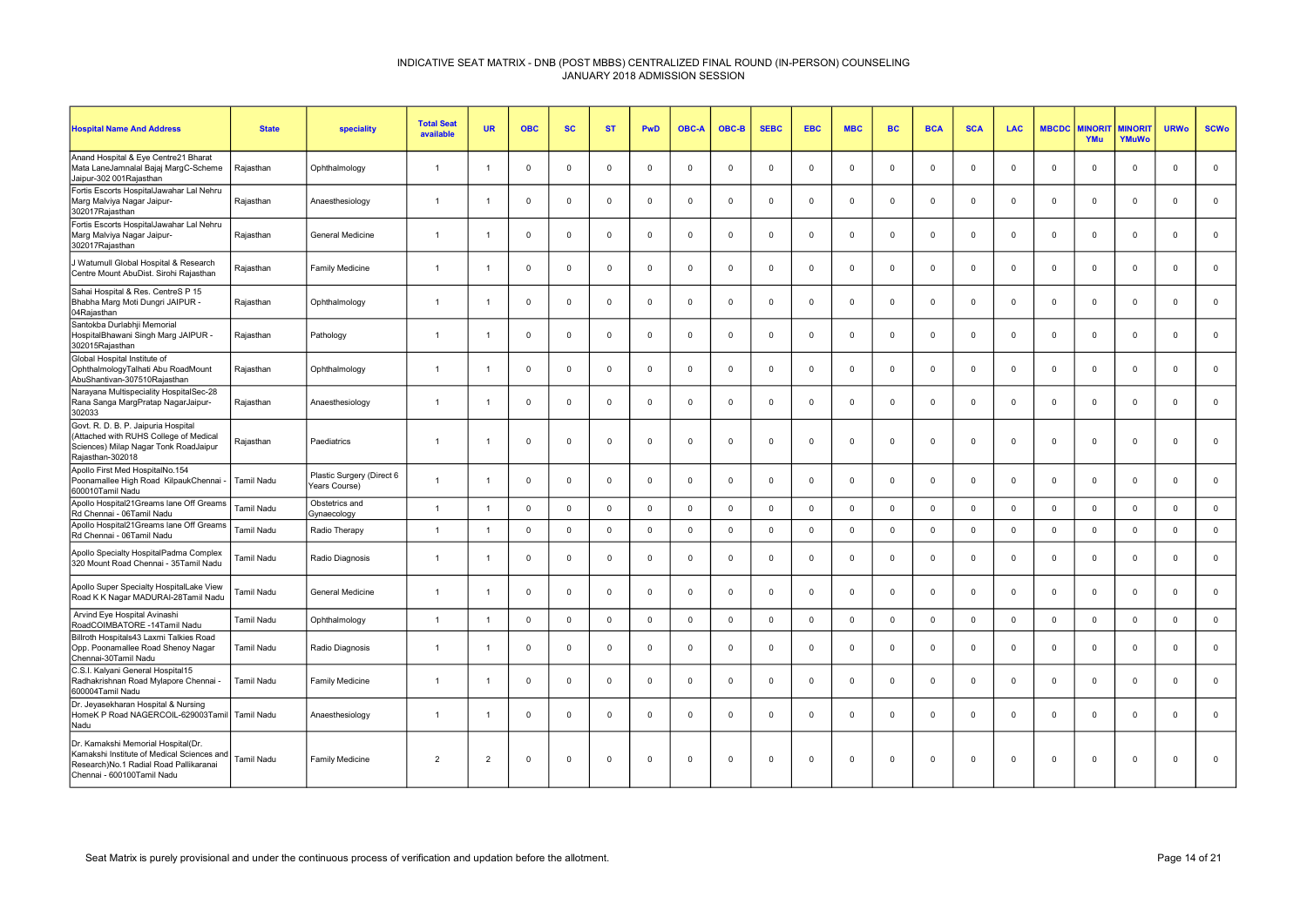| <b>Hospital Name And Address</b>                                                                                                                                            | <b>State</b>      | speciality                                         | <b>Total Seat</b><br>available | <b>UR</b>      | <b>OBC</b>     | <b>SC</b>    | <b>ST</b>   | <b>PwD</b>     | <b>OBC-A</b> | OBC-B        | <b>SEBC</b> | <b>EBC</b>     | <b>MBC</b>   | <b>BC</b>   | <b>BCA</b>     | <b>SCA</b>   | <b>LAC</b>   | <b>MBCDC</b>   | <b>AINORI</b><br>YMu | <b>MINORIT</b><br>YMuWo | <b>URWo</b>    | <b>SCWo</b> |
|-----------------------------------------------------------------------------------------------------------------------------------------------------------------------------|-------------------|----------------------------------------------------|--------------------------------|----------------|----------------|--------------|-------------|----------------|--------------|--------------|-------------|----------------|--------------|-------------|----------------|--------------|--------------|----------------|----------------------|-------------------------|----------------|-------------|
| Dr. Kamakshi Memorial Hospital(Dr.<br>Kamakshi Institute of Medical Sciences and<br>Research) No.1 Radial Road Pallikaranai<br>Chennai - 600100Tamil Nadu                   | <b>Tamil Nadu</b> | Radio Diagnosis                                    | $\mathbf{1}$                   | $\overline{1}$ | $\mathbf 0$    | $\mathbf 0$  | $\mathbf 0$ | $\mathsf 0$    | $\mathbf 0$  | $\mathbf 0$  | $\mathbf 0$ | $\overline{0}$ | $\mathbf 0$  | $\mathbf 0$ | $\mathbf 0$    | $\mathbf 0$  | $\Omega$     | $\overline{0}$ | 0                    | $\mathbf 0$             | $\mathbf 0$    | $\mathbf 0$ |
| Mehta Children's Hospital(Formerly Known<br>as Dr. Mehta's Hospital)2 McNichols Road<br>3rd Lane Chetpet Chennai-600031Tamil<br>Nadu                                        | Tamil Nadu        | Obstetrics and<br>Gynaecology                      | $\overline{1}$                 |                | $\Omega$       | $\mathbf{0}$ | $\Omega$    | $\mathbf 0$    | $\Omega$     | $\mathbf 0$  | $\mathbf 0$ | $\Omega$       | $\mathbf 0$  | $\mathbf 0$ | $\Omega$       | $\Omega$     | $\Omega$     | $\Omega$       | $\Omega$             | $\mathbf{0}$            | $\Omega$       | $\mathbf 0$ |
| Dr. Agarwal's Eye Hospital & Eye<br>Research Centre 19 Cathedral<br>RoadCHENNAI - 86 Tamil Nadu                                                                             | Tamil Nadu        | Ophthalmology                                      | $\overline{1}$                 |                | $\Omega$       | $\mathbf 0$  | $\mathbf 0$ | $\Omega$       | $\Omega$     | $\mathbf 0$  | $\mathbf 0$ | $\Omega$       | $\mathbf 0$  | $\mathbf 0$ | $\Omega$       | $\Omega$     | $\Omega$     | $\Omega$       | $\Omega$             | $\mathbf{0}$            | $\Omega$       | $\mathsf 0$ |
| G Kuppuswamy Naidu Memorial<br>HospitalPappanaickenpalayan<br>COIMBATORE - 37Tamil Nadu                                                                                     | Tamil Nadu        | Radio Therapy                                      | $\overline{1}$                 | -1             | $\Omega$       | $\mathbf 0$  | $\mathbf 0$ | $\mathsf 0$    | $\mathbf 0$  | $\mathbf 0$  | $\mathbf 0$ | $\mathbf 0$    | $\mathbf 0$  | $\mathbf 0$ | $\mathbf 0$    | $\Omega$     | $\mathbf{0}$ | $\Omega$       | $\mathbf 0$          | $\mathsf 0$             | $\Omega$       | $\mathbf 0$ |
| Ganga Medical Centre & Hospital Pvt.<br>Ltd.313 Mettupalayam RoadCoimbatore-<br>641043                                                                                      | Tamil Nadu        | Anaesthesiology                                    | $\mathbf{3}$                   | $\mathbf{B}$   | $\Omega$       | $\mathbf{0}$ | $^{\circ}$  | $\overline{0}$ | $\Omega$     | $\mathbf 0$  | $\mathbf 0$ | $\Omega$       | $\mathbf{0}$ | $\mathbf 0$ | $\Omega$       | $\Omega$     | $^{\circ}$   | $\Omega$       | $\mathbf{0}$         | $\mathbf{0}$            | $\overline{0}$ | $\mathbf 0$ |
| Frontier Lifeline HospitalInternational<br>Centre for Cardio Thoracic & Vascular<br>DiseasesR-30-C Ambattur Industrial Estate<br>RoadMogappair Chennai-600 101Tamil<br>Nadu | <b>Tamil Nadu</b> | Cardio Thoracic Surgery<br>(Direct 6 Years Course) | $\overline{2}$                 | $\overline{2}$ | $\mathbf 0$    | $\mathbf 0$  | $\mathbf 0$ | $\mathsf 0$    | $\mathbf 0$  | $\mathbf 0$  | $\mathbf 0$ | $\mathbf 0$    | $\mathsf 0$  | $\mathbf 0$ | $\mathbf 0$    | $\mathbf 0$  | $\mathbf 0$  | $\mathbf 0$    | $\mathbf 0$          | $\mathsf 0$             | $\mathbf 0$    | $\mathbf 0$ |
| K.G. Hospital & PG Medical Institute No.5<br>Arts College Rd COIMBATORE-18Tamil<br>Nadu                                                                                     | Tamil Nadu        | Anaesthesiology                                    |                                |                | $\overline{0}$ | $\mathbf{0}$ | $\Omega$    | $\overline{0}$ | $\Omega$     | $\mathbf 0$  | $\mathbf 0$ | $\Omega$       | $\mathbf 0$  | $\mathbf 0$ | $\Omega$       | $\Omega$     | $\mathbf 0$  | $\Omega$       | $\Omega$             | $\mathbf{0}$            | $\Omega$       | $\mathbf 0$ |
| K.G. Hospital & PG Medical Institute No.5<br>Arts College Rd COIMBATORE-18Tamil<br>Nadu                                                                                     | Tamil Nadu        | Orthopedic Surgery                                 | $\overline{1}$                 | -1             | $\overline{0}$ | $\mathbf 0$  | $\mathbf 0$ | $\mathbb O$    | $\Omega$     | $\mathbf 0$  | $\mathbf 0$ | $\Omega$       | $\mathbf 0$  | $\mathbf 0$ | $\mathbf 0$    | $\mathbf{0}$ | $\mathbf{0}$ | $\mathbf 0$    | $\Omega$             | $\mathbf 0$             | $\overline{0}$ | $\mathbf 0$ |
| Kanchi Kamakoti Childs Trust Hospital12A<br>Nageswara Road Nungambakkam<br>CHENNAI - 34Tamil Nadu                                                                           | Tamil Nadu        | Paediatric Surgery (Direct<br>6 Years Course)      | $\overline{2}$                 | $\overline{2}$ | $\Omega$       | $\mathbf{0}$ | $\mathbf 0$ | $\mathbf 0$    | $\Omega$     | $\mathbf 0$  | $\mathbf 0$ | $\Omega$       | $\mathsf 0$  | $\mathbf 0$ | $\Omega$       | $\Omega$     | $\Omega$     | $\Omega$       | $\mathbf{0}$         | $\mathbf 0$             | $\overline{0}$ | $\mathbf 0$ |
| Kovai Medical Centre Post Box No. 3209<br>Avinashi Road Civil Arodrom Post<br>COIMBATORE-14Tamil Nadu                                                                       | Tamil Nadu        | Anaesthesiology                                    | $\overline{1}$                 |                | $\mathbf 0$    | $\mathbf 0$  | $\mathbf 0$ | $\mathbf 0$    | $\mathbf 0$  | $\mathbf 0$  | $\mathbf 0$ | $\mathbf 0$    | $\mathbf 0$  | $\mathbf 0$ | $\mathbf 0$    | $\mathbf{0}$ | $\mathbf 0$  | $\mathbf 0$    | $\mathbf 0$          | $\mathbf 0$             | $\overline{0}$ | $\mathbf 0$ |
| Kovai Medical Centre Post Box No. 3209<br>Avinashi Road Civil Arodrom Post<br>COIMBATORE-14Tamil Nadu                                                                       | Tamil Nadu        | General Medicine                                   | $\overline{1}$                 | -1             | $\overline{0}$ | $\mathbf{0}$ | $^{\circ}$  | $\overline{0}$ | $\Omega$     | $^{\circ}$   | $^{\circ}$  | $\Omega$       | $\mathbf{0}$ | $^{\circ}$  | $\Omega$       | $\Omega$     | $^{\circ}$   | $\Omega$       | $\mathbf{0}$         | $^{\circ}$              | $\mathbf{0}$   | $\mathbf 0$ |
| Kovai Medical Centre Post Box No. 3209<br>Avinashi Road Civil Arodrom Post<br>COIMBATORE-14Tamil Nadu                                                                       | Tamil Nadu        | <b>General Surgery</b>                             | $\overline{1}$                 | $\overline{1}$ | $\Omega$       | $\mathbf 0$  | $\mathbf 0$ | $\mathsf 0$    | $\mathbf 0$  | $\mathbf 0$  | $\mathbf 0$ | $\mathbf 0$    | $\mathbf 0$  | $\mathbf 0$ | $\mathsf 0$    | $\Omega$     | $\mathbf{0}$ | $\mathbf 0$    | $\mathbf 0$          | $\mathbf{0}$            | $\mathbf 0$    | $\mathsf 0$ |
| Kovai Medical Centre Post Box No. 3209<br>Avinashi Road Civil Arodrom Post<br>COIMBATORE-14Tamil Nadu                                                                       | Tamil Nadu        | Orthopedic Surgery                                 | $\overline{1}$                 | -1             | $\mathbf 0$    | $\mathbf 0$  | $^{\circ}$  | $\mathsf 0$    | $\mathbf 0$  | $\mathbf 0$  | $\mathbf 0$ | $\mathbf 0$    | $\mathbf 0$  | $\mathbf 0$ | $\overline{0}$ | $\mathbf 0$  | $\mathbf 0$  | $\mathbf 0$    | $\mathbf 0$          | $\mathbf 0$             | $\Omega$       | $\mathbf 0$ |
| Lotus Eye HospitalSF No. 770/12Avanashi<br>Road Civil Aerodrome Post Peelamedu<br>Combatore-641014Tamil Nadu                                                                | Tamil Nadu        | Ophthalmology                                      | $\overline{2}$                 | $\overline{2}$ | $\mathbf 0$    | $\mathbf 0$  | $\mathbf 0$ | $\mathsf 0$    | $\mathbf 0$  | $\mathbf 0$  | $\mathbf 0$ | $\mathbf 0$    | $\mathbf 0$  | $\mathbf 0$ | $\mathbf 0$    | $\mathbf 0$  | $\mathbf 0$  | $\mathbf 0$    | $\mathbf 0$          | $\mathsf 0$             | $\mathbf 0$    | $\mathbf 0$ |
| Madras Medical Mission Hospital4A Dr<br>Jayalalitha Ngr Mogappair CHENNAI -<br>600037Tamil Nadu                                                                             | Tamil Nadu        | Cardio Thoracic Surgery<br>(Direct 6 Years Course) | $\overline{1}$                 |                | $\mathbf 0$    | $\mathbf 0$  | $^{\circ}$  | $\mathsf 0$    | $\mathbf 0$  | $\mathbf 0$  | $\mathbf 0$ | $\mathbf 0$    | $\mathbf 0$  | $\mathbf 0$ | $\mathbf 0$    | $\mathbf 0$  | $\mathbf{0}$ | $\mathbf 0$    | $\mathbf 0$          | $\mathsf 0$             | $\overline{0}$ | $\mathbf 0$ |
| Meenakshi Mission Hosp. & Res.<br>CentreLake Area Melur Road MADURAI-<br>625107Tamil Nadu                                                                                   | Tamil Nadu        | Family Medicine                                    | $\overline{1}$                 | -1             | $\overline{0}$ | $\mathbf 0$  | $\mathbf 0$ | $\mathsf 0$    | $\mathbf 0$  | $\mathbf{0}$ | $\mathbf 0$ | $\mathbf 0$    | $\mathbf 0$  | $\mathbf 0$ | $\mathbf 0$    | $\Omega$     | $\mathbf{0}$ | $\mathbf 0$    | $\mathbf 0$          | $\mathbf{0}$            | $\Omega$       | $\mathbf 0$ |
| Meenakshi Mission Hosp. & Res.<br>CentreLake Area Melur Road MADURAI-<br>625107Tamil Nadu                                                                                   | Tamil Nadu        | General Medicine                                   | $\overline{1}$                 |                | $\Omega$       | $^{\circ}$   | $\Omega$    | $\Omega$       | $\Omega$     | $\Omega$     | $\mathbf 0$ | $\Omega$       | $\Omega$     | $^{\circ}$  | $\Omega$       | $\Omega$     | $^{\circ}$   | $\Omega$       | $\Omega$             | $\mathbf{0}$            | $\Omega$       | $\mathbf 0$ |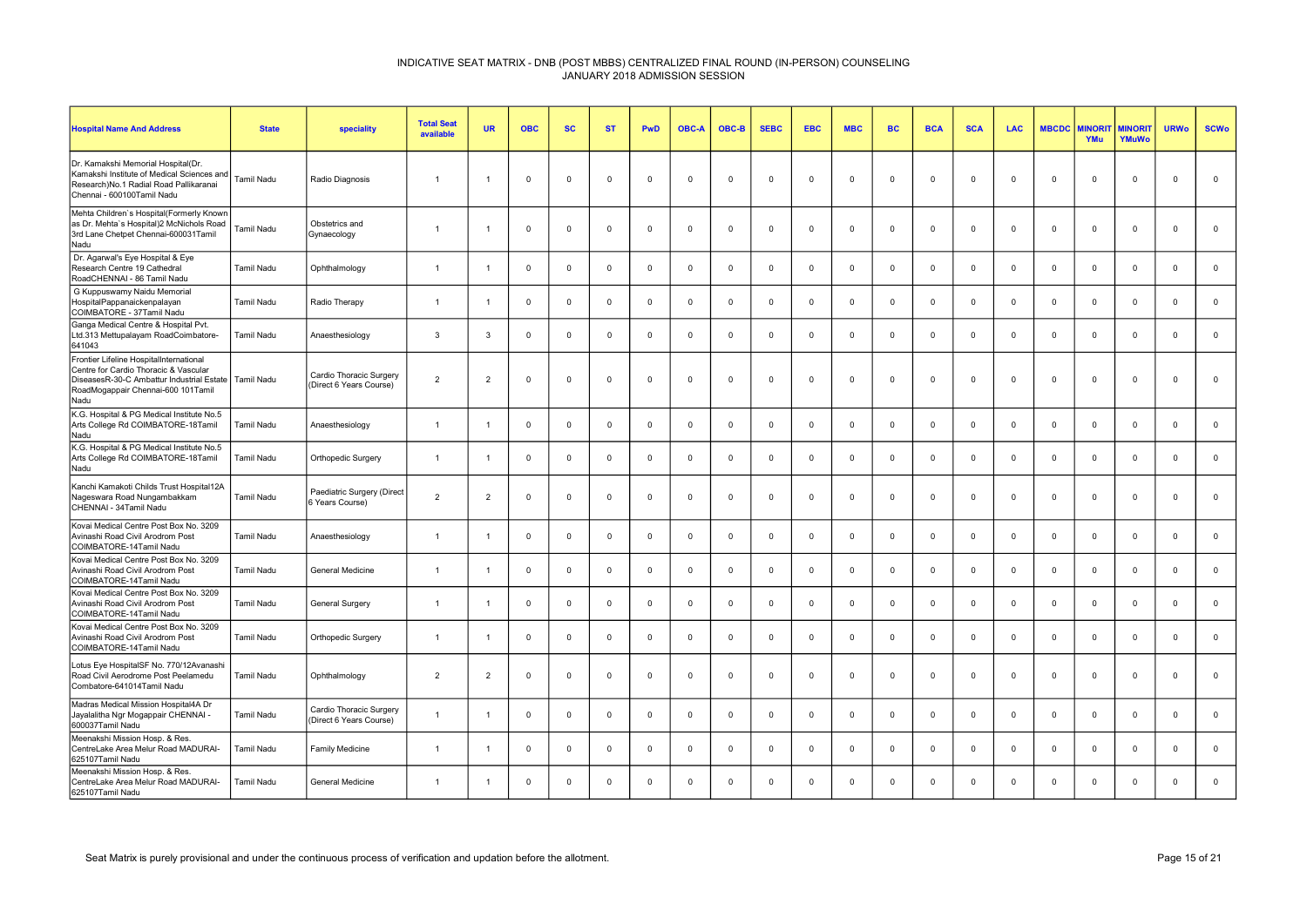| <b>Hospital Name And Address</b>                                                                                                   | <b>State</b>      | speciality                               | <b>Total Seat</b><br>available | <b>UR</b>      | <b>OBC</b>  | <b>SC</b>    | <b>ST</b>      | PwD          | <b>OBC-A</b> | OBC-B        | <b>SEBC</b> | <b>EBC</b>     | <b>MBC</b>          | <b>BC</b>   | <b>BCA</b>     | <b>SCA</b>     | <b>LAC</b>  | <b>MBCDC</b> | <b>MINORI</b><br>YMu | <b>MINORIT</b><br>YMuWo | <b>URWo</b>  | <b>SCWo</b>  |
|------------------------------------------------------------------------------------------------------------------------------------|-------------------|------------------------------------------|--------------------------------|----------------|-------------|--------------|----------------|--------------|--------------|--------------|-------------|----------------|---------------------|-------------|----------------|----------------|-------------|--------------|----------------------|-------------------------|--------------|--------------|
| S. K. S. HospitalNo. 23 SKS Hospital<br>RoadAlagapuram SALEM - 636004Tamil<br>Nadu                                                 | <b>Tamil Nadu</b> | Anaesthesiology                          | $\overline{1}$                 | -1             | $^{\circ}$  | $\Omega$     | $^{\circ}$     | $^{\circ}$   | $\Omega$     | $^{\circ}$   | $\Omega$    | $\Omega$       | $^{\circ}$          | $^{\circ}$  | $\Omega$       | $\Omega$       | $^{\circ}$  | $\Omega$     | $\Omega$             | $^{\circ}$              | $\mathbf{0}$ | $\mathbf 0$  |
| Southern Railway HQ HospitalAynavaram<br>Perumbur CHENNAI-23Tamil Nadu                                                             | Tamil Nadu        | <b>General Surgery</b>                   | $\overline{1}$                 | $\mathbf 0$    | $\mathbf 0$ | $\mathbf{1}$ | $\mathbf 0$    | $\mathbf 0$  | $\mathbf 0$  | $\mathbf 0$  | $\mathbf 0$ | $\overline{0}$ | $\mathbf 0$         | $\mathbf 0$ | $\overline{0}$ | $\Omega$       | $\mathbf 0$ | $\mathbf 0$  | $\mathbf 0$          | $\mathbf 0$             | $\mathbf 0$  | $\mathbf 0$  |
| Southern Railway HQ HospitalAynavaram<br>Perumbur CHENNAI-23Tamil Nadu                                                             | Tamil Nadu        | Paediatrics                              | $\overline{1}$                 | $^{\circ}$     | $\mathbf 0$ | $\mathbf{0}$ | $\overline{1}$ | $\mathbf{0}$ | $\Omega$     | $\mathbf{0}$ | $^{\circ}$  | $\Omega$       | $^{\circ}$          | $\Omega$    | $\mathbf 0$    | $\Omega$       | $^{\circ}$  | $\Omega$     | $\Omega$             | $\mathbf{0}$            | $\mathbf 0$  | $\mathbf{0}$ |
| Sri Gokulam Hospital3/60 Meyannur Road<br>SALEM - 636004Tamil Nadu                                                                 | Tamil Nadu        | <b>Emergency Medicine</b>                | $\overline{1}$                 | $\overline{1}$ | $\mathbf 0$ | $\mathbf 0$  | $\mathbf 0$    | $\mathbf 0$  | $\Omega$     | $\mathbf 0$  | $\mathbf 0$ | $\Omega$       | $\mathsf 0$         | $\mathbf 0$ | $\Omega$       | $\Omega$       | $\mathbf 0$ | $\mathbf 0$  | $\Omega$             | $\mathbf{0}$            | $\mathbf 0$  | $\mathbf 0$  |
| Sri Ramakrishna Hospital395 Sarojini<br>Naidu Rd Sidhapudur COIMBATORE-<br>44Tamil Nadu                                            | Tamil Nadu        | General Medicine                         | $\overline{2}$                 | $\overline{2}$ | $\mathbf 0$ | $\mathbf 0$  | $\mathbf 0$    | $\mathbf 0$  | $\Omega$     | $\mathbf 0$  | $^{\circ}$  | $\mathbf 0$    | $\mathbf 0$         | $\Omega$    | $\mathbf 0$    | $\mathbf 0$    | $^{\circ}$  | $\Omega$     | $\Omega$             | $\mathbf 0$             | $\Omega$     | $\mathbf 0$  |
| St. Isabel's Hospital49 Oliver Road<br>Mylapore Chennai-600004Tamil Nadu                                                           | <b>Tamil Nadu</b> | General Surgery                          | $\mathbf{1}$                   | $\overline{1}$ | $\mathbf 0$ | $\Omega$     | $\mathbf 0$    | $\mathbf 0$  | $\Omega$     | $\mathbf 0$  | $\mathbf 0$ | $\Omega$       | $\mathbf 0$         | $\mathbf 0$ | $\Omega$       | $\Omega$       | $\mathbf 0$ | $\Omega$     | $\Omega$             | $\mathbf{0}$            | $\mathbf 0$  | $\mathbf{0}$ |
| Dr. Rangarajan Memorial<br>hospital(Sundaram Medical Foundation)4th<br>Avenue Santhi Colony Anna Nagar<br>CHENNAI-600040Tamil Nadu | Tamil Nadu        | Anaesthesiology                          | $\overline{1}$                 | -1             | $\mathbf 0$ | $\Omega$     | $^{\circ}$     | $\mathbf{0}$ | $\Omega$     | $\Omega$     | $\Omega$    | $\Omega$       | $\mathbf 0$         | $^{\circ}$  | $\Omega$       | $\Omega$       | $\Omega$    | $\Omega$     | $\Omega$             | $\mathbf{0}$            | $\Omega$     | $\mathbf{0}$ |
| Dr. Rangarajan Memorial<br>hospital(Sundaram Medical Foundation)4th<br>Avenue Santhi Colony Anna Nagar<br>CHENNAI-600040Tamil Nadu | Tamil Nadu        | Family Medicine                          | $\overline{1}$                 | -1             | $\mathsf 0$ | $\mathbf 0$  | $\mathbf 0$    | $\mathbf 0$  | $\mathbf 0$  | $\mathbf 0$  | $\Omega$    | $\mathbf 0$    | $\mathbf 0$         | $\mathbf 0$ | $\overline{0}$ | $\mathbf 0$    | $\Omega$    | $\mathbf 0$  | $\mathbf 0$          | $\mathbf{0}$            | $\mathbf 0$  | $\mathbf 0$  |
| The Eye Foundation582-A D.B.Road R.S.<br>Puram COIMBATORE - 2 Tamil Nadu                                                           | Tamil Nadu        | Ophthalmology                            | $\overline{1}$                 | $\overline{1}$ | $\mathbf 0$ | $\mathbf 0$  | $\mathbf 0$    | $\mathbf 0$  | $\Omega$     | $\mathbf 0$  | $\Omega$    | $\Omega$       | $\mathbf 0$         | $^{\circ}$  | $\overline{0}$ | $\mathbf 0$    | $^{\circ}$  | $\mathbf 0$  | $\mathbf 0$          | $\mathbf 0$             | $\mathbf{0}$ | $\mathbf 0$  |
| The Voluntary Health Services & Medical<br>Centre Adyar CHENNAI - 600113Tamil<br>Nadu                                              | <b>Tamil Nadu</b> | <b>General Surgery</b>                   | $\overline{1}$                 | $\overline{1}$ | $\mathbf 0$ | $\mathbf 0$  | $\mathbf 0$    | $\mathsf 0$  | $\Omega$     | $\mathsf 0$  | $\mathbf 0$ | $\Omega$       | $\mathbf 0$         | $\mathbf 0$ | $\overline{0}$ | $\Omega$       | $\mathbf 0$ | $\mathbf 0$  | $\mathbf 0$          | $\mathbf 0$             | $\mathbf 0$  | $\mathbf 0$  |
| The Voluntary Health Services & Medical<br>Centre Adyar CHENNAI - 600113Tamil<br>Nadu                                              | <b>Tamil Nadu</b> | Neuro Surgery (Direct 6<br>Years Course) | $\overline{1}$                 | $\overline{1}$ | $\mathbf 0$ | $\mathbf 0$  | $\mathbf 0$    | $\mathbf 0$  | $\Omega$     | $\mathbf 0$  | $\Omega$    | $\overline{0}$ | $\mathbf 0$         | $\Omega$    | $\mathbf 0$    | $\mathbf 0$    | $\mathbf 0$ | $\mathbf 0$  | $\mathbf 0$          | $\mathbf{0}$            | $\Omega$     | $\mathbf 0$  |
| KKR ENT Hospital827 Poonamallee High<br>Road CHENNAI-10Tamil Nadu                                                                  | <b>Tamil Nadu</b> | ENT                                      | $\overline{1}$                 | $\overline{1}$ | $\mathbf 0$ | $\mathbf 0$  | $\mathbf 0$    | $\mathbf 0$  | $\Omega$     | $\mathbf 0$  | $\mathbf 0$ | $\Omega$       | $\mathsf{O}\xspace$ | $\mathbf 0$ | $\mathbf 0$    | $\mathbf 0$    | $\mathbf 0$ | $\mathbf 0$  | $\mathbf{0}$         | $\mathbf 0$             | $\mathbf 0$  | $\mathbf 0$  |
| Shanmuga Hospital & Salem Cancer<br>Institute 24 Saradha College Road Salem-<br>636007 Tamil Nadu                                  | Tamil Nadu        | Radio Therapy                            | $\overline{1}$                 | $\overline{1}$ | $\mathbf 0$ | $\mathbf{0}$ | $\mathbf 0$    | $\mathbf{0}$ | $\Omega$     | $\mathbf{0}$ | $^{\circ}$  | $\Omega$       | $\mathbf 0$         | $^{\circ}$  | $\Omega$       | $\Omega$       | $\mathbf 0$ | $\Omega$     | $\Omega$             | $\mathbf{0}$            | $\Omega$     | $\mathbf 0$  |
| Rajah Muthiah Medical CollegeAnnamalai<br>UniversityAnnamalainagar- 608002Tamil<br>Nadu                                            | Tamil Nadu        | <b>Emergency Medicine</b>                | $\overline{1}$                 | $\overline{1}$ | $\mathbf 0$ | $\Omega$     | $\mathbf 0$    | $\mathbf 0$  | $\Omega$     | $\mathbf 0$  | $\mathbf 0$ | $\Omega$       | $\mathbf 0$         | $\mathbf 0$ | $\overline{0}$ | $\Omega$       | $\mathbf 0$ | $\Omega$     | $\mathbf{0}$         | $^{\circ}$              | $\mathbf 0$  | $\mathbf 0$  |
| Government Head Quarters<br>HospitalNellikuppam Main Road Cuddalore                                                                | Tamil Nadu        | Ophthalmology                            | $\overline{1}$                 | $\mathbf 0$    | $\mathbf 0$ | 0            | $\mathbf 0$    | $\mathbf 0$  | $\Omega$     | $\mathbf 0$  | $\Omega$    | $\mathbf 0$    | $\mathbf 0$         |             | $\overline{0}$ | $\mathbf 0$    | $\Omega$    | $\mathbf 0$  | $\mathbf 0$          | $\mathbf 0$             | $\mathbf 0$  | $\mathbf 0$  |
| Government Head Quarters<br>HospitalVirudhunagarTamil Nadu                                                                         | <b>Tamil Nadu</b> | <b>General Medicine</b>                  | $\mathbf{1}$                   | $\mathbf 0$    | $\mathbf 0$ | $\mathbf{1}$ | $\mathbf 0$    | $\mathbf 0$  | $\Omega$     | $\mathbf 0$  | $\mathbf 0$ | $\Omega$       | $\mathbf 0$         | $\mathbf 0$ | $\Omega$       | $\Omega$       | $\mathbf 0$ | $\Omega$     | $\Omega$             | $\mathbf{0}$            | $\mathbf 0$  | $\mathbf{0}$ |
| Government Head Quarters HospitalNo. 5<br>Railway RoadKanchipuram - 631501Tamil<br>Nadu                                            | Tamil Nadu        | Obstetrics and<br>Gynaecology            | $\overline{1}$                 | $\Omega$       | $\mathbf 0$ | 1            | $\mathbf 0$    | $\mathbf 0$  | $\Omega$     | $\mathbf{0}$ | $\Omega$    | $\Omega$       | $\mathbf 0$         | $\Omega$    | $\mathbf 0$    | $\Omega$       | $\Omega$    | $\Omega$     | $\Omega$             | $\mathbf{0}$            | $\Omega$     | $\mathbf 0$  |
| Government Head Quarters HospitalEVN<br>Road Erode - 638009Tamil Nadu                                                              | Tamil Nadu        | General Medicine                         | $\overline{2}$                 | $\Omega$       | $\mathsf 0$ | $\mathbf 0$  | $\mathsf 0$    | $\mathsf 0$  | $\mathbf 0$  | $\mathsf 0$  | $^{\circ}$  | $\mathbf 0$    | $\mathsf 0$         | $\mathbf 0$ | $\mathbf 0$    | $\overline{1}$ | $\mathbf 0$ | 1            | $\mathbf 0$          | $\mathbf{0}$            | $\Omega$     | $\mathsf 0$  |
| Government Head Quarters HospitalEVN<br>Road Erode - 638009Tamil Nadu                                                              | <b>Tamil Nadu</b> | Obstetrics and<br>Gynaecology            | $\overline{1}$                 | -1             | $\Omega$    | $\Omega$     | $^{\circ}$     | $\mathbf 0$  | $\Omega$     | $\mathbf{0}$ | $\Omega$    | $\Omega$       | $\mathbf 0$         | $^{\circ}$  | $\Omega$       | $\Omega$       | $\Omega$    | $\Omega$     | $\Omega$             | $\mathbf{0}$            | $\Omega$     | $\Omega$     |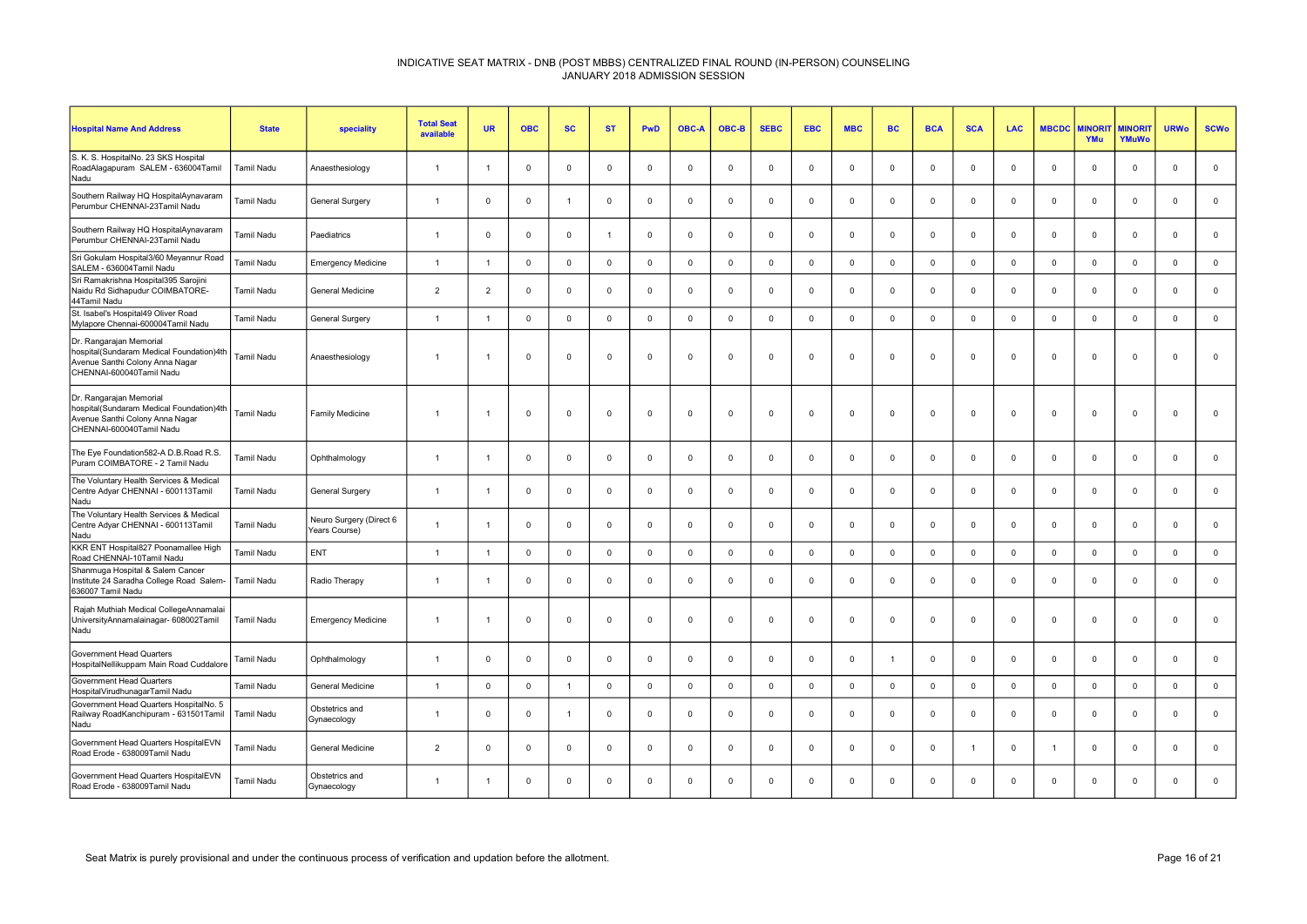| <b>Hospital Name And Address</b>                                                                                                               | <b>State</b>         | speciality                              | <b>Total Seat</b><br>available | <b>UR</b>                | <b>OBC</b>  | <b>SC</b>    | <b>ST</b>   | <b>PwD</b>   | <b>OBC-A</b> | OBC-B        | <b>SEBC</b> | <b>EBC</b>     | <b>MBC</b>          | <b>BC</b>   | <b>BCA</b>     | <b>SCA</b>  | <b>LAC</b>  | <b>MBCDC</b> | <b><i>INORI</i></b><br>YMu | <b>MINORIT</b><br>YMuWo | <b>URWo</b>    | <b>SCWo</b>  |
|------------------------------------------------------------------------------------------------------------------------------------------------|----------------------|-----------------------------------------|--------------------------------|--------------------------|-------------|--------------|-------------|--------------|--------------|--------------|-------------|----------------|---------------------|-------------|----------------|-------------|-------------|--------------|----------------------------|-------------------------|----------------|--------------|
| Dr. Ram Manohar Lohia Combined<br>HospitalVibhutikhand<br>GomtinagarLucknowUttar Pradesh                                                       | <b>Uttar Pradesh</b> | <b>General Medicine</b>                 | $\overline{2}$                 | $\overline{1}$           | $\mathbf 0$ | 1            | $^{\circ}$  | $\mathbf 0$  | $\Omega$     | $\mathbf{0}$ | $^{\circ}$  | $\Omega$       | $\mathbf 0$         | $^{\circ}$  | $\Omega$       | $\Omega$    | $\mathbf 0$ | $\Omega$     | $\Omega$                   | $\mathbf{0}$            | $\overline{0}$ | $\mathbf 0$  |
| Fortis HospitalB-22 Sector-62 Noida -<br>201301Uttar Pradesh                                                                                   | <b>Uttar Pradesh</b> | Family Medicine                         | $\overline{1}$                 | $\overline{1}$           | $\mathbf 0$ | $\mathbf 0$  | $\mathbf 0$ | $\mathsf 0$  | $\mathbf 0$  | $\mathbf 0$  | $\mathbf 0$ | $\mathbf 0$    | $\mathbf 0$         | $\mathbf 0$ | $\mathbf 0$    | $\mathbf 0$ | $\mathbf 0$ | $\mathbf 0$  | $\mathbf 0$                | $\mathsf 0$             | $\mathbf 0$    | $\mathbf 0$  |
| K K Hospital87/88 Nabibullah RD River<br>Bank Colony Opp. SSP Office Daliganj<br>Lucknow - 226007Uttar Pradesh                                 | <b>Uttar Pradesh</b> | <b>General Surgery</b>                  | $\overline{1}$                 | $\overline{1}$           | $\mathbf 0$ | $\Omega$     | $\mathbf 0$ | $\mathbf 0$  | $\Omega$     | $\mathbf{0}$ | $^{\circ}$  | $\Omega$       | $\mathbf 0$         | $\mathbf 0$ | $\Omega$       | $\Omega$    | $\mathbf 0$ | $\Omega$     | $\mathbf{0}$               | $\mathbf{0}$            | $\Omega$       | $\mathbf 0$  |
| Kamla Nehru Memorial Hospital1<br>Hasgimpur Road ALLAHABAD - 2Uttar<br>Pradesh                                                                 | Uttar Pradesh        | Obstetrics and<br>Gynaecology           | $\overline{1}$                 | -1                       | $\mathbf 0$ | $\mathbf{0}$ | $\mathbf 0$ | $\mathbf{0}$ | $\Omega$     | $\mathbf{0}$ | $^{\circ}$  | $\Omega$       | $\mathbf 0$         | $^{\circ}$  | $\Omega$       | $\Omega$    | $^{\circ}$  | $\Omega$     | $^{\circ}$                 | $\mathbf{0}$            | $\mathbf{0}$   | $\mathbf 0$  |
| Kamla Nehru Memorial Hospital1<br>Hasgimpur Road ALLAHABAD - 2Uttar<br>Pradesh                                                                 | <b>Uttar Pradesh</b> | Radio Therapy                           | $\overline{1}$                 | $\overline{1}$           | $\mathbf 0$ | $\Omega$     | $^{\circ}$  | $\mathbf 0$  | $\Omega$     | $\mathbf{0}$ | $^{\circ}$  | $\Omega$       | $\mathbf 0$         | $\Omega$    | $\mathbf 0$    | $\Omega$    | $\mathbf 0$ | $\Omega$     | $\Omega$                   | $\mathbf{0}$            | $\Omega$       | $\mathbf 0$  |
| Metro Heart InstituteL-94 Sector- 11 Noida-<br>201301Uttar Pradesh                                                                             | <b>Uttar Pradesh</b> | <b>Respiratory Diseases</b>             | $\mathbf{1}$                   | $\overline{1}$           | $\mathbf 0$ | $\Omega$     | $\mathbf 0$ | $\mathbf 0$  | $\Omega$     | $\mathbf{0}$ | $\mathbf 0$ | $\Omega$       | $\mathbf 0$         | $\Omega$    | $\Omega$       | $\Omega$    | $\mathbf 0$ | $\Omega$     | $\Omega$                   | $\mathbf{0}$            | $\mathbf 0$    | $\mathbf{0}$ |
| Vivekananda PolyclinicVivekananda puram<br>Lucknow - 7Uttar Pradesh                                                                            | <b>Uttar Pradesh</b> | General Medicine                        | $\overline{1}$                 | $\overline{1}$           | $\mathsf 0$ | $\mathbf 0$  | $\mathsf 0$ | $\mathsf 0$  | $\Omega$     | $\mathsf 0$  | $\mathbf 0$ | $\overline{0}$ | $\mathsf 0$         | $\Omega$    | $\mathsf 0$    | $\mathbf 0$ | $\mathbf 0$ | $\mathbf 0$  | $\mathbf 0$                | $\mathbf{0}$            | $\mathsf 0$    | $\mathbf 0$  |
| Vivekananda PolyclinicVivekananda puram<br>Lucknow - 7Uttar Pradesh                                                                            | <b>Uttar Pradesh</b> | Obstetrics and<br>Gynaecology           | $\overline{1}$                 | $\overline{1}$           | $\mathbf 0$ | $\Omega$     | $\mathsf 0$ | $\mathbf 0$  | $\Omega$     | $\mathbf 0$  | $\mathbf 0$ | $\Omega$       | $\mathsf{O}\xspace$ | $\mathbf 0$ | $\mathbf 0$    | $\Omega$    | $\Omega$    | $\Omega$     | $\mathbf 0$                | $\mathbf{0}$            | $\mathbf 0$    | $\mathsf 0$  |
| Vivekananda PolyclinicVivekananda puram<br>Lucknow - 7Uttar Pradesh                                                                            | Uttar Pradesh        | Paediatrics                             | $\overline{2}$                 | $\overline{2}$           | $\Omega$    | $\mathbf 0$  | $\mathbf 0$ | $\mathbf{0}$ | $\Omega$     | $\Omega$     | $\Omega$    | $\Omega$       | $\mathbf 0$         | $\Omega$    | $\Omega$       | $\Omega$    | $\Omega$    | 0            | $\Omega$                   | $\Omega$                | $\Omega$       | $\mathsf 0$  |
| Dr. Mohanlal Memorial Gandhi Eye<br>HospitalALIGARH (UP)Uttar Pradesh                                                                          | <b>Uttar Pradesh</b> | Ophthalmology                           | $\overline{2}$                 | $\overline{2}$           | $\mathbf 0$ | $\mathbf 0$  | $\mathbf 0$ | $\mathbf 0$  | $\Omega$     | $\mathbf 0$  | $\mathbf 0$ | $\Omega$       | $\mathsf{O}\xspace$ | $\mathbf 0$ | $\mathbf 0$    | $\Omega$    | $\mathbf 0$ | $\Omega$     | $\mathbf 0$                | $\mathbf{0}$            | $\Omega$       | $\mathsf 0$  |
| Heritage Institute of Medical<br>SiencesNational Highway-2 GT Road<br>BypassVaranasi- 221311Uttar Pradesh                                      | Uttar Pradesh        | General Medicine                        | $\overline{1}$                 | -1                       | $\mathbf 0$ | $\mathbf 0$  | $\mathbf 0$ | $\mathbf 0$  | $\Omega$     | $\mathbf 0$  | $\Omega$    | $\Omega$       | 0                   | $^{\circ}$  | $\mathbf 0$    | $\Omega$    | $\Omega$    | $\Omega$     | $\mathbf 0$                | $\mathbf{0}$            | $\Omega$       | $\mathbf 0$  |
| Advanced Medicare and Research Institute<br>(AMRI)P-4 and 5 CIT Scheme 72 Block A<br>Gariahat Road KolkataWest Bengal                          | West Bengal          | General Medicine                        | $\overline{1}$                 | $\overline{\phantom{0}}$ | $\mathbf 0$ | $\mathbf 0$  | $\mathbf 0$ | $\mathbf 0$  | $\mathbf 0$  | $\mathbf 0$  | $^{\circ}$  | $\Omega$       | $\mathbf 0$         | $\mathbf 0$ | $\overline{0}$ | $\mathbf 0$ | 0           | $\Omega$     | $\mathbf 0$                | $\mathbf{0}$            | $\mathbf 0$    | $\mathbf 0$  |
| Apollo Gleneagles Hospitals58 Canal<br>Circular Road Kolkata-700054West Benga                                                                  | West Bengal          | Family Medicine                         | $\overline{2}$                 | $\overline{2}$           | $\Omega$    | $\Omega$     | $^{\circ}$  | $\mathbf 0$  | $\Omega$     | $\mathbf{0}$ | $\Omega$    | $\Omega$       | $\mathbf 0$         | $\Omega$    | $\Omega$       | $\Omega$    | $\Omega$    | $\Omega$     | $\Omega$                   | $\Omega$                | $\Omega$       | $\mathbf 0$  |
| B.R. Singh Hospital & Centre for Med. Edn<br>& Res.Eastern RailwaySealdah KOLKATA-<br>14 West Bengal                                           | West Bengal          | <b>General Medicine</b>                 | $\overline{1}$                 | -1                       | $\Omega$    | $\Omega$     | $^{\circ}$  | $\mathbf 0$  | $\Omega$     | $\mathbf{0}$ | $\Omega$    | $\Omega$       | $\mathbf 0$         | $\Omega$    | $\Omega$       | $\Omega$    | $\Omega$    | $\Omega$     | $\Omega$                   | $\mathbf{0}$            | $\Omega$       | $\mathbf{0}$ |
| B.R. Singh Hospital & Centre for Med. Edn<br>& Res.Eastern RailwaySealdah KOLKATA-<br>14 West Bengal                                           | West Bengal          | Obstetrics and<br>Gynaecology           | $\overline{1}$                 | $\mathbf 0$              | $\mathbf 0$ | 1            | $\mathbf 0$ | $\mathbf 0$  | $\mathbf 0$  | $\mathbf 0$  | $\mathbf 0$ | $\mathbf 0$    | 0                   | $\mathbf 0$ | $\mathbf 0$    | $\mathbf 0$ | 0           | $\mathbf 0$  | $\mathbf 0$                | $\mathbf 0$             | $\overline{0}$ | $\mathbf 0$  |
| Dr. B C Roy Post Graduate Institute of<br>Paediatric Sciences111 Narkeldanga Main<br>RoadKolkata- 700054West Bengal                            | West Bengal          | Paediatrics                             | $\overline{1}$                 | $\overline{1}$           | $\mathbf 0$ | $\mathbf 0$  | $\mathbf 0$ | $\mathbf 0$  | $\mathbf 0$  | $\mathbf 0$  | $\mathbf 0$ | $\Omega$       | $\mathbf 0$         | $\mathbf 0$ | $\overline{0}$ | $\mathbf 0$ | $\Omega$    | $\mathbf 0$  | $\mathbf 0$                | $\mathbf 0$             | $\mathbf 0$    | $\mathbf 0$  |
| Durgapur Steel Plant<br>HospitalDurgapurWest Bengal                                                                                            | West Bengal          | Anaesthesiology                         | $\overline{1}$                 | $\overline{1}$           | $\mathbf 0$ | $\Omega$     | $\mathbf 0$ | $\mathbf 0$  | $\Omega$     | $\Omega$     | $\mathbf 0$ | $\Omega$       | $\mathbf 0$         | $\Omega$    | $\Omega$       | $\Omega$    | $\mathbf 0$ | $\Omega$     | $\Omega$                   | $\mathbf 0$             | $\Omega$       | $\mathbf 0$  |
| M R Bangur Hospital Tollygunge Kolkata<br>700033West Bengal                                                                                    | West Bengal          | General Medicine                        | $\overline{1}$                 | $\overline{1}$           | $\mathbf 0$ | $\mathbf 0$  | $\mathbf 0$ | $\mathsf 0$  | $\mathbf 0$  | $\mathbf{0}$ | $\mathbf 0$ | $\overline{0}$ | $\mathsf 0$         | $\mathbf 0$ | $\mathbf 0$    | $\mathbf 0$ | $\mathbf 0$ | $\mathbf 0$  | $\mathbf 0$                | $\mathbf{0}$            | $\mathsf 0$    | $\mathbf 0$  |
| M R Bangur Hospital Tollygunge Kolkata -<br>700033West Bengal                                                                                  | West Bengal          | Paediatrics                             | $\overline{1}$                 | $\overline{1}$           | $\mathbf 0$ | $\mathbf 0$  | $\mathbf 0$ | $\mathbf 0$  | $\Omega$     | $\mathbf 0$  | $\mathbf 0$ | $\Omega$       | $\mathsf{O}\xspace$ | $\Omega$    | $\mathbf 0$    | $\Omega$    | $\mathbf 0$ | $\Omega$     | $\Omega$                   | $\mathbf{0}$            | $\Omega$       | $\mathbf 0$  |
| National Institute of Locomotor Disabilities<br>(Divyangjan) B.T. Rd Bund Hoogly<br>KOLKATA-90West Bengal                                      | West Bengal          | Physical Medicine and<br>Rehabilitation | $\overline{1}$                 | $\mathbf 0$              | - 1         | $\mathbf 0$  | $\mathbf 0$ | $\mathbf 0$  | $\mathbf 0$  | $\mathbf 0$  | $\mathbf 0$ | $\mathbf 0$    | $\mathbf 0$         | $\mathbf 0$ | $\overline{0}$ | 0           | $^{\circ}$  | $\mathbf 0$  | $\mathbf 0$                | $\mathbf{0}$            | $\overline{0}$ | $\mathbf 0$  |
| Rabindranath Tagore International Institute<br>of Cardiac SciencesPremises No.1489 124<br>Mukundapur E M Bypass KOLKATA -<br>700099West Bengal | West Bengal          | Orthopedic Surgery                      | $\overline{1}$                 | $\overline{1}$           | $\mathbf 0$ | $\mathbf 0$  | $\mathbf 0$ | $\mathbf 0$  | $\mathbf 0$  | $\mathbf 0$  | $\Omega$    | $\mathbf 0$    | $\mathbf 0$         | $\mathbf 0$ | $\overline{0}$ | $\mathbf 0$ | 0           | 0            | $\mathbf 0$                | $\mathbf 0$             | $\mathbf 0$    | $\mathbf 0$  |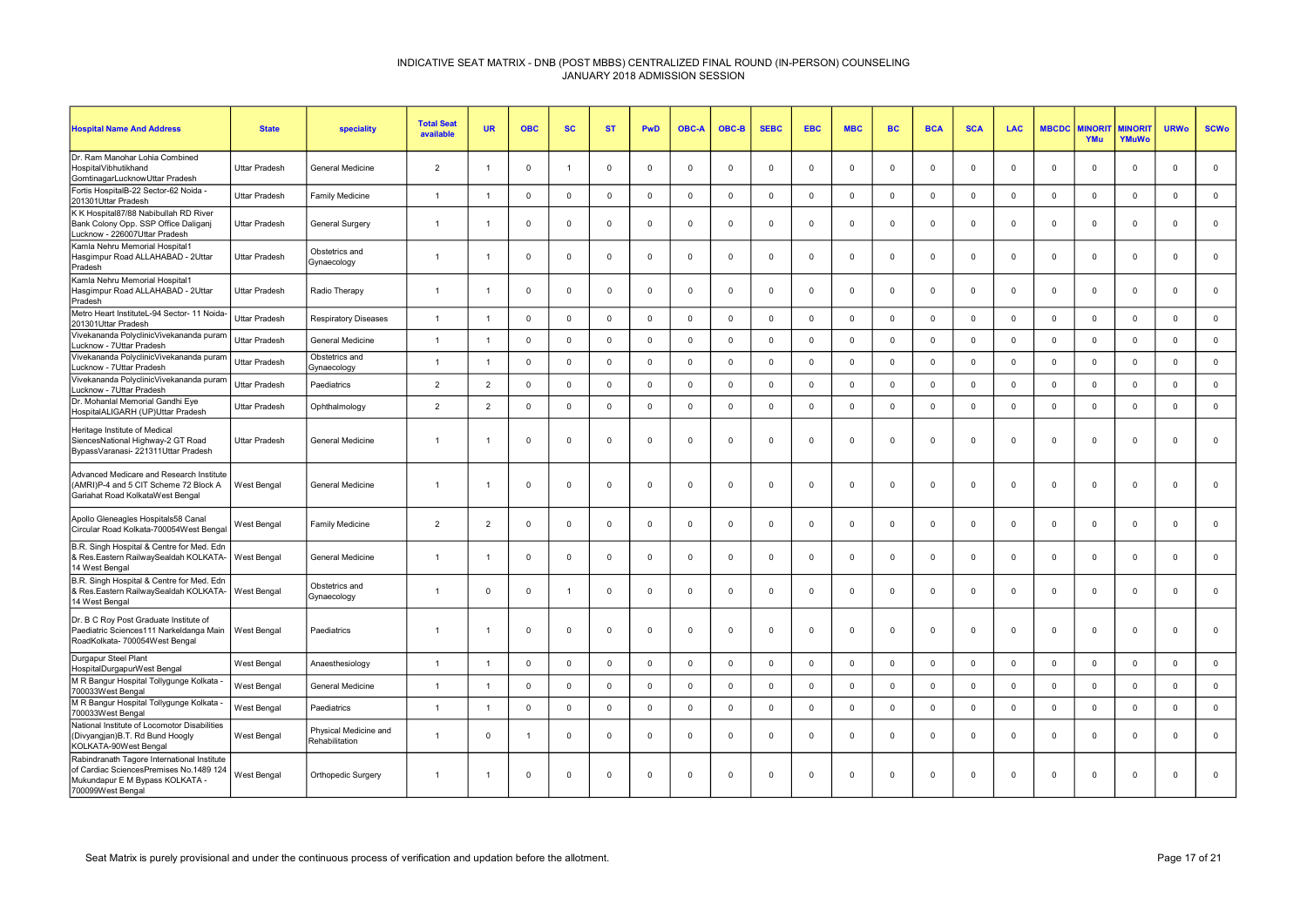| <b>Hospital Name And Address</b>                                                                                                               | <b>State</b> | speciality                                         | <b>Total Seat</b><br>available | <b>UR</b>      | <b>OBC</b>     | <b>SC</b>      | <b>ST</b>      | <b>PwD</b>     | <b>OBC-A</b> | OBC-B       | <b>SEBC</b> | <b>EBC</b>  | <b>MBC</b>  | <b>BC</b>   | <b>BCA</b>  | <b>SCA</b>  | <b>LAC</b>  | <b>MBCDC</b> | <b>MINORI</b><br>YMu | <b>MINORIT</b><br><b>YMuWo</b> | <b>URWo</b>    | <b>SCWo</b>  |
|------------------------------------------------------------------------------------------------------------------------------------------------|--------------|----------------------------------------------------|--------------------------------|----------------|----------------|----------------|----------------|----------------|--------------|-------------|-------------|-------------|-------------|-------------|-------------|-------------|-------------|--------------|----------------------|--------------------------------|----------------|--------------|
| Rabindranath Tagore International Institute<br>of Cardiac SciencesPremises No.1489 124<br>Mukundapur E M Bypass KOLKATA -<br>700099West Bengal | West Bengal  | Cardio Thoracic Surgery<br>(Direct 6 Years Course) | 3                              | -3             | $\Omega$       | $\mathbf{0}$   | $\Omega$       | $\Omega$       | $\Omega$     | $\Omega$    | $\Omega$    | $\Omega$    | $\mathbf 0$ | $\mathbf 0$ | $\Omega$    | $\Omega$    | $^{\circ}$  | $\Omega$     | $^{\circ}$           | $\mathbf 0$                    | $\Omega$       | $\mathbf{0}$ |
| Sambhu Nath Pandit Hospital11 Lala<br>Lajpat Rai Sarani Kolkata-20West Bengal                                                                  | West Bengal  | Physical Medicine and<br>Rehabilitation            | $\overline{2}$                 | 2              | $\Omega$       | $\mathbf 0$    | $\Omega$       | $\overline{0}$ | $\Omega$     | $\Omega$    | $\Omega$    | $\mathbf 0$ | $\mathbf 0$ | $\mathbf 0$ | $\Omega$    | $\Omega$    | $\mathbf 0$ | $\mathbf 0$  | $\mathbf 0$          | $\mathbf 0$                    | $\overline{0}$ | $\mathbf 0$  |
| Susrut Eye FoundationHB-36/A/1 Sector III<br>Salt Lake City Kolkatta-700106 West<br>Bengal                                                     | West Bengal  | Ophthalmology                                      | $\overline{1}$                 |                | $\Omega$       | $\mathbf{0}$   | $\Omega$       | $\Omega$       | $\Omega$     | $\Omega$    | $\Omega$    | $\Omega$    | $\mathbf 0$ | $\mathbf 0$ | $\Omega$    | $\Omega$    | $\mathbf 0$ | $\Omega$     | $\mathbf{0}$         | $\mathbf 0$                    | $\Omega$       | $\mathbf 0$  |
| The Calcutta Medical Research Institute7/2<br>Diamond Harbour Rd KOLKATA -27 West<br>Bengal                                                    | West Bengal  | <b>General Surgery</b>                             | $\overline{1}$                 |                | $\mathbf 0$    | $\mathbf 0$    | $\mathbf{0}$   | $\mathbf 0$    | $^{\circ}$   | $\mathbf 0$ | $\mathbf 0$ | $\mathbf 0$ | $\mathbf 0$ | $\mathsf 0$ | $\mathbf 0$ | $\mathbf 0$ | $\mathbf 0$ | $\mathbf 0$  | $\mathbf 0$          | $\mathsf 0$                    | $\overline{0}$ | $\mathbf 0$  |
| The Calcutta Medical Research Institute7/2<br>Diamond Harbour Rd KOLKATA -700027<br><b>West Bengal</b>                                         | West Bengal  | Paediatrics                                        | $\overline{1}$                 |                | $\overline{0}$ | $\mathbf 0$    | $\Omega$       | $\mathbf 0$    | $\Omega$     | $^{\circ}$  | $\mathbf 0$ | $\mathbf 0$ | $\mathbf 0$ | $\mathbf 0$ | $\mathbf 0$ | $^{\circ}$  | $\mathbf 0$ | $\mathbf 0$  | $\mathbf 0$          | $\mathbf 0$                    | $\overline{0}$ | $\mathbf 0$  |
| Ramakrishna Mission Seva<br>PratishthanVivekananda Instt. of Medical<br>Sciences 99 Sarat Bose Road KOLKATA<br>26West Bengal                   | West Bengal  | General Surgery                                    | $\overline{1}$                 |                | $\mathbf 0$    | $\mathbf{0}$   | $\mathbf{0}$   | $\mathbf 0$    | $^{\circ}$   | $^{\circ}$  | $\mathbf 0$ | $\mathbf 0$ | $\mathbf 0$ | $\mathbf 0$ | $\mathbf 0$ | $^{\circ}$  | $\mathbf 0$ | $\mathbf 0$  | $^{\circ}$           | $\mathbf 0$                    | $\overline{0}$ | $\mathbf{0}$ |
| Medica Superspecialty Hospital127<br>Mukundapur E M BypassKolkata-<br>700099West Bengal                                                        | West Bengal  | General Medicine                                   |                                |                | $\overline{0}$ | $\mathbf 0$    | $\Omega$       | $\mathbf 0$    | $^{\circ}$   | $\Omega$    | $\Omega$    | $\mathbf 0$ | $\mathbf 0$ | $\mathbf 0$ | $\mathbf 0$ | $\Omega$    | $\mathbf 0$ | $\Omega$     | $\mathbf 0$          | $\mathsf 0$                    | $\overline{0}$ | $\mathbf 0$  |
| Medica Superspecialty Hospital127<br>Mukundapur E M BypassKolkata-<br>700099West Bengal                                                        | West Bengal  | Orthopedic Surgery                                 | $\overline{1}$                 |                | $\Omega$       | $\mathbf{0}$   | $\Omega$       | $\Omega$       | $\Omega$     | $^{\circ}$  | $\Omega$    | $\Omega$    | $^{\circ}$  | $\mathbf 0$ | $\Omega$    | $^{\circ}$  | $^{\circ}$  | $\Omega$     | $^{\circ}$           | $^{\circ}$                     | $\Omega$       | $\mathbf 0$  |
| Medica Superspecialty Hospital127<br>Mukundapur E M BypassKolkata-<br>700099West Bengal                                                        | West Bengal  | <b>Emergency Medicine</b>                          | $\overline{1}$                 |                | $\overline{0}$ | $\mathbf 0$    | $\mathbf 0$    | $\mathbf 0$    | $^{\circ}$   | $\mathbf 0$ | $\mathbf 0$ | $\mathbf 0$ | $\mathbf 0$ | $\mathsf 0$ | $\mathbf 0$ | $\mathbf 0$ | $\mathbf 0$ | $\mathbf 0$  | $\mathbf 0$          | $\mathbf 0$                    | $\overline{0}$ | $\mathbf 0$  |
| Institute of Child Health11 Dr. Biresh Guha<br>StreetKolkata- 700017West Bengal                                                                | West Bengal  | Paediatric Surgery (Direct<br>6 Years Course)      |                                |                | $\Omega$       | $^{\circ}$     | $\Omega$       | $\Omega$       | $\Omega$     | $^{\circ}$  | $\Omega$    | $\Omega$    | $^{\circ}$  | $\mathbf 0$ | $\Omega$    | $^{\circ}$  | $\mathbf 0$ | $\Omega$     | $^{\circ}$           | $\mathbf 0$                    | $\Omega$       | $\mathbf 0$  |
| Fortis Hospital730 Anandapur EM Bypass<br>RoadKolkata-700107West Bengal                                                                        | West Bengal  | Anaesthesiology                                    | $\overline{1}$                 |                | $\overline{0}$ | $\mathbf 0$    | $\Omega$       | $\mathbf 0$    | $\Omega$     | $^{\circ}$  | $\Omega$    | $\mathbf 0$ | $^{\circ}$  | $\mathbf 0$ | $\Omega$    | $^{\circ}$  | $\mathbf 0$ | $\Omega$     | $\mathbf 0$          | $\mathbf 0$                    | $\Omega$       | $\mathbf 0$  |
| District Hospital5 D L Roy<br>RoadKrishnagarNadia- 741101West<br>Bengal                                                                        | West Bengal  | Anaesthesiology                                    | $\overline{1}$                 |                | $^{\circ}$     | $\mathbf 0$    | $\Omega$       | $\overline{0}$ | $\Omega$     | $^{\circ}$  | $\Omega$    | $\Omega$    | $\mathbf 0$ | $\mathbf 0$ | $\Omega$    | $\Omega$    | $\mathbf 0$ | $\Omega$     | $^{\circ}$           | $\mathbf 0$                    | $\Omega$       | $\mathbf 0$  |
| Sankara Nethralaya(A Unit of Medical<br>Research Foundation)No. 147 Mukundapur<br>E M BypassNear Purva Jadupar<br>ThanamKolkata- 700099        | West Bengal  | Ophthalmology                                      | $\overline{2}$                 | $\overline{2}$ | $\mathbf 0$    | $\mathbf 0$    | $\mathbf{0}$   | $\mathbf 0$    | $^{\circ}$   | $\mathbf 0$ | $\mathbf 0$ | $\mathbf 0$ | $\mathbf 0$ | $\mathbf 0$ | $\mathbf 0$ | $\mathbf 0$ | $\mathbf 0$ | $\mathbf 0$  | $\mathbf 0$          | $\mathbf 0$                    | $\mathbf 0$    | $\mathbf 0$  |
| College of Medicine and JNM HospitalP<br>O.: Kalyani DistrictNadia-741235 West<br>Bengal                                                       | West Bengal  | Biochemistry                                       | $\overline{2}$                 |                | $\Omega$       | $\overline{1}$ | $\Omega$       | $\Omega$       | $\Omega$     | $\mathbf 0$ | $\Omega$    | $\Omega$    | $\mathbf 0$ | $\mathbf 0$ | $\Omega$    | $^{\circ}$  | $\mathbf 0$ | $\Omega$     | $\mathbf{0}$         | $\mathbf 0$                    | $\Omega$       | $\mathbf 0$  |
| College of Medicine and JNM HospitalP.<br>O.: Kalyani DistrictNadia-741235 West<br>Bengal                                                      | West Bengal  | Dermatology and<br>Venereology                     | $\overline{1}$                 | $\Omega$       | $\Omega$       | $\mathbf{0}$   | $\overline{1}$ | $\Omega$       | $\Omega$     | $\Omega$    | $\Omega$    | $\Omega$    | $^{\circ}$  | $\mathbf 0$ | $\Omega$    | $\Omega$    | $^{\circ}$  | $\Omega$     | $^{\circ}$           | $\mathbf 0$                    | $\Omega$       | $^{\circ}$   |
| College of Medicine and JNM HospitalP.<br>O.: Kalyani DistrictNadia-741235 West<br>Bengal                                                      | West Bengal  | <b>Forensic Medicine</b>                           |                                | $\Omega$       | $\mathbf{1}$   | $\mathbf 0$    | $\Omega$       | $\mathbf 0$    | $\Omega$     | $\Omega$    | $\Omega$    | $\Omega$    | $\mathbf 0$ | $\mathbf 0$ | $\Omega$    | $\Omega$    | $\mathbf 0$ | $\Omega$     | $\mathbf{0}$         | $\mathsf 0$                    | $\Omega$       | $\mathbf 0$  |
| College of Medicine and JNM HospitalP.<br>O.: Kalyani DistrictNadia-741235 West<br>Bengal                                                      | West Bengal  | General Medicine                                   | $\overline{1}$                 |                | $\overline{0}$ | $\mathbf 0$    | $\mathbf{0}$   | $\mathbf 0$    | $^{\circ}$   | $\mathbf 0$ | $\mathbf 0$ | $\mathbf 0$ | $\mathbf 0$ | $\mathbf 0$ | $\mathbf 0$ | $\mathbf 0$ | $\mathbf 0$ | $\mathbf 0$  | $\mathbf 0$          | $\mathbf 0$                    | $\overline{0}$ | $\mathbf 0$  |
| College of Medicine and JNM HospitalP.<br>O.: Kalyani DistrictNadia-741235 West<br>Bengal                                                      | West Bengal  | Microbiology                                       | $\overline{1}$                 | $\Omega$       | $\overline{0}$ | 1              | $\Omega$       | $\Omega$       | $\Omega$     | $\Omega$    | $\Omega$    | $\Omega$    | $\Omega$    | $\mathbf 0$ | $\Omega$    | $\Omega$    | $\mathbf 0$ | $\Omega$     | $\mathbf 0$          | $\mathbf 0$                    | $\Omega$       | $\mathbf 0$  |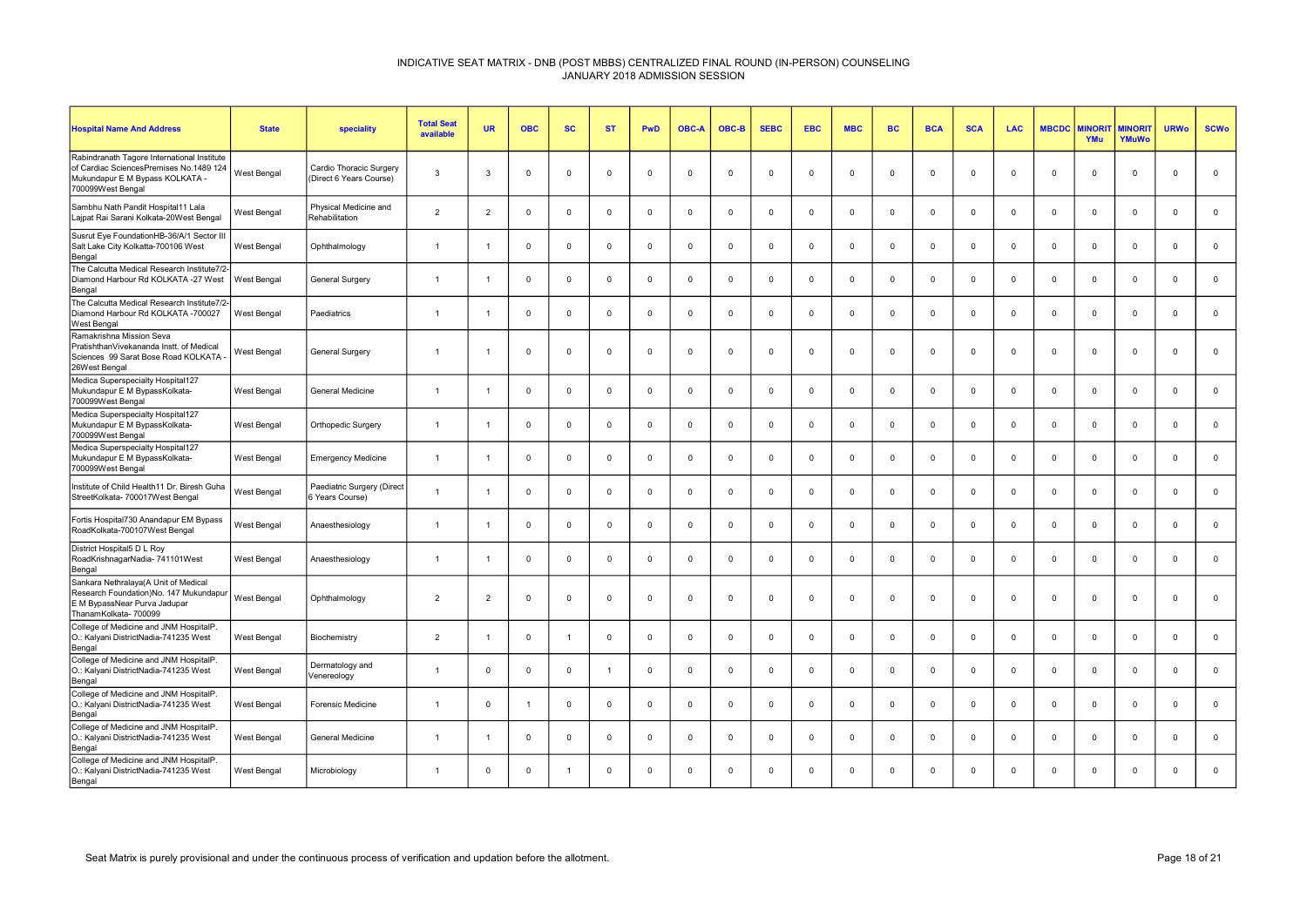| <b>Hospital Name And Address</b>                                                              | <b>State</b> | speciality                                         | <b>Total Seat</b><br>available | <b>UR</b>      | <b>OBC</b>     | <b>SC</b>    | <b>ST</b>   | <b>PwD</b>     | <b>OBC-A</b> | OBC-B        | <b>SEBC</b> | <b>EBC</b>     | <b>MBC</b>   | <b>BC</b>   | <b>BCA</b>  | <b>SCA</b>  | <b>LAC</b>  | <b>MBCDC</b> | <b><i>INORI</i></b><br>YMu | <b>MINORIT</b><br>YMuWo | <b>URWo</b>    | <b>SCWo</b>  |
|-----------------------------------------------------------------------------------------------|--------------|----------------------------------------------------|--------------------------------|----------------|----------------|--------------|-------------|----------------|--------------|--------------|-------------|----------------|--------------|-------------|-------------|-------------|-------------|--------------|----------------------------|-------------------------|----------------|--------------|
| College of Medicine and JNM HospitalP.<br>O.: Kalyani DistrictNadia-741235 West<br>Bengal     | West Bengal  | Obstetrics and<br>Gynaecology                      | $\overline{1}$                 | -1             | $\mathbf 0$    | $\mathbf{0}$ | $\mathbf 0$ | $\mathbf{0}$   | $\Omega$     | $\mathbf{0}$ | $\mathbf 0$ | $\Omega$       | $\mathbf 0$  | $\mathbf 0$ | $\mathbf 0$ | $\Omega$    | $\mathbf 0$ | $\Omega$     | $\Omega$                   | $^{\circ}$              | $\overline{0}$ | $\mathsf 0$  |
| College of Medicine and JNM HospitalP.<br>O.: Kalyani DistrictNadia-741235 West<br>Bengal     | West Bengal  | Ophthalmology                                      | $\overline{1}$                 | -1             | $\mathbf 0$    | $\mathbf 0$  | $\mathbf 0$ | $\mathbf 0$    | $\mathbf 0$  | $\mathbf 0$  | $\mathbf 0$ | $\overline{0}$ | $\mathbf 0$  | $\mathbf 0$ | $\mathbf 0$ | $\mathbf 0$ | 0           | $\mathbf 0$  | $\mathbf 0$                | $\mathbf 0$             | $\mathbf 0$    | $\mathbf 0$  |
| College of Medicine and JNM HospitalP.<br>O.: Kalyani DistrictNadia-741235 West<br>Bengal     | West Bengal  | Pharmacology                                       | $\overline{2}$                 | $\overline{1}$ | $\mathbf 0$    | 1            | $^{\circ}$  | $\mathbf 0$    | $\Omega$     | $\mathbf{0}$ | $\Omega$    | $\Omega$       | $\mathbf 0$  | $\Omega$    | $\mathbf 0$ | $\Omega$    | $^{\circ}$  | $\Omega$     | $\mathbf 0$                | $\mathbf{0}$            | $\Omega$       | $\mathbf 0$  |
| College of Medicine and JNM HospitalP.<br>O.: Kalyani DistrictNadia-741235 West<br>Bengal     | West Bengal  | Physiology                                         | $\overline{2}$                 | $\overline{1}$ | $\overline{1}$ | $\Omega$     | $\mathbf 0$ | $\mathbf 0$    | $\Omega$     | $\mathbf{0}$ | $\mathbf 0$ | $\Omega$       | $\mathbf 0$  | $\mathbf 0$ | $\Omega$    | $\Omega$    | $\Omega$    | $\Omega$     | $\Omega$                   | $\mathbf 0$             | $\Omega$       | $\mathbf 0$  |
| Yashoda HospitalBehind Hari Hara Kala<br>Bhawan S.P. Road Secunderabad<br>500003Telangana     | Telangana    | Biochemistry                                       | $\overline{1}$                 | $\overline{1}$ | $\mathsf 0$    | $\mathbf 0$  | $\mathsf 0$ | $\mathbf 0$    | $\mathbf 0$  | $\mathbf 0$  | $\mathbf 0$ | $\mathbf 0$    | $\mathbf 0$  | $\mathbf 0$ | $\mathbf 0$ | $\mathbf 0$ | $\Omega$    | $\mathbf 0$  | $\mathbf 0$                | $\mathbf 0$             | $\mathbf 0$    | $\mathbf 0$  |
| Yashoda HospitalBehind Hari Hara Kala<br>Bhawan S.P. Road Secunderabad -<br>500003Telangana   | Telangana    | General Surgery                                    | $\overline{1}$                 | -1             | $\mathbf 0$    | $\mathbf{0}$ | $^{\circ}$  | $\mathbf{0}$   | $\Omega$     | $\mathbf{0}$ | $^{\circ}$  | $\Omega$       | $\mathbf 0$  | $\Omega$    | $\Omega$    | $\Omega$    | $\mathbf 0$ | $\Omega$     | $\Omega$                   | $\mathbf{0}$            | $\Omega$       | $\mathbf 0$  |
| Yashoda HospitalBehind Hari Hara Kala<br>Bhawan S.P. Road Secunderabad -<br>500003Telangana   | Telangana    | Radio Diagnosis                                    | $\overline{1}$                 | $\overline{1}$ | $\mathbf 0$    | $\mathbf 0$  | $\mathbf 0$ | $\mathsf 0$    | $\Omega$     | $\mathsf 0$  | $\mathbf 0$ | $\mathbf 0$    | $\mathsf 0$  | $\mathbf 0$ | $\mathbf 0$ | $\Omega$    | $\mathbf 0$ | $\Omega$     | $\Omega$                   | $\mathsf 0$             | $\Omega$       | $\mathsf 0$  |
| Yashoda HospitalBehind Hari Hara Kala<br>Bhawan S.P. Road Secunderabad<br>500003Telangana     | Telangana    | Radio Therapy                                      | $\overline{1}$                 | $\overline{1}$ | $\mathsf 0$    | $\mathbf 0$  | $\mathbf 0$ | $\mathbf 0$    | $\mathbf 0$  | $\mathbf 0$  | $\mathbf 0$ | $\mathbf 0$    | $\mathbf 0$  | $\mathbf 0$ | $\mathbf 0$ | $\mathbf 0$ | $\mathbf 0$ | $\mathbf 0$  | $\mathbf 0$                | $\mathbf 0$             | $\Omega$       | $\mathbf 0$  |
| Yashoda HospitalBehind Hari Hara Kala<br>Bhawan S.P. Road Secunderabad -<br>500003Telangana   | Telangana    | <b>Respiratory Diseases</b>                        | $\overline{1}$                 | $\overline{1}$ | $^{\circ}$     | $\mathbf{0}$ | $^{\circ}$  | $\overline{0}$ | $\Omega$     | $\mathbf{0}$ | $^{\circ}$  | $\Omega$       | $\mathbf{0}$ | $^{\circ}$  | $\Omega$    | $\Omega$    | $^{\circ}$  | $\Omega$     | $\Omega$                   | $\mathbf{0}$            | $\Omega$       | $\mathbf{0}$ |
| Yashoda HospitalBehind Hari Hara Kala<br>Bhawan S.P. Road Secunderabad -<br>500003Telangana   | Telangana    | Cardio Thoracic Surgery<br>(Direct 6 Years Course) | $\overline{1}$                 | $\overline{1}$ | $\mathbf 0$    | 0            | $\mathbf 0$ | $\mathbf 0$    | $\mathbf 0$  | $\mathbf 0$  | $\mathbf 0$ | $\mathbf 0$    | 0            | $\mathbf 0$ | $^{\circ}$  | $\mathbf 0$ | 0           | 0            | $\mathbf 0$                | $\mathbf 0$             | $\mathbf{0}$   | $\mathbf 0$  |
| Yashoda Super Speciality<br>HospitalNalgonda X Road Malakpet<br>Hyderabad-500036 Telangana    | Telangana    | Anaesthesiology                                    | $\overline{1}$                 | -1             | $\mathbf 0$    | $\mathbf 0$  | $\mathbf 0$ | $\mathbf 0$    | $\mathbf 0$  | $\mathbf 0$  | $\mathbf 0$ | $\mathbf 0$    | $\mathbf 0$  | $\mathbf 0$ | $\mathbf 0$ | $\Omega$    | $\mathbf 0$ | $\Omega$     | $\mathbf 0$                | $\mathbf{0}$            | $\Omega$       | $\mathbf 0$  |
| Yashoda Super Speciality<br>HospitalNalgonda X Road Malakpet<br>Hyderabad-500036 Telangana    | Telangana    | Orthopedic Surgery                                 | $\overline{1}$                 | $\overline{1}$ | $\mathbf 0$    | $\mathbf{0}$ | $\mathbf 0$ | $\mathbf 0$    | $\Omega$     | $\mathbf{0}$ | $\mathbf 0$ | $\Omega$       | $\mathbf 0$  | $\Omega$    | $\mathbf 0$ | $\Omega$    | $\mathbf 0$ | $\Omega$     | $\Omega$                   | $\mathbf 0$             | $\Omega$       | $\mathbf 0$  |
| Yashoda Super Speciality<br>HospitalNalgonda X Road Malakpet<br>Hyderabad-500036 Telangana    | Telangana    | ENT                                                | $\overline{1}$                 | $\overline{1}$ | $\mathbf 0$    | 0            | $\mathbf 0$ | $\mathbf 0$    | $\Omega$     | $\mathbf 0$  | $\Omega$    | $\mathbf 0$    | $\mathbf 0$  | $\Omega$    | $\mathbf 0$ | $\mathbf 0$ | $\Omega$    | $\mathbf 0$  | $\mathbf 0$                | $\mathbf{0}$            | $\Omega$       | $\mathbf 0$  |
| Care HospitalExhibition Road Nampally<br>Hyderabad- 500001Telangana                           | Telangana    | Cardio Thoracic Surgery<br>(Direct 6 Years Course) | $\overline{1}$                 | -1             | $\Omega$       | $\Omega$     | $\mathbf 0$ | $\mathbf{0}$   | $\Omega$     | $\mathbf{0}$ | $\Omega$    | $\Omega$       | $\mathbf 0$  | $\mathbf 0$ | $\Omega$    | $\Omega$    | $\Omega$    | $\Omega$     | $\Omega$                   | $^{\circ}$              | $\Omega$       | $\mathbf 0$  |
| Care HospitalRoad No. 1 Banjara Hills<br>Hyderabad - 34Telangana                              | Telangana    | Anaesthesiology                                    | $\overline{1}$                 | $\overline{1}$ | $\mathbf 0$    | $\mathbf 0$  | $\mathsf 0$ | $\mathsf 0$    | $\mathbf 0$  | $\mathbf{0}$ | $\mathsf 0$ | $\Omega$       | $\mathsf 0$  | $\mathsf 0$ | $\mathbf 0$ | $\mathbf 0$ | $\mathbf 0$ | $\mathbf 0$  | $\Omega$                   | $\mathsf 0$             | $\mathbf 0$    | $\mathbf 0$  |
| Yashoda Super Speciality HospitalRaj<br>Bhavan Road Somajiguda Hyderabad-<br>500082 Telangana | Telangana    | Obstetrics and<br>Gynaecology                      | $\overline{1}$                 | $\overline{1}$ | $\mathbf 0$    | $\Omega$     | $^{\circ}$  | $\mathbf{0}$   | $\Omega$     | $\mathbf{0}$ | $^{\circ}$  | $\Omega$       | $\mathbf 0$  | $^{\circ}$  | $\Omega$    | $\Omega$    | $^{\circ}$  | $\Omega$     | $\Omega$                   | $\mathbf{0}$            | $\Omega$       | $\mathbf 0$  |
| Yashoda Super Speciality HospitalRaj<br>Bhavan Road Somajiguda Hyderabad-<br>500082 Telangana | Telangana    | Orthopedic Surgery                                 | $\mathbf{1}$                   | -1             | $\mathbf 0$    | $\mathbf 0$  | $\mathbf 0$ | $\mathbf{0}$   | $\Omega$     | $\mathbf{0}$ | $\mathbf 0$ | $\Omega$       | $\mathbf 0$  | $\mathbf 0$ | $\mathbf 0$ | $\Omega$    | $\mathbf 0$ | $\Omega$     | $\Omega$                   | $\mathbf{0}$            | $\Omega$       | $\mathbf 0$  |
| Yashoda Super Speciality HospitalRaj<br>Bhavan Road Somajiguda Hyderabad-<br>500082 Telangana | Telangana    | Radio Diagnosis                                    | $\overline{1}$                 | -1             | $\mathbf 0$    | $\mathbf 0$  | $\mathbf 0$ | $\mathbf 0$    | 0            | $\mathbf 0$  | $\Omega$    | 0              | 0            | $\mathbf 0$ | $\mathbf 0$ | 0           | $\mathbf 0$ | 0            | $\mathbf 0$                | $\mathbf 0$             | $\mathbf{0}$   | $\mathbf 0$  |
| Yashoda Super Speciality HospitalRaj<br>Bhavan Road Somajiguda Hyderabad-<br>500082 Telangana | Telangana    | Radio Therapy                                      | $\overline{2}$                 | $\overline{2}$ | $\mathbf 0$    | 0            | $\mathbf 0$ | $\mathbf 0$    | $\Omega$     | $\mathbf{0}$ | $\Omega$    | $\Omega$       | 0            | $\Omega$    | $\mathbf 0$ | $\mathbf 0$ | $\Omega$    | $\Omega$     | $\mathbf 0$                | $\mathbf{0}$            | $\Omega$       | $\mathbf 0$  |
| Durgabai Deshmukh HospitalMahila Sabha<br>Bldg. Univ. Road Hyderabad -44<br>Telangana         | Telangana    | Obstetrics and<br>Gynaecology                      | $\overline{1}$                 | -1             | $\Omega$       | $\Omega$     | $\mathbf 0$ | $\mathbf{0}$   | $\Omega$     | $\mathbf{0}$ | $\Omega$    | $\Omega$       | $\mathbf 0$  | $\mathbf 0$ | $\Omega$    | $\Omega$    | $\Omega$    | $\Omega$     | $\Omega$                   | $\Omega$                | $\Omega$       | $\Omega$     |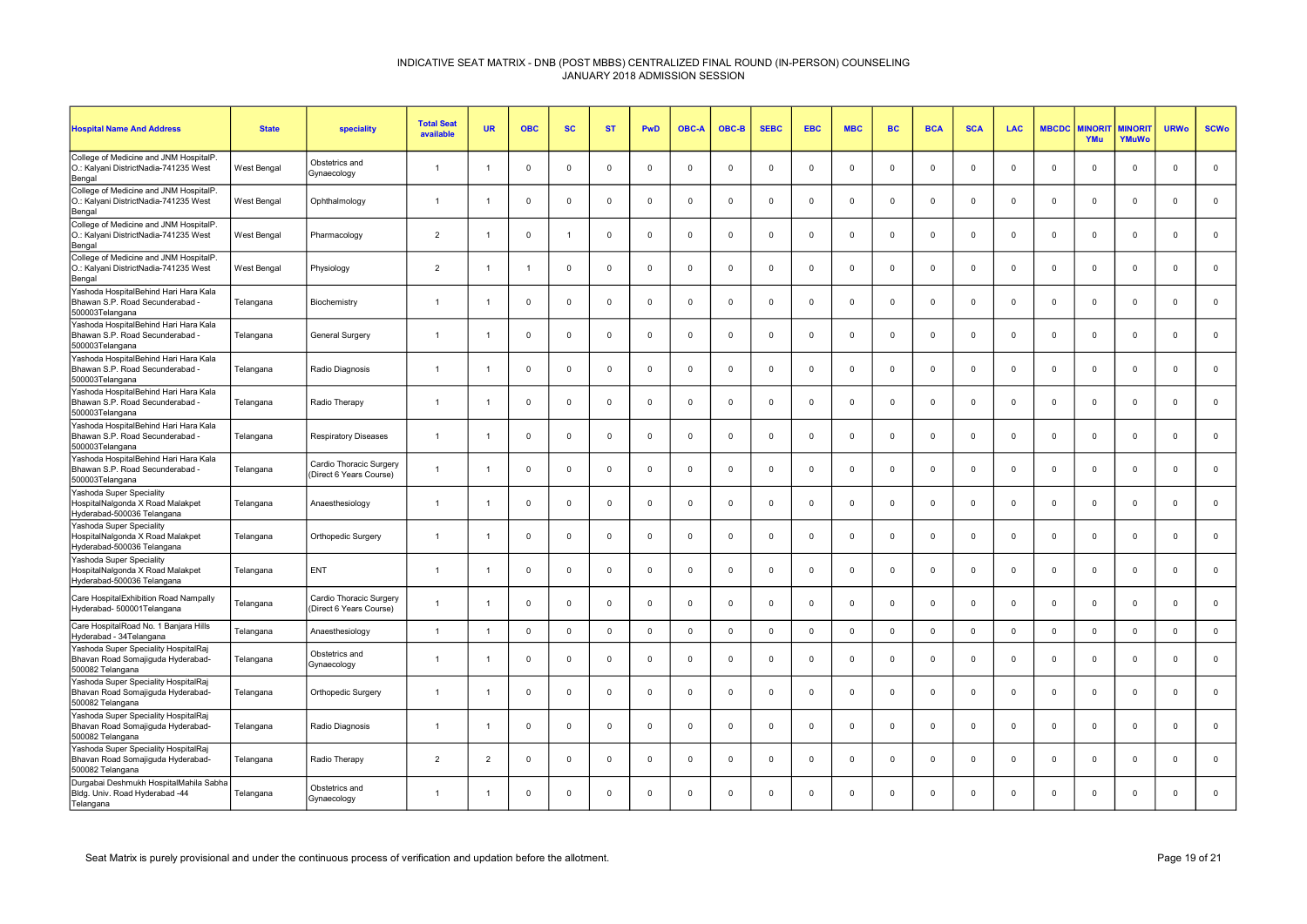| <b>Hospital Name And Address</b>                                                                                                           | <b>State</b> | speciality                    | <b>Total Seat</b><br>available | <b>UR</b>      | <b>OBC</b>     | <b>SC</b>    | <b>ST</b>   | PwD            | <b>OBC-A</b> | OBC-B       | <b>SEBC</b>  | <b>EBC</b>     | <b>MBC</b>   | <b>BC</b>   | <b>BCA</b>     | <b>SCA</b>   | <b>LAC</b>   | <b>MBCDC</b> | <b>AINORI</b><br>YMu | <b>AINORI</b><br>YMuWo | <b>URWo</b>    | <b>SCWo</b>  |
|--------------------------------------------------------------------------------------------------------------------------------------------|--------------|-------------------------------|--------------------------------|----------------|----------------|--------------|-------------|----------------|--------------|-------------|--------------|----------------|--------------|-------------|----------------|--------------|--------------|--------------|----------------------|------------------------|----------------|--------------|
| Durgabai Deshmukh HospitalMahila Sabha<br>Bldg. Univ. Road Hyderabad -44<br>Telangana                                                      | Telangana    | Orthopedic Surgery            |                                |                | $\Omega$       | $\mathbf 0$  | $\Omega$    | $\mathsf 0$    | $\Omega$     | $\mathbf 0$ | $\Omega$     | $\Omega$       | $\mathsf 0$  | $\mathbf 0$ | $\mathbf 0$    | $\Omega$     | $\Omega$     | $\Omega$     | $\mathbf 0$          | $\mathsf 0$            | $\mathbf 0$    | $\mathbf 0$  |
| Durgabai Deshmukh HospitalMahila Sabha<br>Bldg. Univ. Road Hyderabad -44<br>Telangana                                                      | Telangana    | Paediatrics                   | $\overline{1}$                 |                | $\Omega$       | $\mathbf{0}$ | $^{\circ}$  | $\mathbf 0$    | $\Omega$     | $\mathbf 0$ | $\mathbf 0$  | $\Omega$       | $\mathbf 0$  | $\mathbf 0$ | $\Omega$       | $\Omega$     | $\mathbf{0}$ | $\Omega$     | $\Omega$             | $\mathbf{0}$           | $\Omega$       | $\mathbf 0$  |
| Indo-American Cancer Institute & Research<br>CentreRoad No.14 Banjara Hills<br>Hyderabad-500034                                            | Telangana    | Pathology                     |                                |                | $\mathbf 0$    | $\mathbf 0$  | $^{\circ}$  | $\mathsf 0$    | $\mathbf 0$  | $\mathbf 0$ | $\mathbf 0$  | $\Omega$       | $\mathbf 0$  | $\mathbf 0$ | $\mathbf 0$    | $\mathbf 0$  | $\mathbf 0$  | $\Omega$     | $\mathbf 0$          | $\mathbf{0}$           | $\overline{0}$ | $\mathbf 0$  |
| Indo-American Cancer Institute & Research<br>CentreRoad No.14 Banjara Hills<br>Hyderabad-500034                                            | Telangana    | Radio Therapy                 | $\overline{1}$                 | -1             | $\Omega$       | $\mathbf{0}$ | $\Omega$    | $\overline{0}$ | $\Omega$     | $^{\circ}$  | $^{\circ}$   | $\Omega$       | $^{\circ}$   | $^{\circ}$  | $\mathbf 0$    | $\Omega$     | $^{\circ}$   | $\Omega$     | $\mathbf{0}$         | $\mathbf{0}$           | $\mathbf{0}$   | $\mathbf 0$  |
| Apollo HospitalRoom No. 306 Office of the<br>Director of Medical EducationJubilee Hills<br>Hyderabad-500033Telangana                       | Telangana    | Anaesthesiology               |                                |                | $\overline{0}$ | $\mathbf{0}$ | $\mathbf 0$ | $\mathbf 0$    | $\Omega$     | $\mathbf 0$ | $\mathbf 0$  | $\mathbf 0$    | $^{\circ}$   | $\mathbf 0$ | $\mathbf 0$    | $\Omega$     | $^{\circ}$   | $\Omega$     | $\mathbf 0$          | $\mathbf{0}$           | $\overline{0}$ | $\mathbf 0$  |
| Apollo HospitalRoom No. 306 Office of the<br>Director of Medical EducationJubilee Hills<br>Hyderabad-500033Telangana                       | Telangana    | General Medicine              | $\overline{1}$                 | -1             | $\mathbf 0$    | $\mathbf 0$  | $\mathbf 0$ | $\mathsf 0$    | $\mathbf 0$  | $\mathbf 0$ | $\mathbf 0$  | $\overline{0}$ | $\mathsf 0$  | $\mathbf 0$ | $\overline{0}$ | $\mathbf 0$  | $\mathsf 0$  | $\mathbf 0$  | $\mathbf 0$          | $\mathbf 0$            | $\mathsf 0$    | $\mathbf 0$  |
| Apollo HospitalRoom No. 306 Office of the<br>Director of Medical EducationJubilee Hills<br>Hyderabad-500033Telangana                       | Telangana    | ENT                           | $\mathbf{1}$                   |                | $\mathbf 0$    | $^{\circ}$   | $^{\circ}$  | $\mathbf 0$    | $\mathbf 0$  | $\mathbf 0$ | $^{\circ}$   | $\mathbf 0$    | $\mathbf 0$  | $^{\circ}$  | $\mathbf 0$    | $\mathbf 0$  | $\mathbf{0}$ | 0            | $\mathbf 0$          | $\mathbf 0$            | $\mathbf 0$    | $\mathbf 0$  |
| Kamineni Hospital(associated with<br>Kamineni Academy of Medical Sciences<br>and Research Center)L. B. Nagar<br>Hyderabad -500068Telangana | Telangana    | Obstetrics and<br>Gynaecology | 2                              | $\overline{2}$ | $\mathbf 0$    | $\mathbf 0$  | $\mathbf 0$ | $\mathbf 0$    | $\Omega$     | $\mathbf 0$ | $\mathbf 0$  | $\mathbf 0$    | $\mathbf 0$  | $\mathbf 0$ | $\mathbf 0$    | $\Omega$     | $\mathbf{0}$ | $\Omega$     | $\mathbf 0$          | $\mathbf{0}$           | $\mathbf 0$    | $\mathbf 0$  |
| Kamineni Hospital(associated with<br>Kamineni Academy of Medical Sciences<br>and Research Center)L. B. Nagar<br>Hyderabad -500068Telangana | Telangana    | Paediatrics                   | -1                             |                | $\mathbf 0$    | $\mathbf 0$  | $\mathbf 0$ | $\mathsf 0$    | $\Omega$     | $\mathbf 0$ | $\mathbf 0$  | $\mathbf 0$    | $\mathbf 0$  | $\mathbf 0$ | $\overline{0}$ | $\Omega$     | $\mathbf{0}$ | $\Omega$     | $\mathbf 0$          | $\mathbf 0$            | $\Omega$       | $\mathbf 0$  |
| Kamineni Hospital(associated with<br>Kamineni Academy of Medical Sciences<br>and Research Center)L. B. Nagar<br>Hyderabad -500068Telangana | Telangana    | Radio Diagnosis               | $\overline{1}$                 | -1             | $\overline{0}$ | $\mathbf{0}$ | $\mathbf 0$ | $\mathbf 0$    | $\mathbf 0$  | $\mathbf 0$ | $\mathbf 0$  | $\mathbf 0$    | $\mathbf 0$  | $\mathbf 0$ | $\mathbf 0$    | $\mathbf 0$  | $\mathbf{0}$ | $\mathbf 0$  | $\mathbf{0}$         | $\mathbf 0$            | $\mathbf 0$    | $\mathbf{0}$ |
| St. Theresa's HospitalSanath Nagar<br>Hyderabad-500018Telangana                                                                            | Telangana    | <b>General Medicine</b>       | $\overline{1}$                 | $\mathbf{1}$   | $\overline{0}$ | $\mathbf{0}$ | $\Omega$    | $\mathbf 0$    | $\Omega$     | $\mathbf 0$ | $\mathbf{0}$ | $\Omega$       | $\mathbf 0$  | $\mathbf 0$ | $\mathbf{0}$   | $\mathbf{0}$ | $\mathbf{0}$ | $\Omega$     | $\mathbf{0}$         | $\mathbf{0}$           | $\mathbf 0$    | $\mathbf 0$  |
| Omega HospitalsRoad No. 12 Banjara<br>HillsHyderabad-500034Telangana                                                                       | Telangana    | Radio Therapy                 | $\overline{1}$                 | $\overline{1}$ | $\mathbf{0}$   | $\mathbf 0$  | $\mathbf 0$ | $\mathbf 0$    | $\Omega$     | $\mathbf 0$ | $\mathbf 0$  | $\Omega$       | $\mathbf{0}$ | $\mathbf 0$ | $\mathbf 0$    | $\Omega$     | $\mathbf{0}$ | $\Omega$     | $\Omega$             | $\mathbf{0}$           | $\mathbf 0$    | $\mathbf 0$  |
| Global Hospital 6-1-1070 Lakdi-Ka-<br>PoolHyderabad-4 Telangana                                                                            | Telangana    | Microbiology                  | $\overline{1}$                 |                | $\mathbf 0$    | $\mathsf 0$  | $\Omega$    | $\mathsf 0$    | $\Omega$     | $\mathsf 0$ | $\mathsf 0$  | $\mathbf 0$    | $\mathbf 0$  | $\mathsf 0$ | $\mathbf 0$    | $\Omega$     | $\mathbf 0$  | $\mathbf 0$  | $\mathsf 0$          | $\mathbf 0$            | $\Omega$       | $\mathsf 0$  |
| MediVision Eye & Health Care Centre10-3-<br>304/1 to 4 Indira SadanHumayun Nagar<br>Near NMDCHyderabad-500028Telangana                     | Telangana    | Ophthalmology                 | -1                             |                | $\Omega$       | $\Omega$     | $\Omega$    | $\overline{0}$ | $\Omega$     | $\mathbf 0$ | $\mathbf 0$  | $\Omega$       | $\mathbf 0$  | $\Omega$    | $\Omega$       | $\Omega$     | $\Omega$     | $\Omega$     | $\Omega$             | $\Omega$               | $\Omega$       | $\mathbf 0$  |
| Aditya Hospital4-1-16 Adjacent<br>Endowments Office Tilak Road Abids<br>Hyderabad-500001Telangana                                          | Telangana    | <b>General Medicine</b>       |                                |                | $\Omega$       | $^{\circ}$   | $\Omega$    | $\mathbf{0}$   | $\Omega$     | $^{\circ}$  | $\Omega$     | $\Omega$       | $^{\circ}$   | $\Omega$    | $\Omega$       | $\Omega$     | $\Omega$     | $\Omega$     | $\Omega$             | $^{\circ}$             | $\Omega$       | $\mathbf{0}$ |
| Aditya Hospital 4-1-16 Adjacent<br>Endowments Office Tilak Road Abids<br>HyderabadTelangana                                                | Telangana    | Paediatrics                   | $\overline{1}$                 |                | $\Omega$       | $\mathbf{0}$ | $\Omega$    | $\overline{0}$ | $\Omega$     | $\mathbf 0$ | $\Omega$     | $\Omega$       | $\mathbf 0$  | $\mathbf 0$ | $\Omega$       | $\Omega$     | $\Omega$     | $\Omega$     | $\Omega$             | $\mathbf{0}$           | $\Omega$       | $\mathbf 0$  |
| Continental HospitalPlot No. 3 Road No.<br>2IT and Financial DistrictNanakramguda<br>GachibowliHyderabad-500032Telangana                   | Telangana    | Anaesthesiology               | $\overline{1}$                 |                | $\Omega$       | $\mathbf 0$  | $\mathbf 0$ | $\mathbf 0$    | $\mathbf 0$  | $\mathsf 0$ | $\mathbf 0$  | $\mathbf 0$    | $\mathsf 0$  | $\mathbf 0$ | $\mathbf 0$    | $\Omega$     | $\mathbf 0$  | $\Omega$     | $\mathbf 0$          | $\Omega$               | $\mathbf 0$    | $\mathbf 0$  |